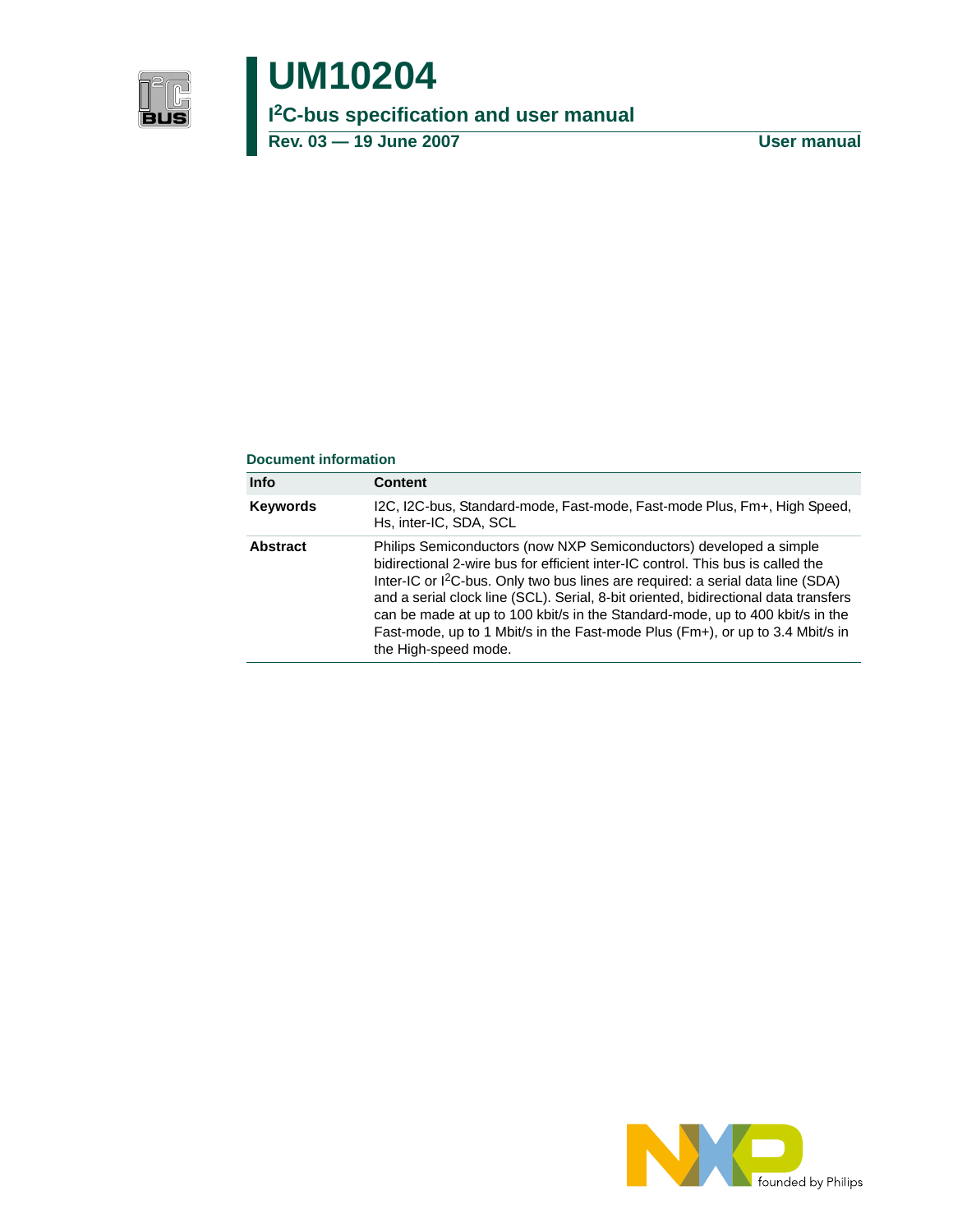#### **Revision history**

| <b>Rev</b>     | <b>Date</b> | <b>Description</b>                                                                                                                                                                                                                                                                                                                                     |
|----------------|-------------|--------------------------------------------------------------------------------------------------------------------------------------------------------------------------------------------------------------------------------------------------------------------------------------------------------------------------------------------------------|
| 03             | 20070619    | Many of today's applications require longer buses and/or faster speeds. Fast-mode plus was<br>introduced to meet this need by increasing drive strength by as much as $10\times$ and increasing<br>the data rate to 1 Mbit/s while maintaining downward compatibility to Fast-mode and<br>Standard-mode speeds and software commands.                  |
| Modifications: |             | Re-ordered sections and clarified several requirements                                                                                                                                                                                                                                                                                                 |
|                |             | Added description of Fast-mode Plus (Fm+) specifications                                                                                                                                                                                                                                                                                               |
|                |             | Added description of the Device ID Field                                                                                                                                                                                                                                                                                                               |
|                |             | Added Bus Clear procedures                                                                                                                                                                                                                                                                                                                             |
|                |             | Moved level shifting information to a separate application note (AN10441)                                                                                                                                                                                                                                                                              |
|                |             | Clarified the process of sizing $R_p$                                                                                                                                                                                                                                                                                                                  |
|                |             | Added limits for $t_{VD;DAT}$ and $t_{VD;ACK}$                                                                                                                                                                                                                                                                                                         |
| 2.1            | 2000        | Version 2.1 of the $1^2C$ -bus specification                                                                                                                                                                                                                                                                                                           |
| 2.0            | 1998        | The I <sup>2</sup> C-bus has become a de facto world standard that is now implemented in over<br>1000 different ICs and licensed to more than 50 companies. Many of today's applications,<br>however, require higher bus speeds and lower supply voltages. This updated version of the<br>I <sup>2</sup> C-bus specification meets those requirements. |
| 1.0            | 1992        | Version 1.0 of the I <sup>2</sup> C-bus specification                                                                                                                                                                                                                                                                                                  |
| Original       | 1982        | first release                                                                                                                                                                                                                                                                                                                                          |

## **Contact information**

For additional information, please visit: **http://www.nxp.com**

For sales office addresses, please send an email to: **salesaddresses@nxp.com**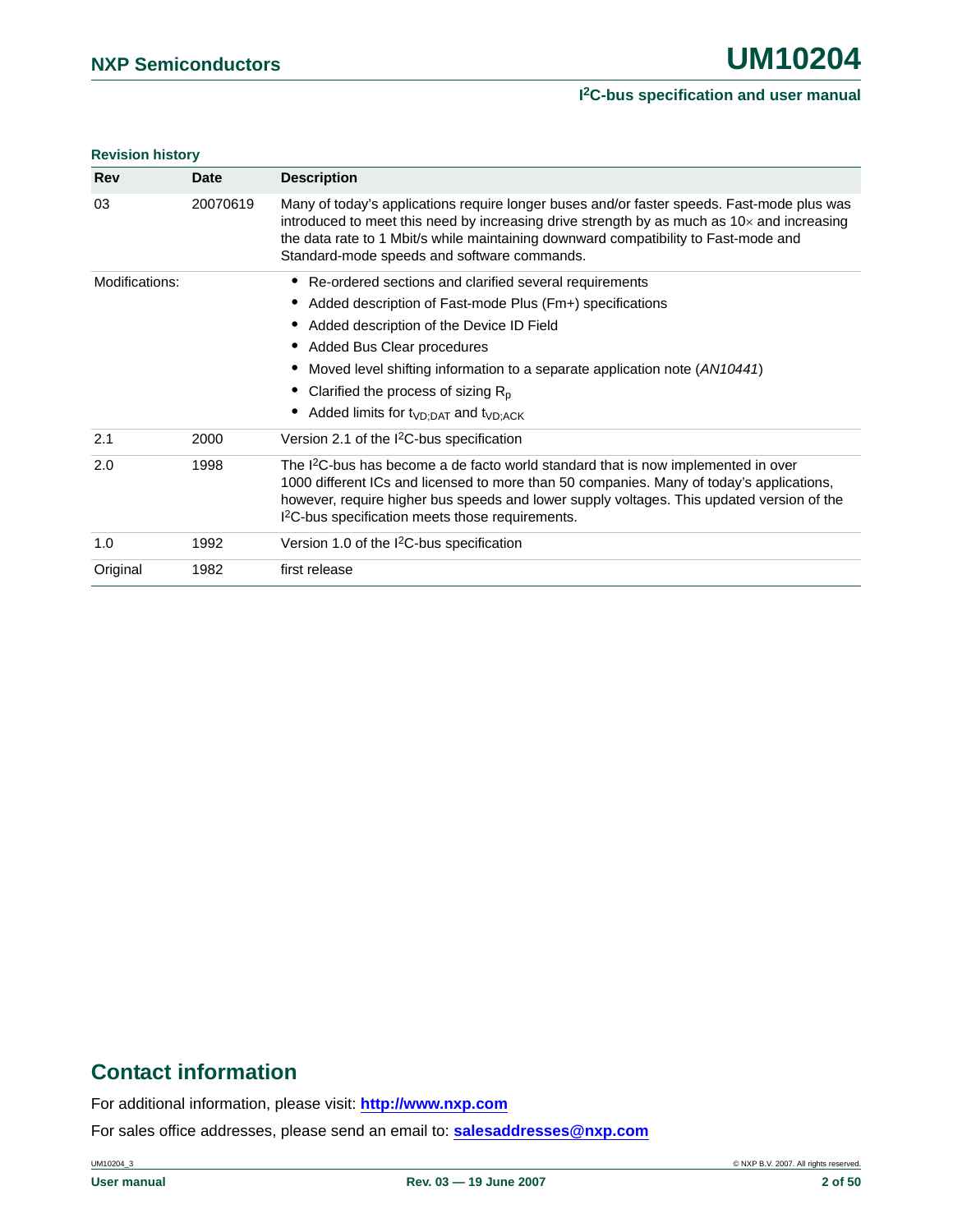### <span id="page-2-0"></span>**1. Introduction**

The I<sup>2</sup>C-bus is a de facto world standard that is now implemented in over 1000 different ICs manufactured by more than 50 companies. Additionally, the versatile  $l^2C$ -bus is used in a variety of control architectures such as System Management Bus (SMBus), Power Management Bus (PMBus), Intelligent Platform Management Interface (IPMI), and Advanced Telecom Computing Architecture (ATCA).

This document will assist device and system designers to understand how the I<sup>2</sup>C-bus works and implement a working application. Various operating modes are described. It contains a comprehensive introduction to the I<sup>2</sup>C-bus data transfer, handshaking and bus arbitration schemes. Detailed sections cover the timing and electrical specifications for the I 2C-bus in each of its operating modes.

Designers of I<sup>2</sup>C-compatible chips should use this document as a reference and ensure that new devices meet all limits specified in this document. Designers of systems that include I2C devices should review this document and also refer to individual component data sheets.

### <span id="page-2-1"></span>**2. I2C-bus features**

In consumer electronics, telecommunications and industrial electronics, there are often many similarities between seemingly unrelated designs. For example, nearly every system includes:

- **•** Some intelligent control, usually a single-chip microcontroller
- **•** General-purpose circuits like LCD and LED drivers, remote I/O ports, RAM, EEPROM, real-time clocks or A/D and D/A converters
- **•** Application-oriented circuits such as digital tuning and signal processing circuits for radio and video systems, temperature sensors, and smart cards

To exploit these similarities to the benefit of both systems designers and equipment manufacturers, as well as to maximize hardware efficiency and circuit simplicity, Philips Semiconductors (now NXP Semiconductors) developed a simple bidirectional 2-wire bus for efficient inter-IC control. This bus is called the Inter IC or  $I^2C$ -bus. All  $I^2C$ -bus compatible devices incorporate an on-chip interface which allows them to communicate directly with each other via the  $1<sup>2</sup>C-bus$ . This design concept solves the many interfacing problems encountered when designing digital control circuits.

Here are some of the features of the  $12C$ -bus:

- **•** Only two bus lines are required; a serial data line (SDA) and a serial clock line (SCL).
- **•** Each device connected to the bus is software addressable by a unique address and simple master/slave relationships exist at all times; masters can operate as master-transmitters or as master-receivers.
- **•** It is a true multi-master bus including collision detection and arbitration to prevent data corruption if two or more masters simultaneously initiate data transfer.
- **•** Serial, 8-bit oriented, bidirectional data transfers can be made at up to 100 kbit/s in the Standard-mode, up to 400 kbit/s in the Fast-mode, up to 1 Mbit/s in Fast-mode Plus, or up to 3.4 Mbit/s in the High-speed mode.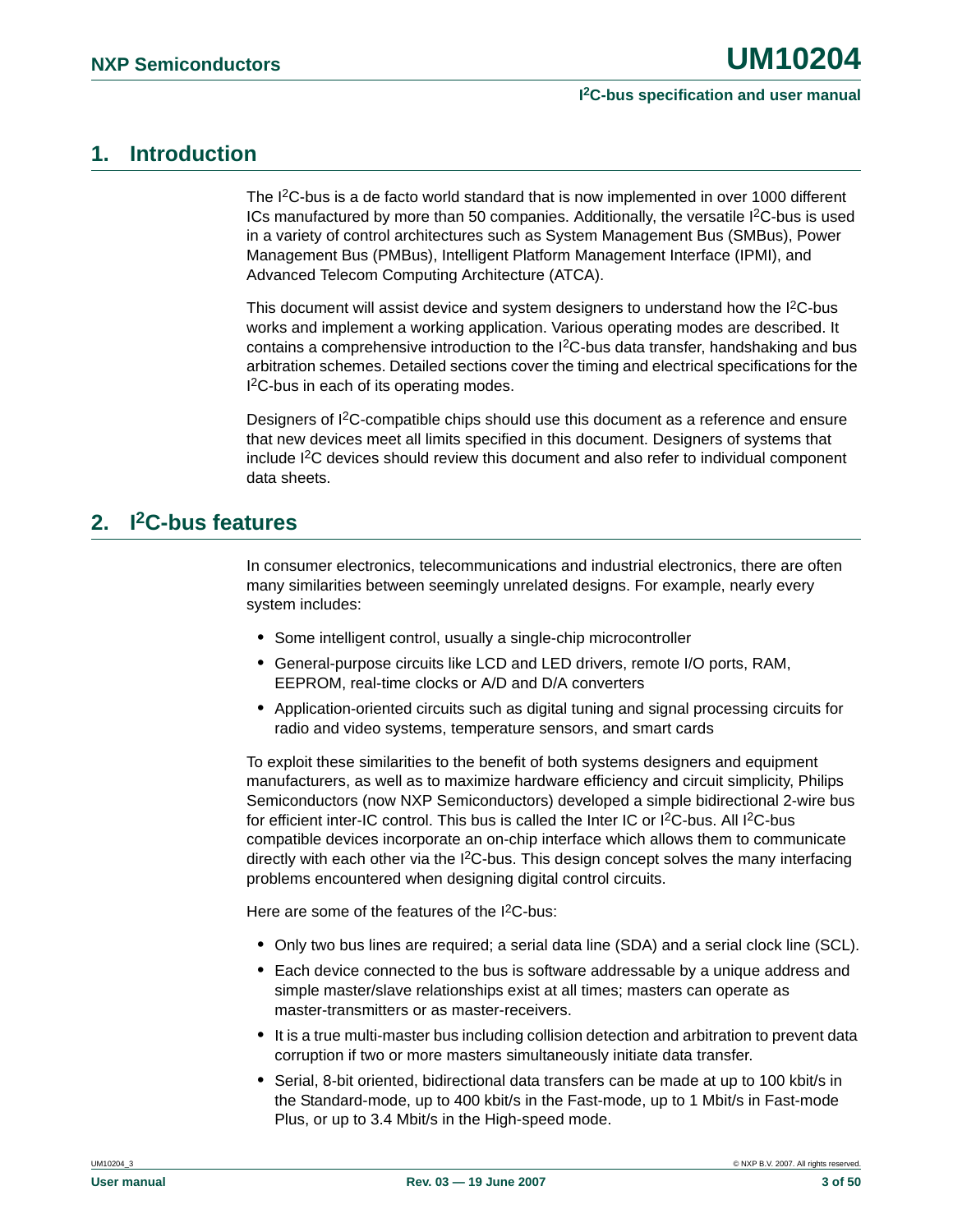- **•** On-chip filtering rejects spikes on the bus data line to preserve data integrity.
- **•** The number of ICs that can be connected to the same bus is limited only by a maximum bus capacitance. More capacitance may be allowed under some conditions. Refer to [Section 7.2](#page-42-0).

[Figure 1](#page-3-0) shows an example of I<sup>2</sup>C-bus applications.



### <span id="page-3-1"></span><span id="page-3-0"></span>**2.1 Designer benefits**

<sup>2</sup>C-bus compatible ICs allow a system design to rapidly progress directly from a functional block diagram to a prototype. Moreover, since they 'clip' directly onto the I 2C-bus without any additional external interfacing, they allow a prototype system to be modified or upgraded simply by 'clipping' or 'unclipping' ICs to or from the bus.

Here are some of the features of  $l^2C$ -bus compatible ICs that are particularly attractive to designers:

- **•** Functional blocks on the block diagram correspond with the actual ICs; designs proceed rapidly from block diagram to final schematic.
- No need to design bus interfaces because the I<sup>2</sup>C-bus interface is already integrated on-chip.
- **•** Integrated addressing and data-transfer protocol allow systems to be completely software-defined.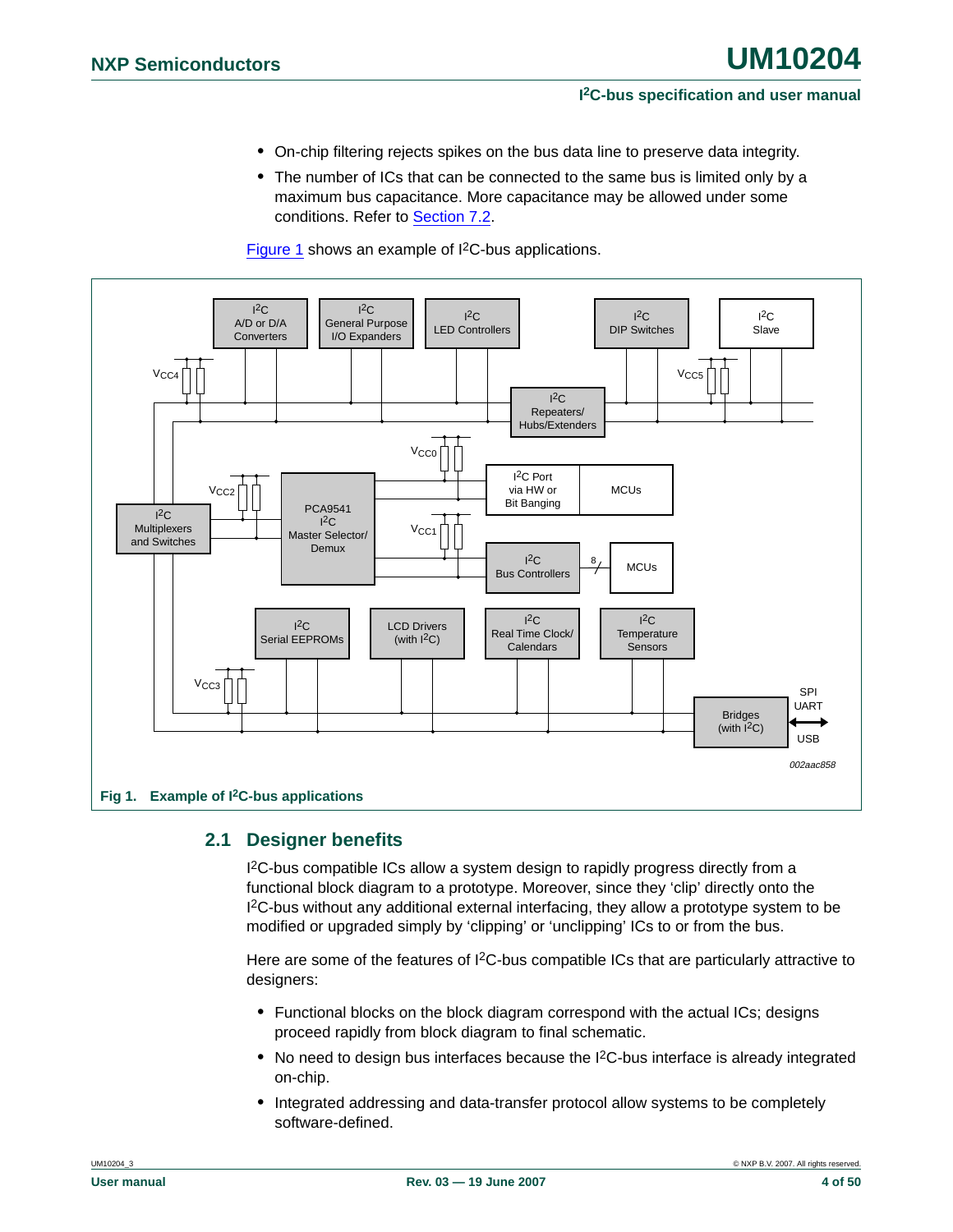- **•** The same IC types can often be used in many different applications.
- **•** Design-time reduces as designers quickly become familiar with the frequently used functional blocks represented by I<sup>2</sup>C-bus compatible ICs.
- **•** ICs can be added to or removed from a system without affecting any other circuits on the bus.
- **•** Fault diagnosis and debugging are simple; malfunctions can be immediately traced.
- **•** Software development time can be reduced by assembling a library of reusable software modules.

In addition to these advantages, the CMOS ICs in the I<sup>2</sup>C-bus compatible range offer designers special features which are particularly attractive for portable equipment and battery-backed systems.

They all have:

- **•** Extremely low current consumption
- **•** High noise immunity
- **•** Wide supply voltage range
- **•** Wide operating temperature range.

#### <span id="page-4-0"></span>**2.2 Manufacturer benefits**

<sup>12</sup>C-bus compatible ICs not only assist designers, they also give a wide range of benefits to equipment manufacturers because:

- The simple 2-wire serial I<sup>2</sup>C-bus minimizes interconnections so ICs have fewer pins and there are not so many PCB tracks; result—smaller and less expensive PCBs.
- The completely integrated I<sup>2</sup>C-bus protocol eliminates the need for address decoders and other 'glue logic'.
- **•** The multi-master capability of the I2C-bus allows rapid testing and alignment of end-user equipment via external connections to an assembly-line.
- The availability of I<sup>2</sup>C-bus compatible ICs in a variety of leadless packages reduces space requirements even more.

These are just some of the benefits. In addition,  $I^2C$ -bus compatible ICs increase system design flexibility by allowing simple construction of equipment variants and easy upgrading to keep designs up-to-date. In this way, an entire family of equipment can be developed around a basic model. Upgrades for new equipment, or enhanced-feature models (i.e., extended memory, remote control, etc.) can then be produced simply by clipping the appropriate ICs onto the bus. If a larger ROM is needed, it is simply a matter of selecting a microcontroller with a larger ROM from our comprehensive range. As new ICs supersede older ones, it is easy to add new features to equipment or to increase its performance by simply unclipping the outdated IC from the bus and clipping on its successor.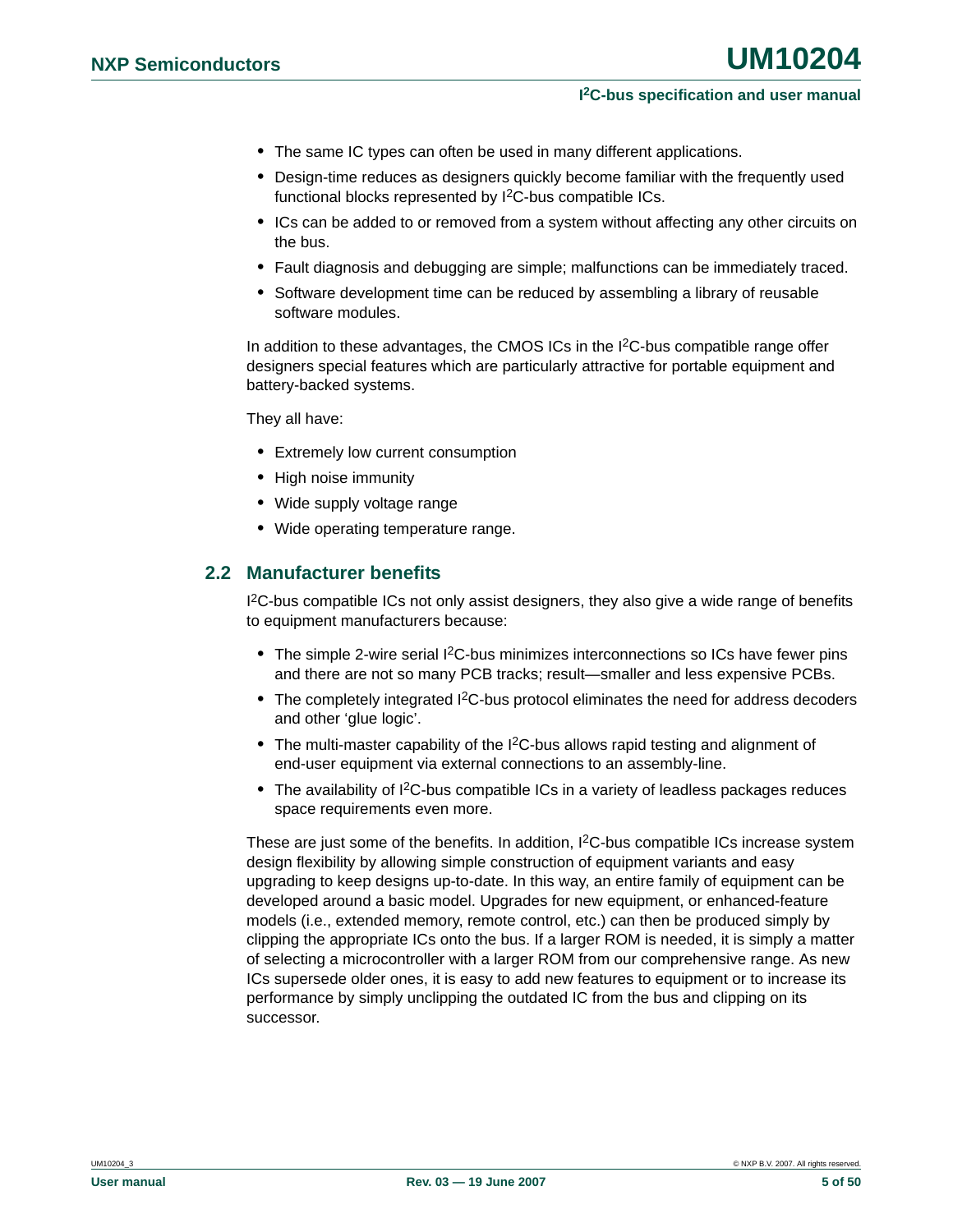### <span id="page-5-1"></span>**2.3 IC designer benefits**

Designers of microcontrollers are frequently under pressure to conserve output pins. The <sup>12</sup>C protocol allows connection of a wide variety of peripherals without the need for separate addressing or chip enable signals. Additionally, a microcontroller that includes an <sup>12</sup>C interface will be more successful in the marketplace due to the wide variety of existing peripheral devices available.

### <span id="page-5-2"></span>**3. The I2C-bus protocol**

Two wires, serial data (SDA) and serial clock (SCL), carry information between the devices connected to the bus. Each device is recognized by a unique address (whether it is a microcontroller, LCD driver, memory or keyboard interface) and can operate as either a transmitter or receiver, depending on the function of the device. An LCD driver may be only a receiver, whereas a memory can both receive and transmit data. In addition to transmitters and receivers, devices can also be considered as masters or slaves when performing data transfers (see [Table 1](#page-5-0)). A master is the device which initiates a data transfer on the bus and generates the clock signals to permit that transfer. At that time, any device addressed is considered a slave.

| <b>Term</b>     | <b>Description</b>                                                                                                                                                     |
|-----------------|------------------------------------------------------------------------------------------------------------------------------------------------------------------------|
| Transmitter     | the device which sends data to the bus                                                                                                                                 |
| Receiver        | the device which receives data from the bus                                                                                                                            |
| Master          | the device which initiates a transfer, generates clock signals and<br>terminates a transfer                                                                            |
| Slave           | the device addressed by a master                                                                                                                                       |
| Multi-master    | more than one master can attempt to control the bus at the same time<br>without corrupting the message                                                                 |
| Arbitration     | procedure to ensure that, if more than one master simultaneously tries to<br>control the bus, only one is allowed to do so and the winning message is<br>not corrupted |
| Synchronization | procedure to synchronize the clock signals of two or more devices                                                                                                      |

#### <span id="page-5-0"></span>**Table 1. Definition of I2C-bus terminology**

The I<sup>2</sup>C-bus is a multi-master bus. This means that more than one device capable of controlling the bus can be connected to it. As masters are usually microcontrollers, let's consider the case of a data transfer between two microcontrollers connected to the I 2C-bus (see [Figure 2\)](#page-6-0).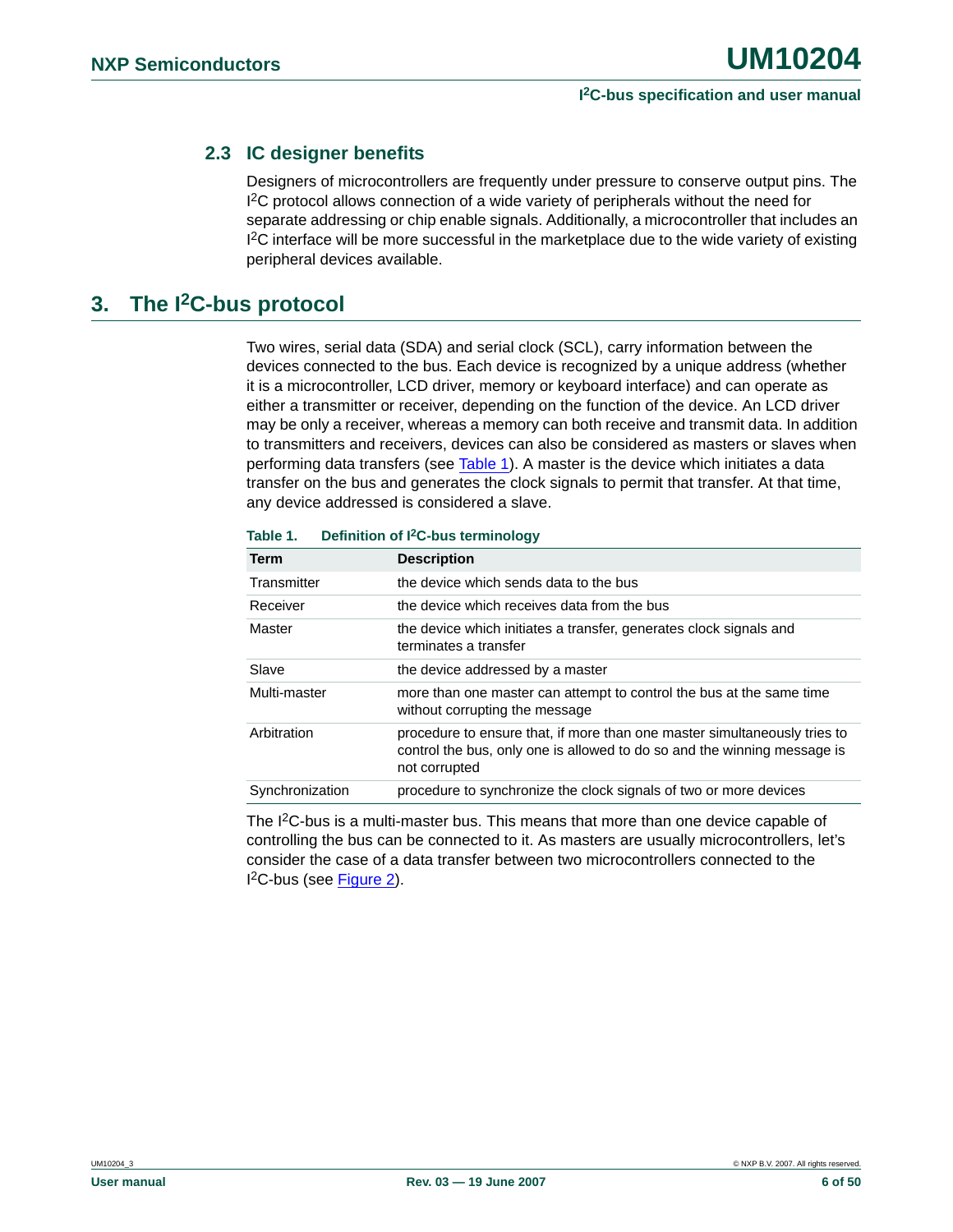

<span id="page-6-0"></span>This highlights the master-slave and receiver-transmitter relationships to be found on the <sup>12</sup>C-bus. It should be noted that these relationships are not permanent, but only depend on the direction of data transfer at that time. The transfer of data would proceed as follows:

- 1. Suppose microcontroller A wants to send information to microcontroller B:
	- **–** microcontroller A (master), addresses microcontroller B (slave)
	- **–** microcontroller A (master-transmitter), sends data to microcontroller B (slave-receiver)
	- **–** microcontroller A terminates the transfer.
- 2. If microcontroller A wants to receive information from microcontroller B:
	- **–** microcontroller A (master) addresses microcontroller B (slave)
	- **–** microcontroller A (master-receiver) receives data from microcontroller B (slave-transmitter)
	- **–** microcontroller A terminates the transfer.

Even in this case, the master (microcontroller A) generates the timing and terminates the transfer.

The possibility of connecting more than one microcontroller to the  $1<sup>2</sup>C$ -bus means that more than one master could try to initiate a data transfer at the same time. To avoid the chaos that might ensue from such an event, an arbitration procedure has been developed. This procedure relies on the wired-AND connection of all I<sup>2</sup>C interfaces to the I<sup>2</sup>C-bus.

If two or more masters try to put information onto the bus, the first to produce a 'one' when the other produces a 'zero' will lose the arbitration. The clock signals during arbitration are a synchronized combination of the clocks generated by the masters using the wired-AND connection to the SCL line (for more detailed information concerning arbitration see [Section 3.8](#page-10-0)).

Generation of clock signals on the  $1<sup>2</sup>C$ -bus is always the responsibility of master devices; each master generates its own clock signals when transferring data on the bus. Bus clock signals from a master can only be altered when they are stretched by a slow slave device holding down the clock line or by another master when arbitration occurs.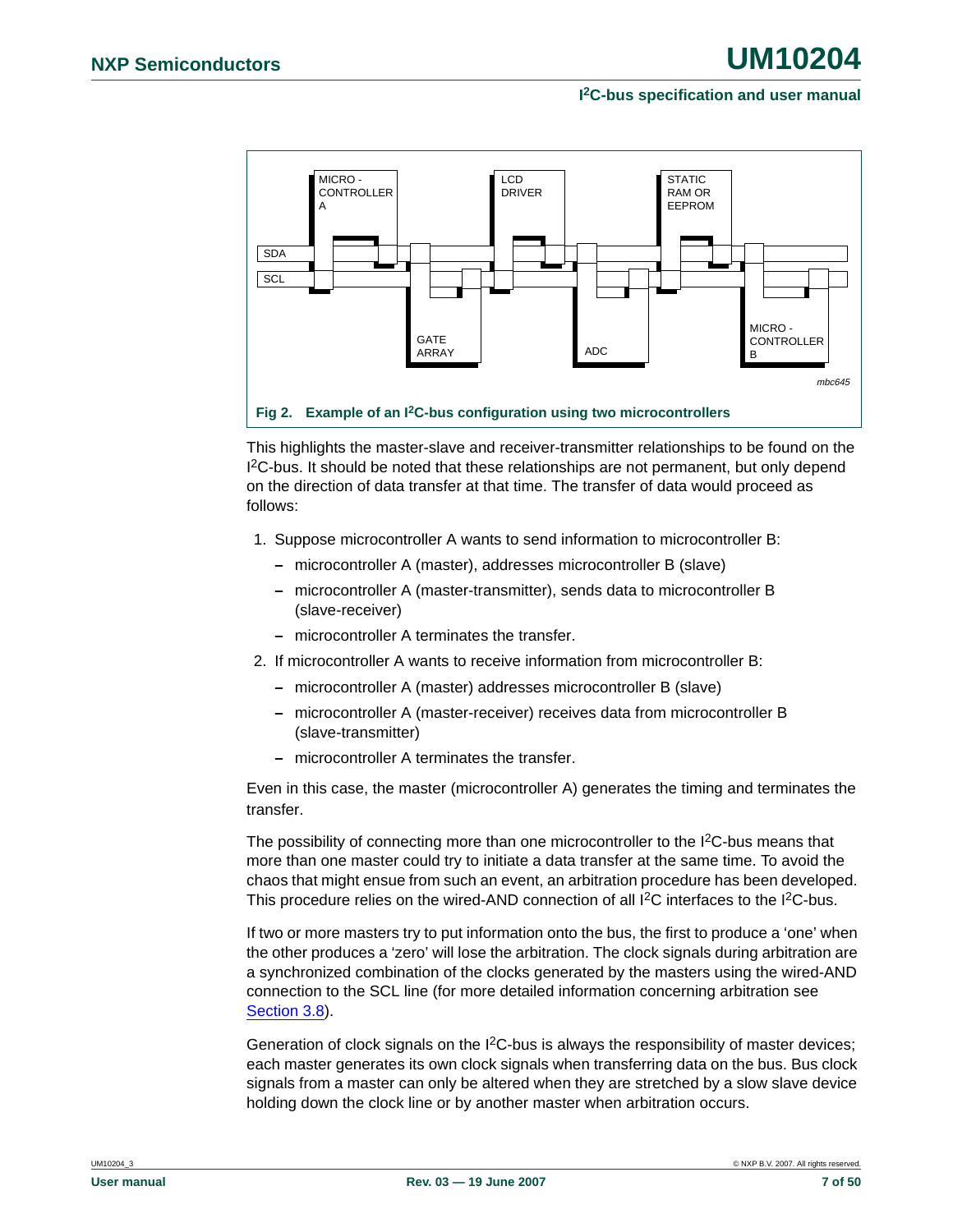[Table 2](#page-7-0) summarizes the use of mandatory and optional portions of the I<sup>2</sup>C-bus specification and which system configurations use them.

<span id="page-7-0"></span>**Table 2. Applicability of I2C-bus protocol features** *M = mandatory; O = optional; n/a = not applicable.*

| <b>Feature</b>              | Configuration    |                     |                      |  |  |  |  |  |
|-----------------------------|------------------|---------------------|----------------------|--|--|--|--|--|
|                             | Single master    | <b>Multi-master</b> | Slave <sup>[1]</sup> |  |  |  |  |  |
| START condition             | M                | M                   | M                    |  |  |  |  |  |
| STOP condition              | M                | М                   | М                    |  |  |  |  |  |
| Acknowledge                 | М                | М                   | М                    |  |  |  |  |  |
| Synchronization             | n/a              | М                   | n/a                  |  |  |  |  |  |
| Arbitration                 | n/a              | М                   | n/a                  |  |  |  |  |  |
| Clock stretching            | O <sup>[2]</sup> | O <sup>[2]</sup>    | O                    |  |  |  |  |  |
| 7-bit slave address         | M                | М                   | М                    |  |  |  |  |  |
| 10-bit slave address        | O                | O                   | O                    |  |  |  |  |  |
| <b>General Call address</b> | O                | O                   | O                    |  |  |  |  |  |
| Software Reset              | O                | O                   | O                    |  |  |  |  |  |
| START byte                  | n/a              | O <sup>[3]</sup>    | n/a                  |  |  |  |  |  |
| Device ID                   | n/a              | n/a                 | O                    |  |  |  |  |  |

<span id="page-7-1"></span>[1] Also refers to a master acting as a slave.

<span id="page-7-2"></span>[2] Clock stretching is a feature of some slaves. If no slaves in a system can stretch the clock (hold SCL LOW), the master need not be designed to handle this procedure.

<span id="page-7-3"></span>[3] 'Bit banging' (software emulation) multi-master systems should consider a START byte. See [Section 3.15.](#page-18-0)

### <span id="page-7-5"></span>**3.1 SDA and SCL signals**

Both SDA and SCL are bidirectional lines, connected to a positive supply voltage via a current-source or pull-up resistor (see [Figure 3\)](#page-7-4). When the bus is free, both lines are HIGH. The output stages of devices connected to the bus must have an open-drain or open-collector to perform the wired-AND function. Data on the I2C-bus can be transferred at rates of up to 100 kbit/s in the Standard-mode, up to 400 kbit/s in the Fast-mode, up to 1 Mbit/s in Fast-mode Plus, or up to 3.4 Mbit/s in the High-speed mode. The number of interfaces connected to the bus is limited by the bus capacitance.

For a single master application, the master's SCL output can be a push-pull driver design provided that there are no devices on the bus which would stretch the clock.

<span id="page-7-4"></span>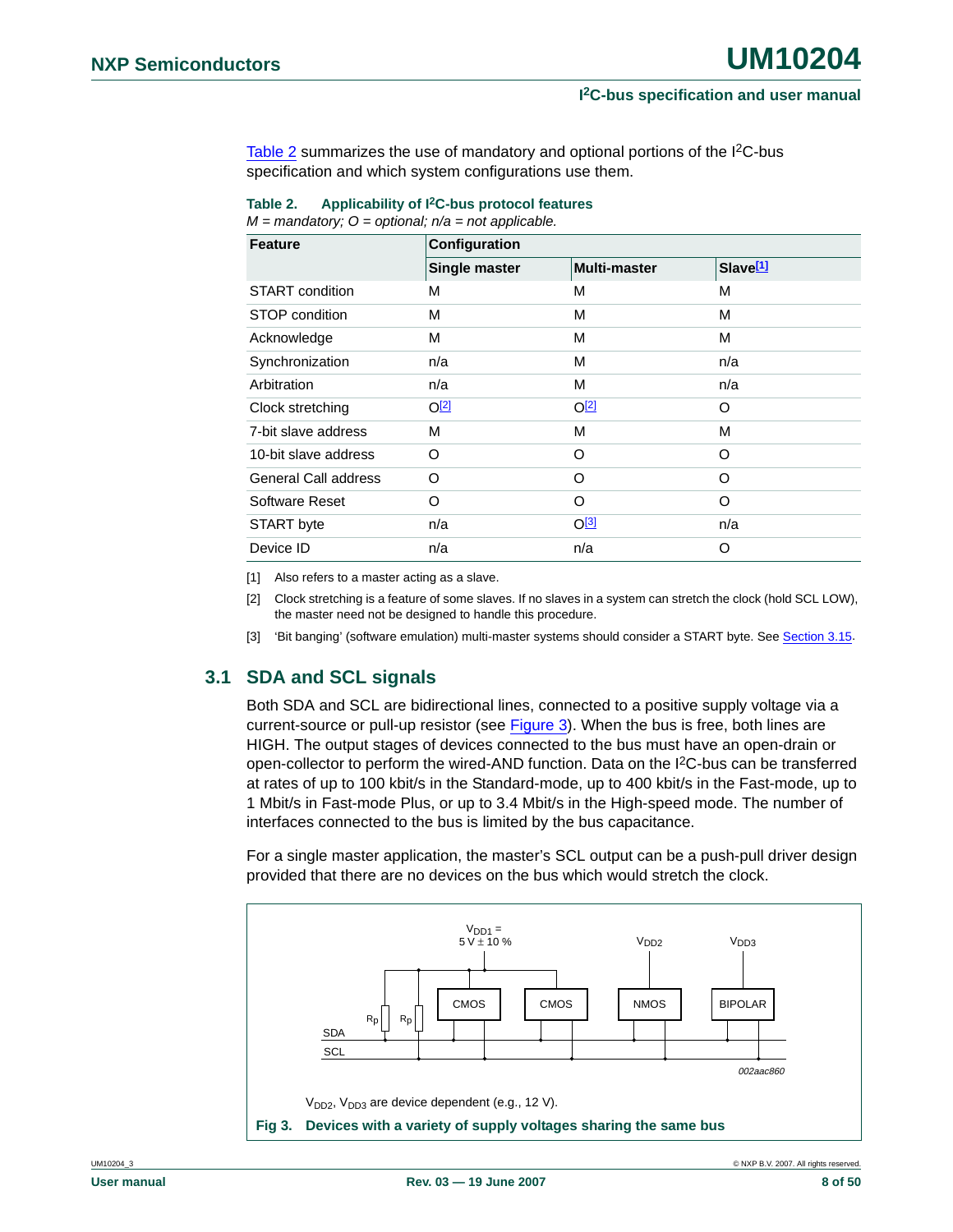### <span id="page-8-2"></span>**3.2 SDA and SCL logic levels**

Due to the variety of different technology devices (CMOS, NMOS, bipolar) that can be connected to the  $I^2C$ -bus, the levels of the logical '0' (LOW) and '1' (HIGH) are not fixed and depend on the associated level of  $V_{DD}$ . Input reference levels are set as 30 % and 70 % of  $V_{DD}$ ;  $V_{IL}$  is 0.3 $V_{DD}$  and  $V_{IH}$  is 0.7 $V_{DD}$ . See [Figure 27](#page-37-0), timing diagram. Some legacy device input levels were fixed at  $V_{IL} = 1.5$  V and  $V_{IH} = 3.0$  V, but all new devices require this 30 %/70 % specification. See **Section 6** for electrical specifications.

### <span id="page-8-3"></span>**3.3 Data validity**

The data on the SDA line must be stable during the HIGH period of the clock. The HIGH or LOW state of the data line can only change when the clock signal on the SCL line is LOW (see [Figure 4\)](#page-8-0). One clock pulse is generated for each data bit transferred.



### <span id="page-8-4"></span><span id="page-8-0"></span>**3.4 START and STOP conditions**

All transactions begin with a START (S) and can be terminated by a STOP (P) (see [Figure 5](#page-8-1)). A HIGH to LOW transition on the SDA line while SCL is HIGH defines a START condition. A LOW to HIGH transition on the SDA line while SCL is HIGH defines a STOP condition.



<span id="page-8-1"></span>START and STOP conditions are always generated by the master. The bus is considered to be busy after the START condition. The bus is considered to be free again a certain time after the STOP condition. This bus free situation is specified in [Section 6.](#page-35-0)

The bus stays busy if a repeated START (Sr) is generated instead of a STOP condition. In this respect, the START (S) and repeated START (Sr) conditions are functionally identical. For the remainder of this document, therefore, the S symbol will be used as a generic term to represent both the START and repeated START conditions, unless Sr is particularly relevant.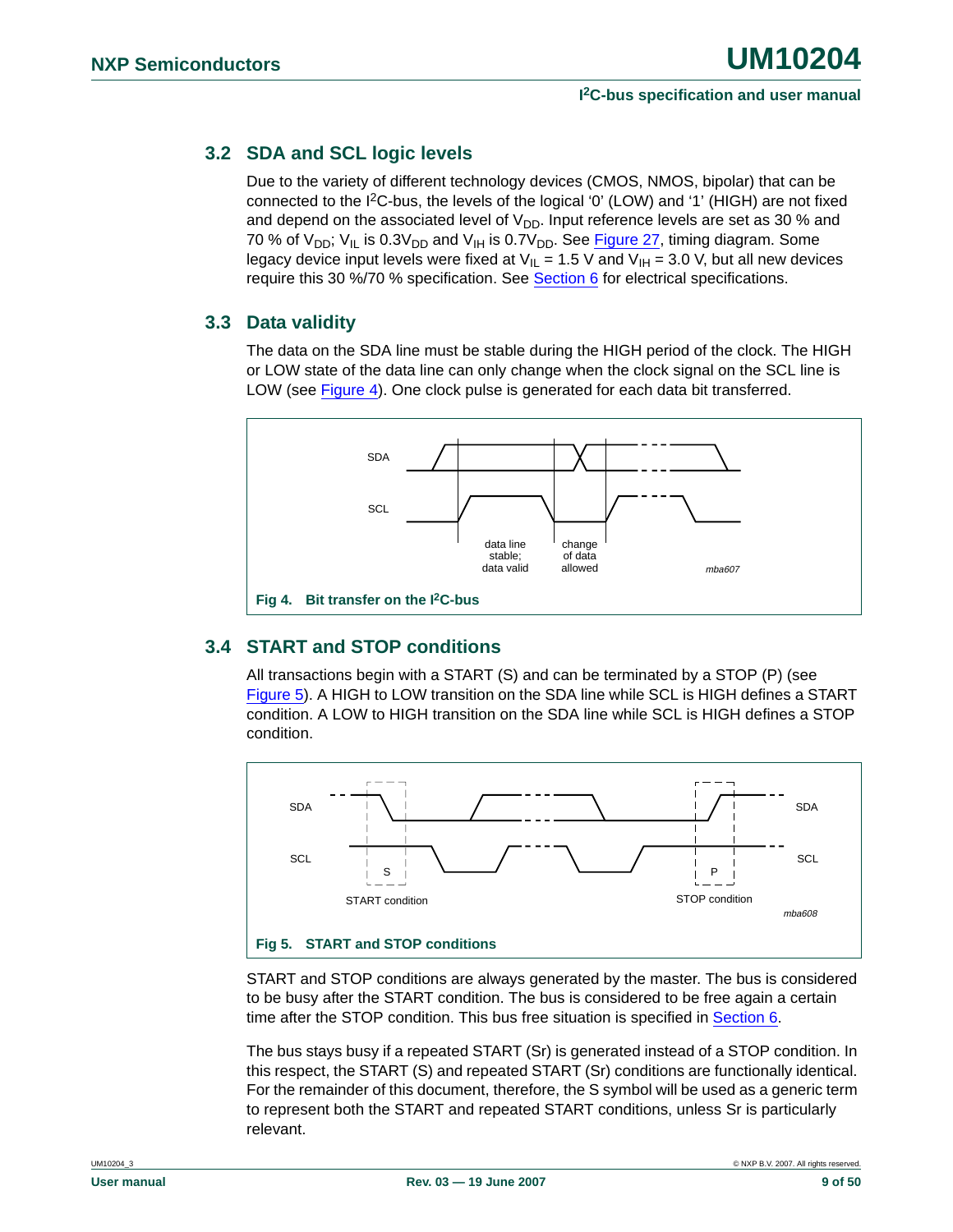Detection of START and STOP conditions by devices connected to the bus is easy if they incorporate the necessary interfacing hardware. However, microcontrollers with no such interface have to sample the SDA line at least twice per clock period to sense the transition.

### <span id="page-9-1"></span>**3.5 Byte format**

Every byte put on the SDA line must be 8 bits long. The number of bytes that can be transmitted per transfer is unrestricted. Each byte has to be followed by an Acknowledge bit. Data is transferred with the Most Significant Bit (MSB) first (see Figure  $6$ ). If a slave cannot receive or transmit another complete byte of data until it has performed some other function, for example servicing an internal interrupt, it can hold the clock line SCL LOW to force the master into a wait state. Data transfer then continues when the slave is ready for another byte of data and releases clock line SCL.



### <span id="page-9-2"></span><span id="page-9-0"></span>**3.6 Acknowledge (ACK) and Not Acknowledge (NACK)**

The acknowledge takes place after every byte. The acknowledge bit allows the receiver to signal the transmitter that the byte was successfully received and another byte may be sent. All clock pulses including the acknowledge  $9<sup>th</sup>$  clock pulse are generated by the master.

The Acknowledge signal is defined as follows: the transmitter releases the SDA line during the acknowledge clock pulse so the receiver can pull the SDA line LOW and it remains stable LOW during the HIGH period of this clock pulse (see [Figure 4\)](#page-8-0). Set-up and hold times (specified in [Section 6\)](#page-35-0) must also be taken into account.

When SDA remains HIGH during this 9<sup>th</sup> clock pulse, this is defined as the Not Acknowledge signal. The master can then generate either a STOP condition to abort the transfer, or a repeated START condition to start a new transfer. There are five conditions that lead to the generation of a NACK:

- 1. No receiver is present on the bus with the transmitted address so there is no device to respond with an acknowledge.
- 2. The receiver is unable to receive or transmit because it's performing some real-time function and is not ready to start communication with the master.
- 3. During the transfer the receiver gets data or commands that it does not understand.
- 4. During the transfer, the receiver cannot receive any more data bytes.
- 5. A master-receiver needs to signal the end of the transfer to the slave transmitter.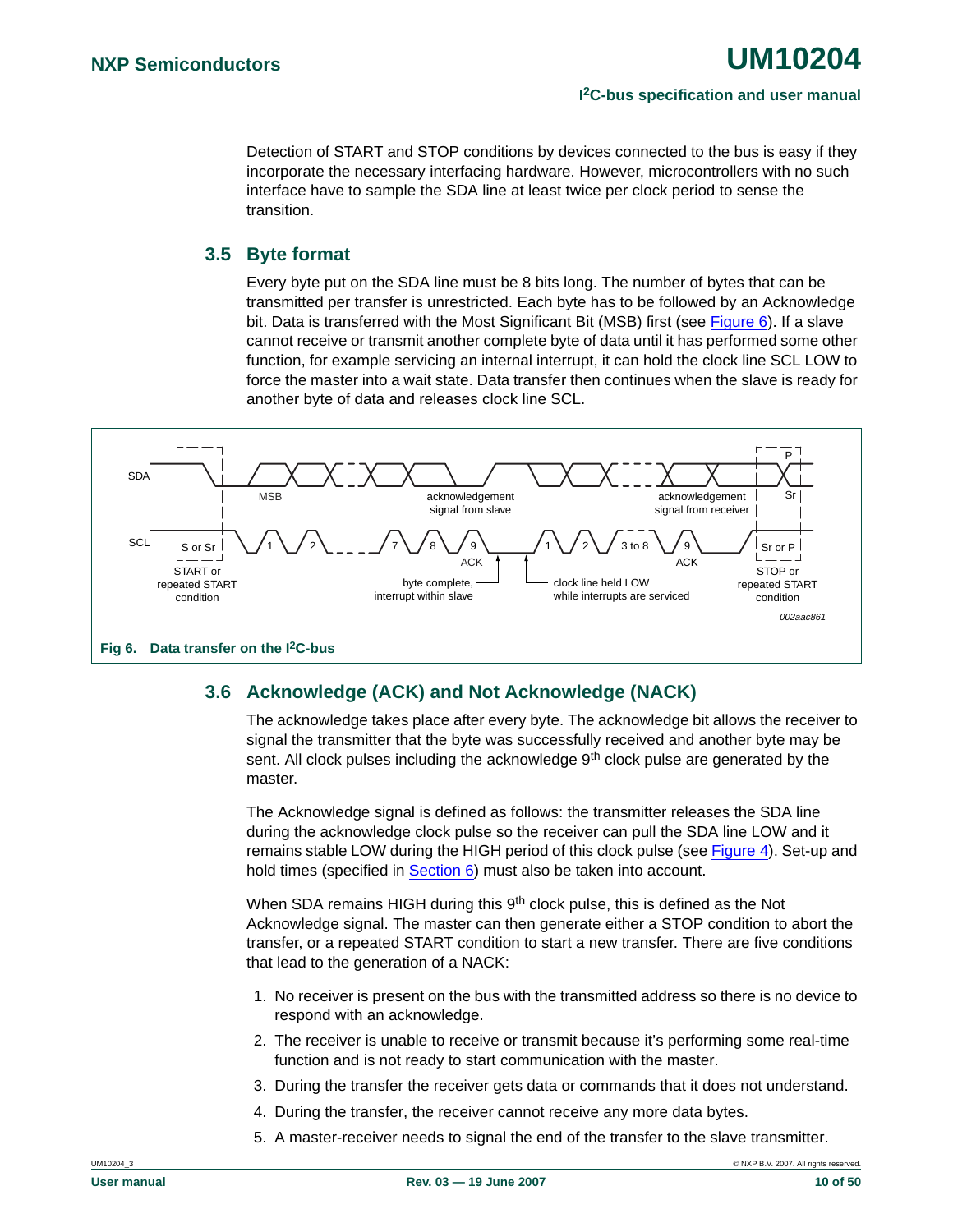### <span id="page-10-2"></span>**3.7 Clock synchronization**

Two masters can begin transmitting on an idle bus at the same time and there needs to be a method for deciding which will take control of the bus and complete its transmission. This is done by clock synchronization and arbitration. In single master systems, clock synchronization and arbitration are not needed.

Clock synchronization is performed using the wired-AND connection of  $l^2C$  interfaces to the SCL line. This means that a HIGH to LOW transition on the SCL line will cause the masters concerned to start counting off their LOW period and, once a master clock has gone LOW, it will hold the SCL line in that state until the clock HIGH state is reached (see [Figure 7](#page-10-1)). However, the LOW to HIGH transition of this clock may not change the state of the SCL line if another clock is still within its LOW period. The SCL line will therefore be held LOW by the master with the longest LOW period. Masters with shorter LOW periods enter a HIGH wait-state during this time.



<span id="page-10-1"></span>When all masters concerned have counted off their LOW period, the clock line will be released and go HIGH. There will then be no difference between the master clocks and the state of the SCL line, and all the masters will start counting their HIGH periods. The first master to complete its HIGH period will again pull the SCL line LOW.

In this way, a synchronized SCL clock is generated with its LOW period determined by the master with the longest clock LOW period, and its HIGH period determined by the one with the shortest clock HIGH period.

### <span id="page-10-0"></span>**3.8 Arbitration**

Arbitration, like synchronization, refers to a portion of the protocol required only if more than one master will be used in the system. Slaves are not involved in the arbitration procedure. A master may start a transfer only if the bus is free. Two masters may generate a START condition within the minimum hold time  $(t_{HD}STA)$  of the START condition which results in a valid START condition on the bus. Arbitration is then required to determine which master will complete its transmission.

Arbitration proceeds bit by bit. During every bit, while SCL is HIGH, each master checks to see if the SDA level matches what it has sent. This process may take many bits. Two masters can actually complete an entire transaction without error, as long as the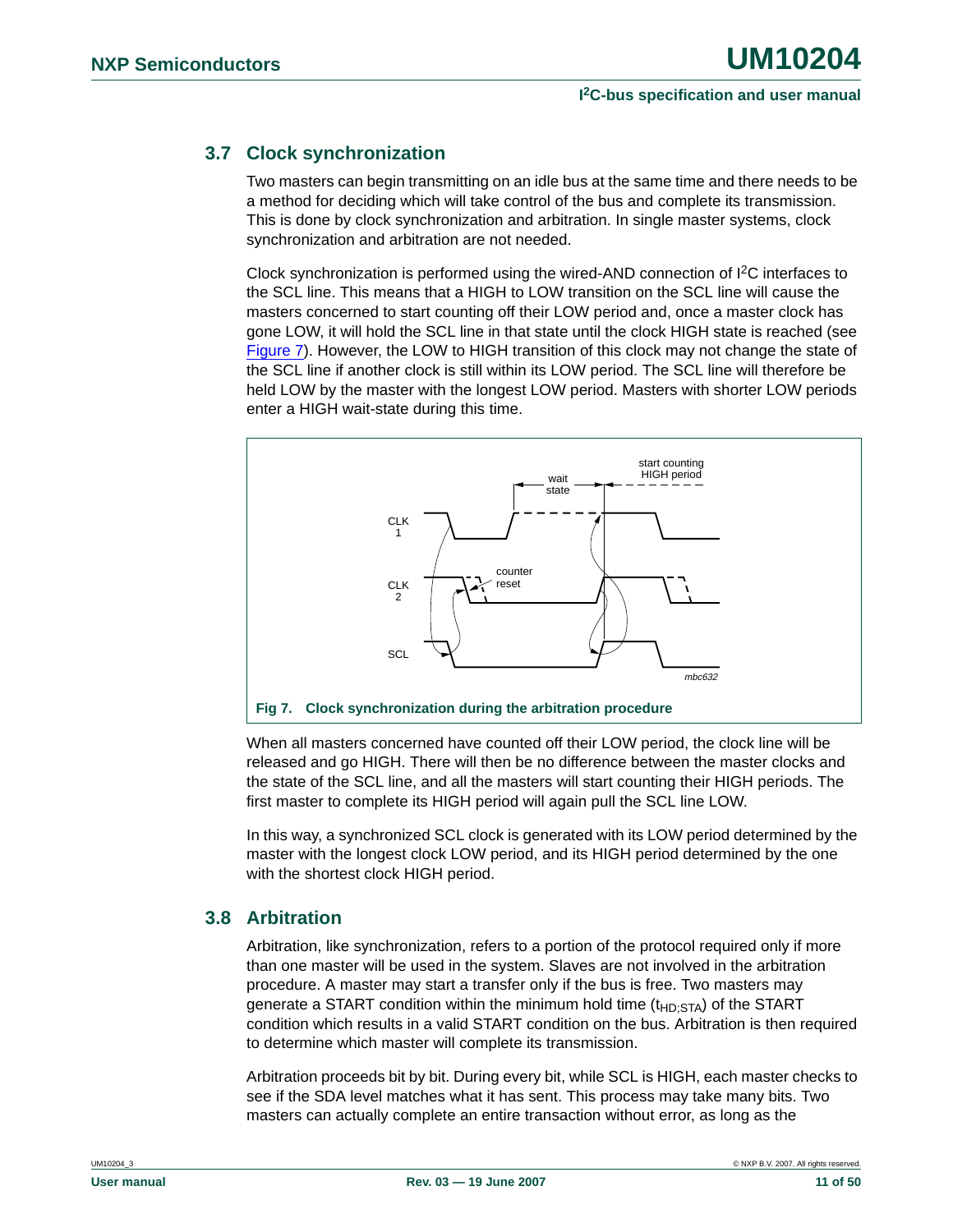transmissions are identical. The first time a master tries to send a HIGH, but detects that the SDA level is LOW, the master knows that it has lost the arbitration and will turn off its SDA output driver. The other master goes on to complete its transaction.

No information is lost during the arbitration process. A master that loses the arbitration can generate clock pulses until the end of the byte in which it loses the arbitration and must restart its transaction when the bus is idle.

If a master also incorporates a slave function and it loses arbitration during the addressing stage, it is possible that the winning master is trying to address it. The losing master must therefore switch over immediately to its slave mode.

[Figure 8](#page-11-0) shows the arbitration procedure for two masters. Of course, more may be involved depending on how many masters are connected to the bus. The moment there is a difference between the internal data level of the master generating DATA1 and the actual level on the SDA line, the DATA1 output is switched off. This will not affect the data transfer initiated by the winning master.



<span id="page-11-0"></span>Since control of the  $I^2C$ -bus is decided solely on the address and data sent by competing masters, there is no central master, nor any order of priority on the bus.

There is an undefined condition if the arbitration procedure is still in progress at the moment when one master sends a repeated START or a STOP condition while the other master is still sending data. In other words, the following combinations result in an undefined condition:

- **•** Master 1 sends a repeated START condition and master 2 sends a data bit.
- **•** Master 1 sends a STOP condition and master 2 sends a data bit.
- **•** Master 1 sends a repeated START condition and master 2 sends a STOP condition.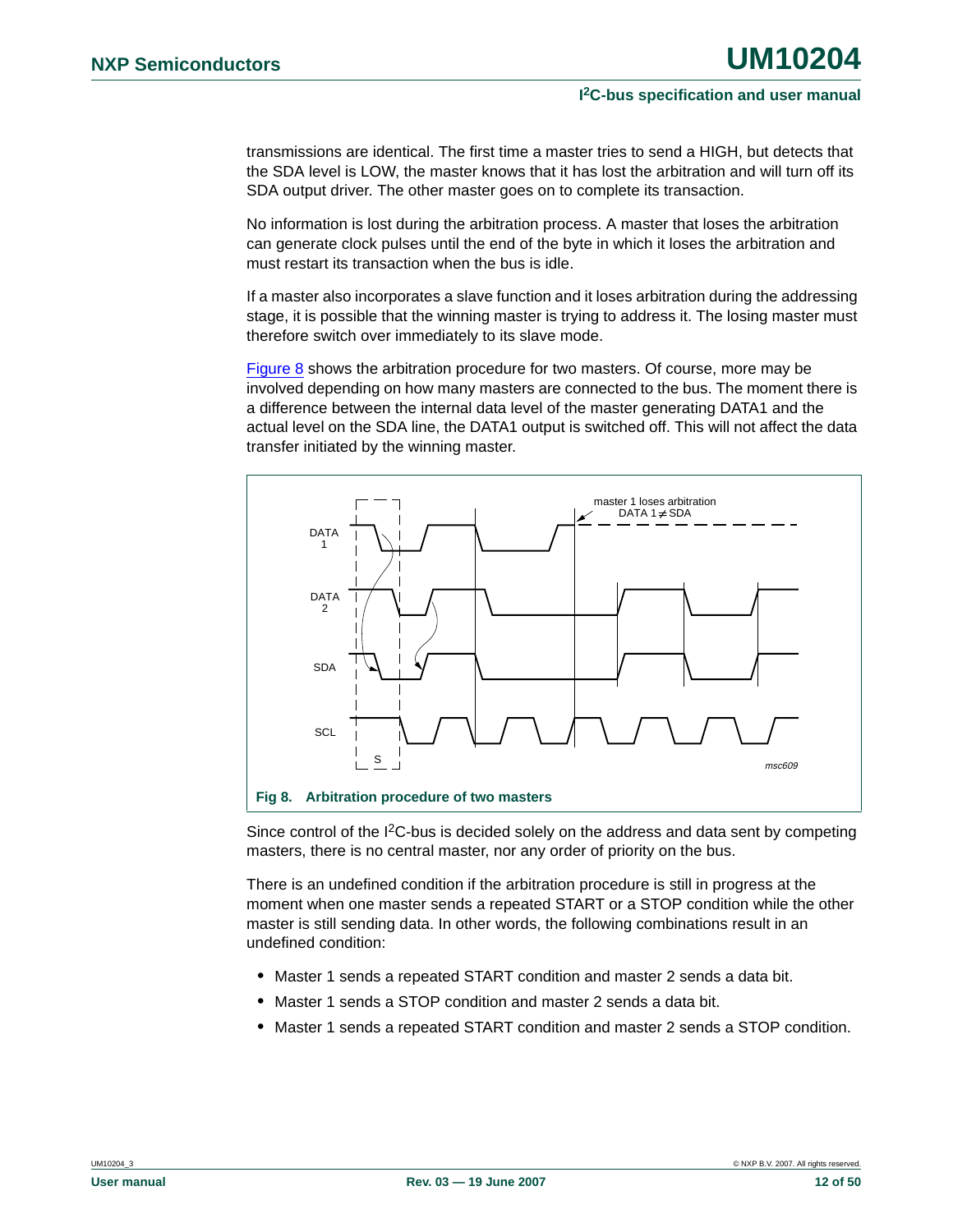### <span id="page-12-2"></span>**3.9 Clock stretching**

Clock stretching pauses a transaction by holding the SCL line LOW. The transaction cannot continue until the line is released HIGH again. Clock stretching is optional and in fact, most slave devices do not include an SCL driver so they are unable to stretch the clock.

On the byte level, a device may be able to receive bytes of data at a fast rate, but needs more time to store a received byte or prepare another byte to be transmitted. Slaves can then hold the SCL line LOW after reception and acknowledgment of a byte to force the master into a wait state until the slave is ready for the next byte transfer in a type of handshake procedure (see [Figure 7\)](#page-10-1).

On the bit level, a device such as a microcontroller with or without limited hardware for the 1<sup>2</sup>C-bus, can slow down the bus clock by extending each clock LOW period. The speed of any master is thereby adapted to the internal operating rate of this device.

In Hs-mode, this handshake feature can only be used on byte level (see [Section 5.3.2](#page-27-0)).

### <span id="page-12-3"></span>**3.10 The slave address and R/W bit**

Data transfers follow the format shown in [Figure 9.](#page-12-0) After the START condition (S), a slave address is sent. This address is 7 bits long followed by an eighth bit which is a data direction bit (R/W)—a 'zero' indicates a transmission (WRITE), a 'one' indicates a request for data (READ) (refer to [Figure 10](#page-12-1)). A data transfer is always terminated by a STOP condition (P) generated by the master. However, if a master still wishes to communicate on the bus, it can generate a repeated START condition (Sr) and address another slave without first generating a STOP condition. Various combinations of read/write formats are then possible within such a transfer.



<span id="page-12-1"></span><span id="page-12-0"></span>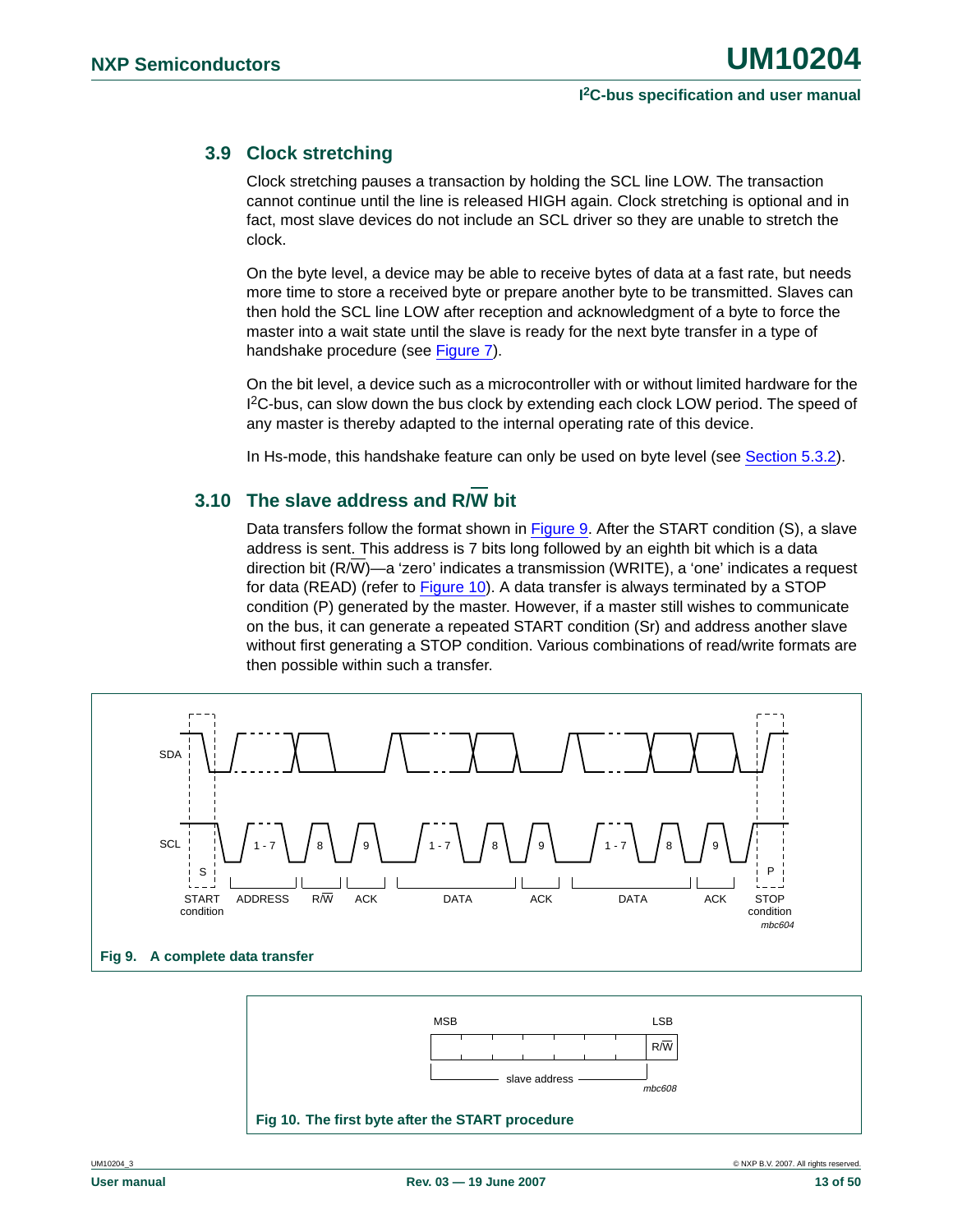Possible data transfer formats are:

- **•** Master-transmitter transmits to slave-receiver. The transfer direction is not changed (see [Figure 11](#page-14-0)). The slave receiver acknowledges each byte.
- **•** Master reads slave immediately after first byte (see [Figure 12](#page-14-1)). At the moment of the first acknowledge, the master-transmitter becomes a master-receiver and the slave-receiver becomes a slave-transmitter. This first acknowledge is still generated by the slave. Subsequent acknowledges are generated by the master. The STOP condition is generated by the master, which sends a not-acknowledge (A) just prior to the STOP condition.
- **•** Combined format (see [Figure 13](#page-14-2)). During a change of direction within a transfer, the START condition and the slave address are both repeated, but with the R/W bit reversed. If a master-receiver sends a repeated START condition, it sends a not-acknowledge (A) just prior to the repeated START condition.

#### **Notes:**

- 1. Combined formats can be used, for example, to control a serial memory. During the first data byte, the internal memory location has to be written. After the START condition and slave address is repeated, data can be transferred.
- 2. All decisions on auto-increment or decrement of previously accessed memory locations, etc., are taken by the designer of the device.
- 3. Each byte is followed by an acknowledgment bit as indicated by the A or A blocks in the sequence.
- 4. I2C-bus compatible devices must reset their bus logic on receipt of a START or repeated START condition such that they all anticipate the sending of a slave address, even if these START conditions are not positioned according to the proper format.
- 5. A START condition immediately followed by a STOP condition (void message) is an illegal format. Many devices however are designed to operate properly under this condition.
- 6. Each device connected to the bus is addressable by a unique address. Normally a simple master/slave relationship exists, but it is possible to have multiple identical slaves that can receive and respond simultaneously, for example in a group broadcast. This technique works best when using bus switching devices like the PCA9546A where all four channels are on and identical devices are configured at the same time, understanding that it is impossible to determine that each slave acknowledges, and then turn on one channel at a time to read back each individual device's configuration to confirm the programming. Refer to individual component data sheets.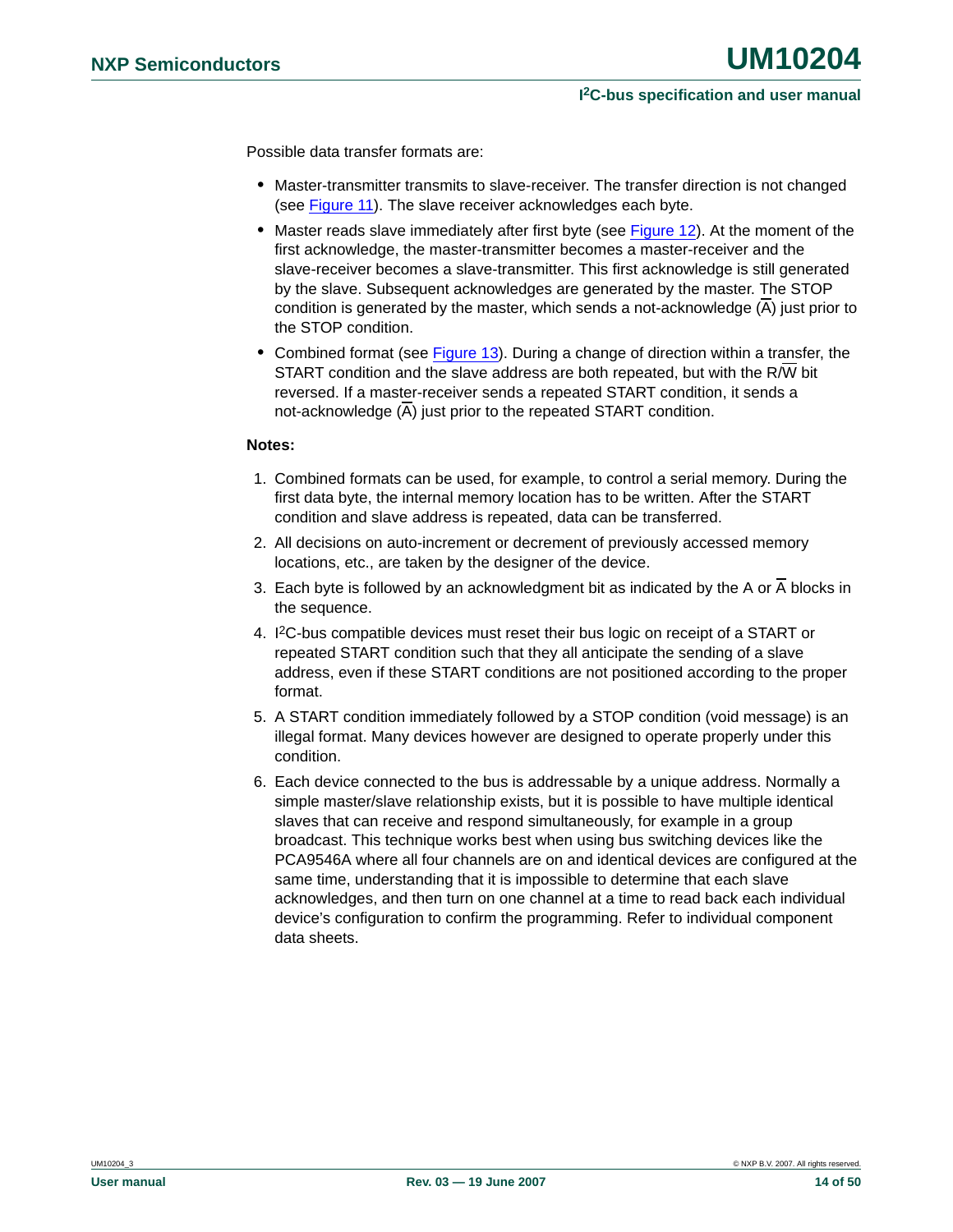

<span id="page-14-0"></span>

<span id="page-14-1"></span>

### <span id="page-14-3"></span><span id="page-14-2"></span>**3.11 10-bit addressing**

10-bit addressing expands the number of possible addresses. Devices with 7-bit and 10-bit addresses can be connected to the same  $1<sup>2</sup>C$ -bus, and both 7-bit and 10-bit addressing can be used in all bus speed modes. Currently, 10-bit addressing is not being widely used.

The 10-bit slave address is formed from the first two bytes following a START condition (S) or a repeated START condition (Sr).

The first seven bits of the first byte are the combination 1111 0XX of which the last two bits (XX) are the two Most-Significant Bits (MSBs) of the 10-bit address; the eighth bit of the first byte is the R/W bit that determines the direction of the message.

Although there are eight possible combinations of the reserved address bits 1111 XXX, only the four combinations 1111 0XX are used for 10-bit addressing. The remaining four combinations 1111 1XX are reserved for future I<sup>2</sup>C-bus enhancements.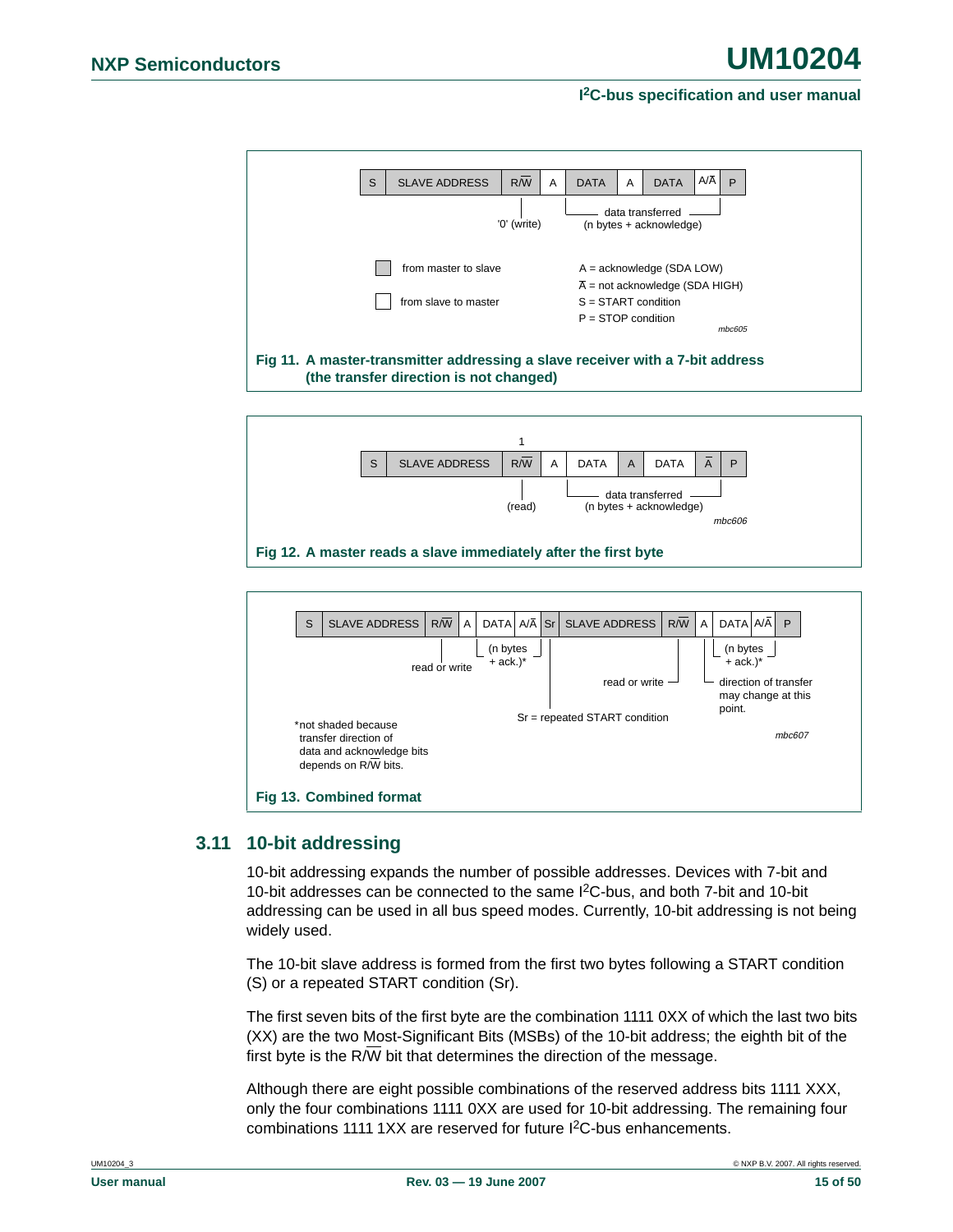All combinations of read/write formats previously described for 7-bit addressing are possible with 10-bit addressing. Two are detailed here:

- **•** Master-transmitter transmits to slave-receiver with a 10-bit slave address. The transfer direction is not changed (see [Figure 14\)](#page-15-0). When a 10-bit address follows a START condition, each slave compares the first seven bits of the first byte of the slave address (1111 0XX) with its own address and tests if the eighth bit (R/W direction bit) is 0. It is possible that more than one device will find a match and generate an acknowledge (A1). All slaves that found a match will compare the eight bits of the second byte of the slave address (XXXX XXXX) with their own addresses, but only one slave will find a match and generate an acknowledge (A2). The matching slave will remain addressed by the master until it receives a STOP condition (P) or a repeated START condition (Sr) followed by a different slave address.
- **•** Master-receiver reads slave-transmitter with a 10-bit slave address. The transfer direction is changed after the second R/W bit [\(Figure 15](#page-15-1)). Up to and including acknowledge bit A2, the procedure is the same as that described for a master-transmitter addressing a slave-receiver. After the repeated START condition (Sr), a matching slave remembers that it was addressed before. This slave then checks if the first seven bits of the first byte of the slave address following Sr are the same as they were after the START condition (S), and tests if the eighth (R/W) bit is 1. If there is a match, the slave considers that it has been addressed as a transmitter and generates acknowledge A3. The slave-transmitter remains addressed until it receives a STOP condition (P) or until it receives another repeated START condition (Sr) followed by a different slave address. After a repeated START condition (Sr), all the other slave devices will also compare the first seven bits of the first byte of the slave address (1111 0XX) with their own addresses and test the eighth (R/W) bit. However, none of them will be addressed because  $R/W = 1$  (for 10-bit devices), or the 1111 0XX slave address (for 7-bit devices) does not match.



<span id="page-15-1"></span><span id="page-15-0"></span>

Slave devices with 10-bit addressing will react to a 'general call' in the same way as slave devices with 7-bit addressing. Hardware masters can transmit their 10-bit address after a 'general call'. In this case, the 'general call' address byte is followed by two successive bytes containing the 10-bit address of the master-transmitter. The format is as shown in [Figure 15](#page-15-1) where the first DATA byte contains the eight least-significant bits of the master address.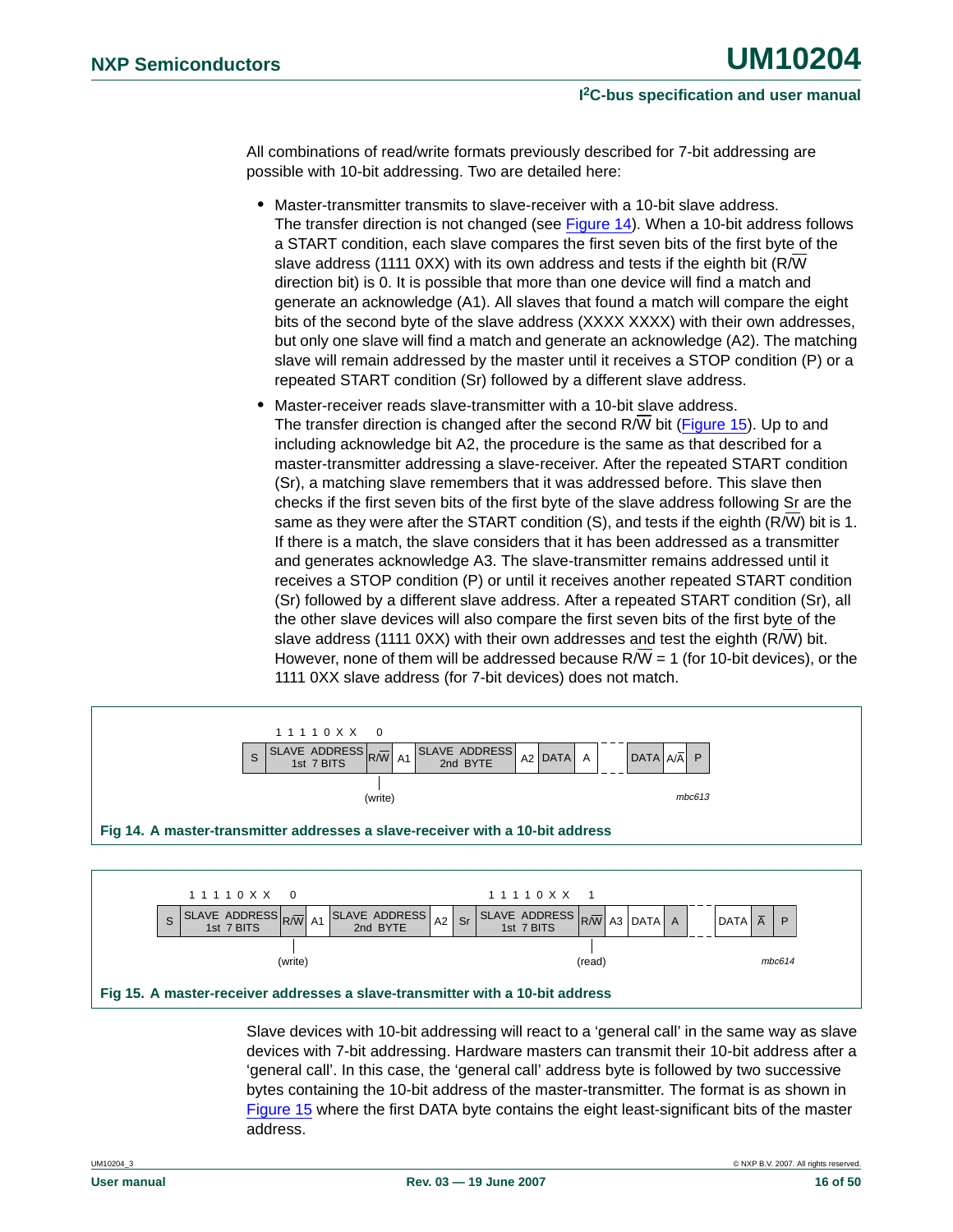The START byte 0000 0001 (01h) can precede the 10-bit addressing in the same way as for 7-bit addressing (see [Section 3.15\)](#page-18-0).

#### <span id="page-16-5"></span>**3.12 Reserved addresses**

Two groups of eight addresses (0000 XXX and 1111 XXX) are reserved for the purposes shown in [Table 3.](#page-16-0)

| <b>Slave address</b> | R/W bit | <b>Description</b>                               |
|----------------------|---------|--------------------------------------------------|
| 0000 000             | 0       | general call address <sup>[1]</sup>              |
| 0000 000             |         | START byte <sup>[2]</sup>                        |
| 0000 001             | X       | CBUS address <sup>3</sup>                        |
| 0000 010             | X       | reserved for different bus format <sup>[4]</sup> |
| 0000 011             | X       | reserved for future purposes                     |
| 0000 1XX             | X       | Hs-mode master code                              |
| 1111 1 X X           | X       | reserved for future purposes                     |
| 1111 0XX             | X       | 10-bit slave addressing                          |
|                      |         |                                                  |

#### <span id="page-16-0"></span>**Table 3. Reserved addresses**

<span id="page-16-1"></span>[1] The general call address is used for several functions including software reset.

- <span id="page-16-2"></span>[2] No device is allowed to acknowledge at the reception of the START byte.
- <span id="page-16-3"></span>[3] The CBUS address has been reserved to enable the inter-mixing of CBUS compatible and  $1<sup>2</sup>C$ -bus compatible devices in the same system. I<sup>2</sup>C-bus compatible devices are not allowed to respond on reception of this address.
- <span id="page-16-4"></span>[4] The address reserved for a different bus format is included to enable I2C and other protocols to be mixed. Only I2C-bus compatible devices that can work with such formats and protocols are allowed to respond to this address.

Assignment of addresses within a local system is up to the system architect who must take into account the devices being used on the bus and any future interaction with other conventional I2C-buses. For example, a device with 7 user-assignable address pins allows all 128 addresses to be assigned. A reserved address can be used for a slave address if it is known that the reserved address is never going to be used for its intended purpose.

The I<sup>2</sup>C-bus committee coordinates allocation of I<sup>2</sup>C addresses. Further information can be obtained from the NXP web site [www.nxp.com/i2c.](http://www.nxp.com/i2c)

### <span id="page-16-6"></span>**3.13 General call address**

The general call address is for addressing every device connected to the  $1<sup>2</sup>C$ -bus at the same time. However, if a device does not need any of the data supplied within the general call structure, it can ignore this address by not issuing an acknowledgment. If a device does require data from a general call address, it will acknowledge this address and behave as a slave-receiver. The master does not actually know how many devices acknowledged if one or more devices respond. The second and following bytes will be acknowledged by every slave-receiver capable of handling this data. A slave who cannot process one of these bytes must ignore it by not-acknowledging. Again, if one or more slaves acknowledge, the not-acknowledge will not be seen by the master. The meaning of the general call address is always specified in the second byte (see [Figure 16](#page-17-0)).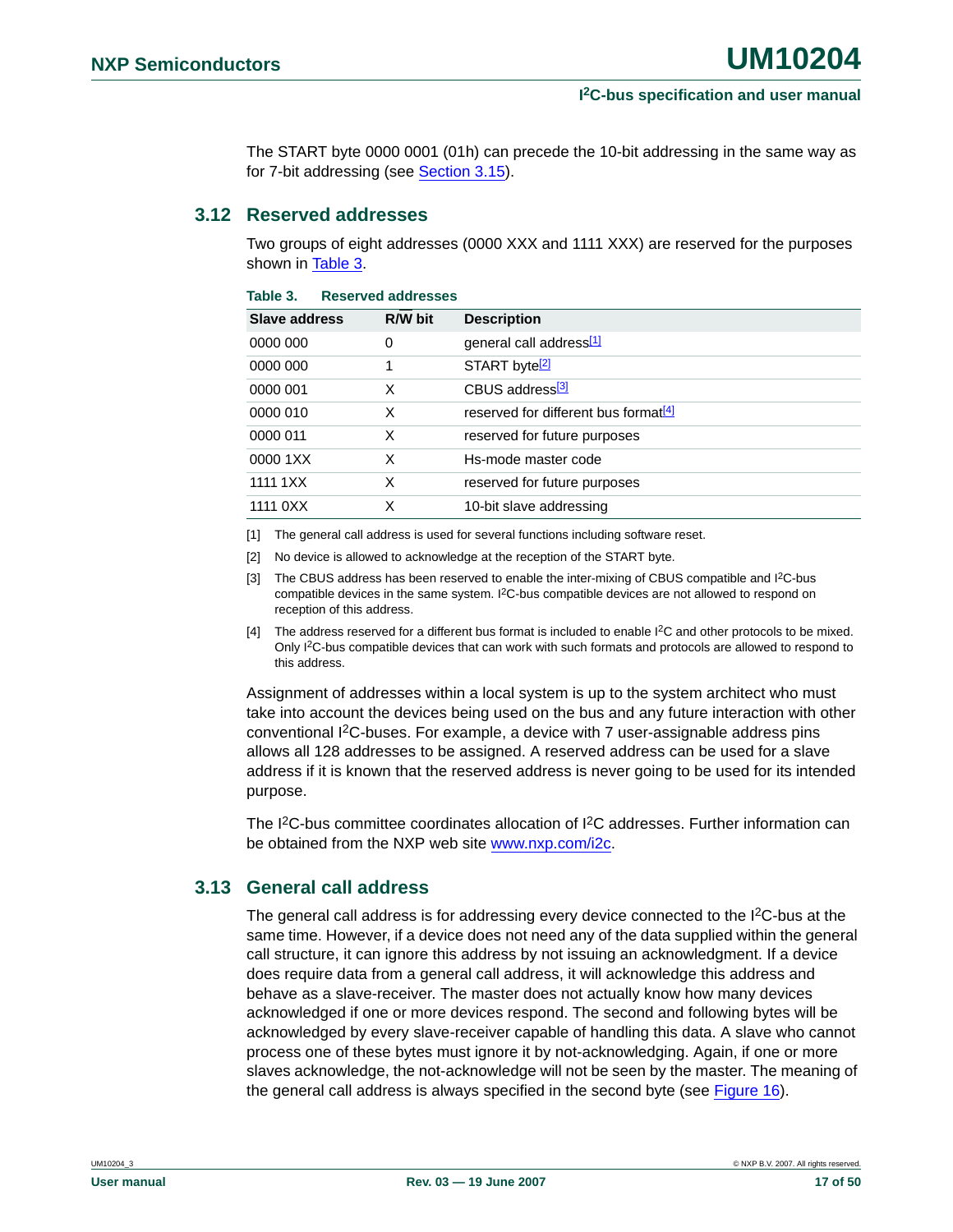

<span id="page-17-0"></span>There are two cases to consider:

- **•** When the least significant bit B is a 'zero'.
- **•** When the least significant bit B is a 'one'.

When bit B is a 'zero'; the second byte has the following definition:

- **• 0000 0110 (06h): Reset and write programmable part of slave address by hardware.** On receiving this 2-byte sequence, all devices designed to respond to the general call address will reset and take in the programmable part of their address. Precautions have to be taken to ensure that a device is not pulling down the SDA or SCL line after applying the supply voltage, since these low levels would block the bus.
- **• 0000 0100 (04h): Write programmable part of slave address by hardware.** Behaves as above, but the device will not reset.
- **• 0000 0000 (00h): This code is not allowed to be used as the second byte.**

Sequences of programming procedure are published in the appropriate device data sheets. The remaining codes have not been fixed and devices must ignore them.

When bit B is a 'one'; the 2-byte sequence is a 'hardware general call'. This means that the sequence is transmitted by a hardware master device, such as a keyboard scanner, which can be programmed to transmit a desired slave address. Since a hardware master does not know in advance to which device the message has to be transferred, it can only generate this hardware general call and its own address—identifying itself to the system (see [Figure 17\)](#page-17-1).



<span id="page-17-1"></span>The seven bits remaining in the second byte contain the address of the hardware master. This address is recognized by an intelligent device (e.g., a microcontroller) connected to the bus which will then accept the information from the hardware master. If the hardware master can also act as a slave, the slave address is identical to the master address.

In some systems, an alternative could be that the hardware master transmitter is set in the slave-receiver mode after the system reset. In this way, a system configuring master can tell the hardware master-transmitter (which is now in slave-receiver mode) to which address data must be sent (see [Figure 18](#page-18-1)). After this programming procedure, the hardware master remains in the master-transmitter mode.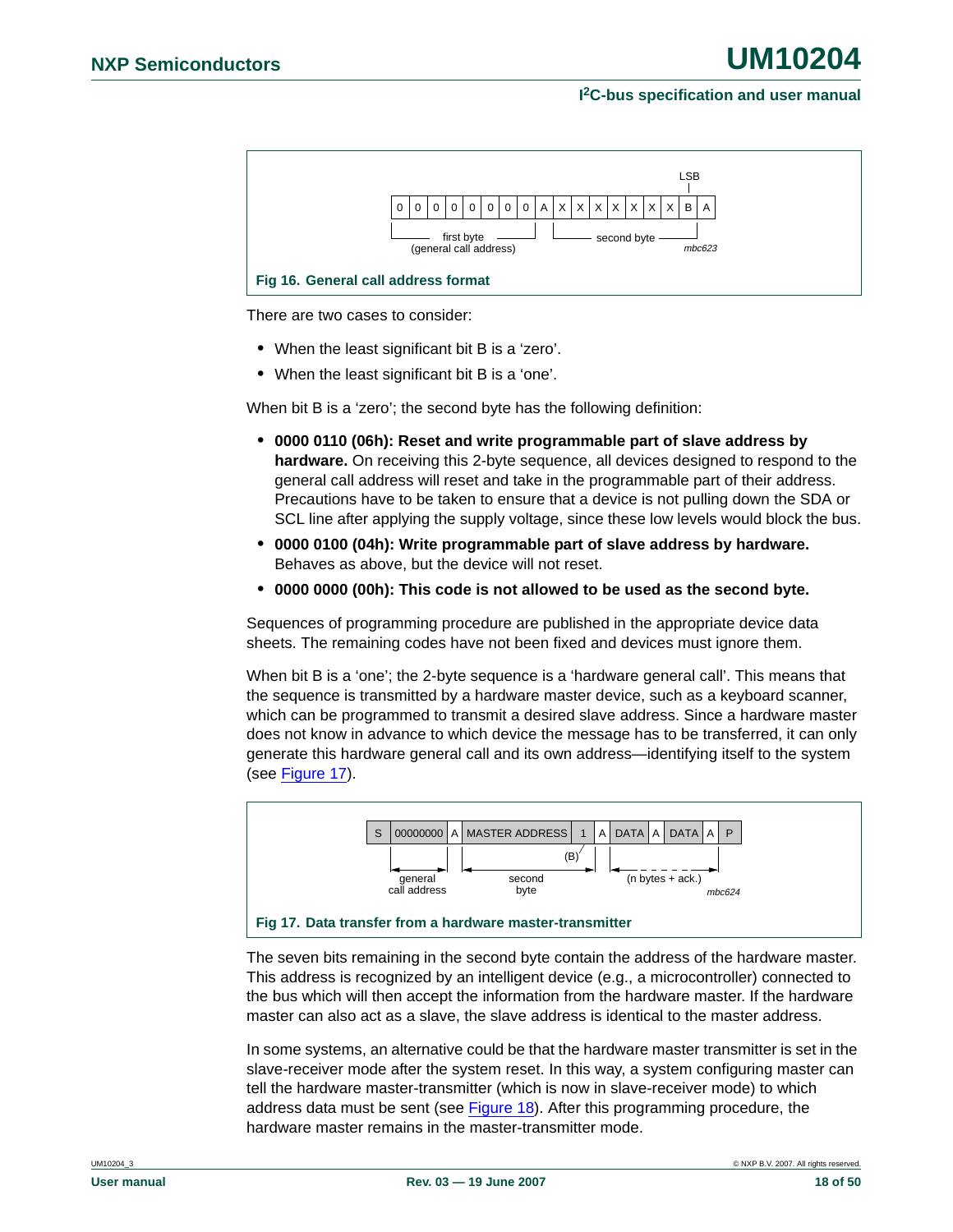

#### <span id="page-18-2"></span><span id="page-18-1"></span>**3.14 Software reset**

Following a General Call, (0000 0000), sending 0000 0110 (06h) as the second byte causes a software reset. This feature is optional and not all devices will respond to this command. On receiving this 2-byte sequence, all devices designed to respond to the general call address will reset and take in the programmable part of their address. Precautions have to be taken to ensure that a device is not pulling down the SDA or SCL line after applying the supply voltage, since these low levels would block the bus.

### <span id="page-18-0"></span>**3.15 START byte**

Microcontrollers can be connected to the I<sup>2</sup>C-bus in two ways. A microcontroller with an on-chip hardware  $1<sup>2</sup>C$ -bus interface can be programmed to be only interrupted by requests from the bus. When the device does not have such an interface, it must constantly monitor the bus via software. Obviously, the more times the microcontroller monitors, or polls the bus, the less time it can spend carrying out its intended function.

There is therefore a speed difference between fast hardware devices and a relatively slow microcontroller which relies on software polling.

In this case, data transfer can be preceded by a start procedure which is much longer than normal (see [Figure 19](#page-19-0)). The start procedure consists of:

- **•** A START condition (S)
- **•** A START byte (0000 0001)
- **•** An acknowledge clock pulse (ACK)
- **•** A repeated START condition (Sr).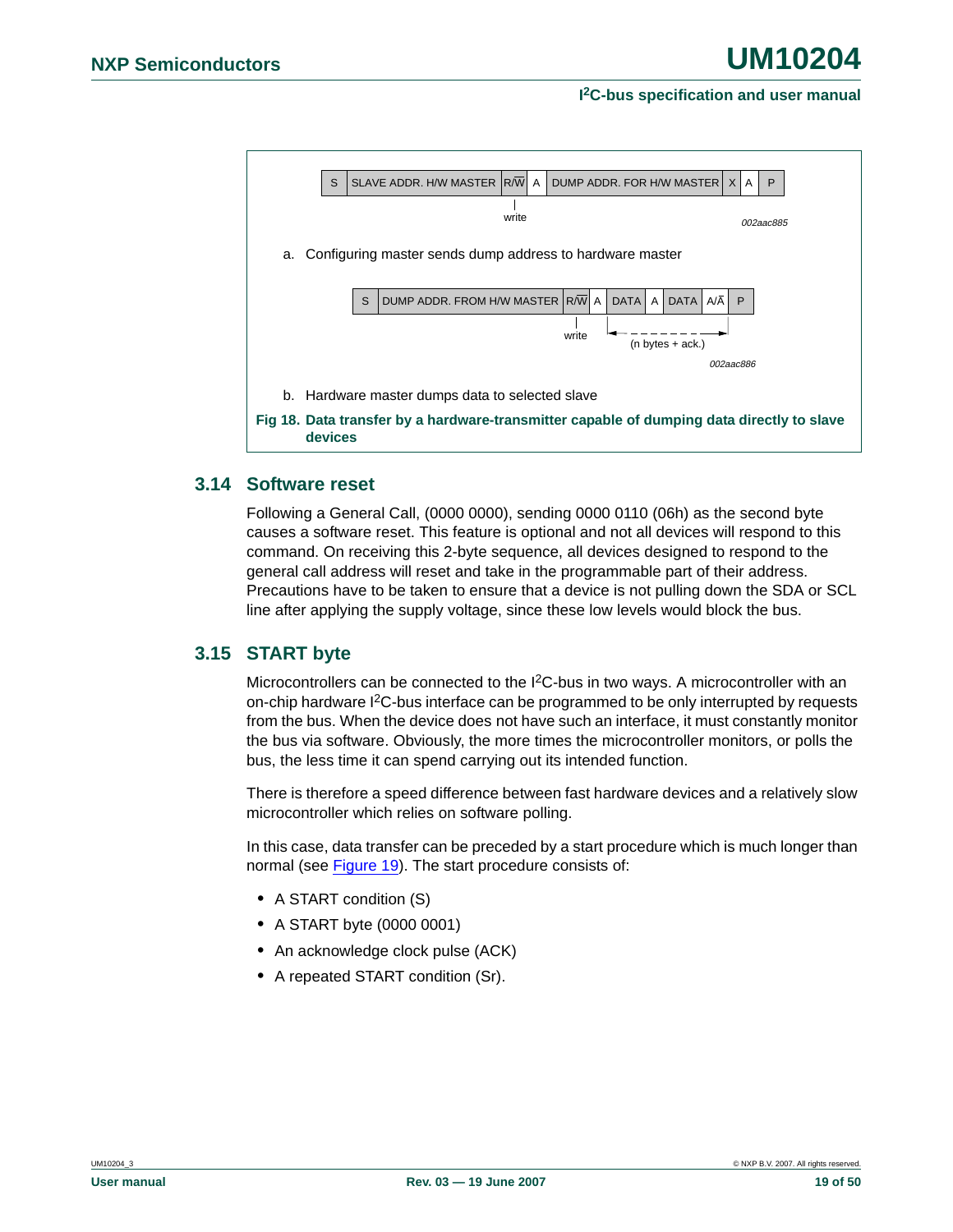

<span id="page-19-0"></span>After the START condition S has been transmitted by a master which requires bus access, the START byte (0000 0001) is transmitted. Another microcontroller can therefore sample the SDA line at a low sampling rate until one of the seven zeros in the START byte is detected. After detection of this LOW level on the SDA line, the microcontroller can switch to a higher sampling rate to find the repeated START condition Sr which is then used for synchronization.

A hardware receiver will reset on receipt of the repeated START condition Sr and will therefore ignore the START byte.

An acknowledge-related clock pulse is generated after the START byte. This is present only to conform with the byte handling format used on the bus. No device is allowed to acknowledge the START byte.

#### <span id="page-19-1"></span>**3.16 Bus clear**

In the unlikely event where the clock (SCL) is stuck LOW, the preferential procedure is to reset the bus using the HW reset signal if your I2C devices have HW reset inputs. If the <sup>12</sup>C devices do not have HW reset inputs, cycle power to the devices to activate the mandatory internal Power-On Reset (POR) circuit.

If the data line (SDA) is stuck LOW, the master should send 9 clock pulses. The device that held the bus LOW should release it sometime within those 9 clocks. If not, then use the HW reset or cycle power to clear the bus.

#### <span id="page-19-2"></span>**3.17 Device ID**

The Device ID field (see [Figure 20](#page-20-0)) is an optional 3 byte read-only (24 bits) word giving the following information:

- **•** 12 bits with the manufacturer name, unique per manufacturer (e.g., NXP)
- **•** 9 bits with the part identification, assigned by manufacturer (e.g., PCA9698)
- **•** 3 bits with the die revision, assigned by manufacturer (e.g., RevX)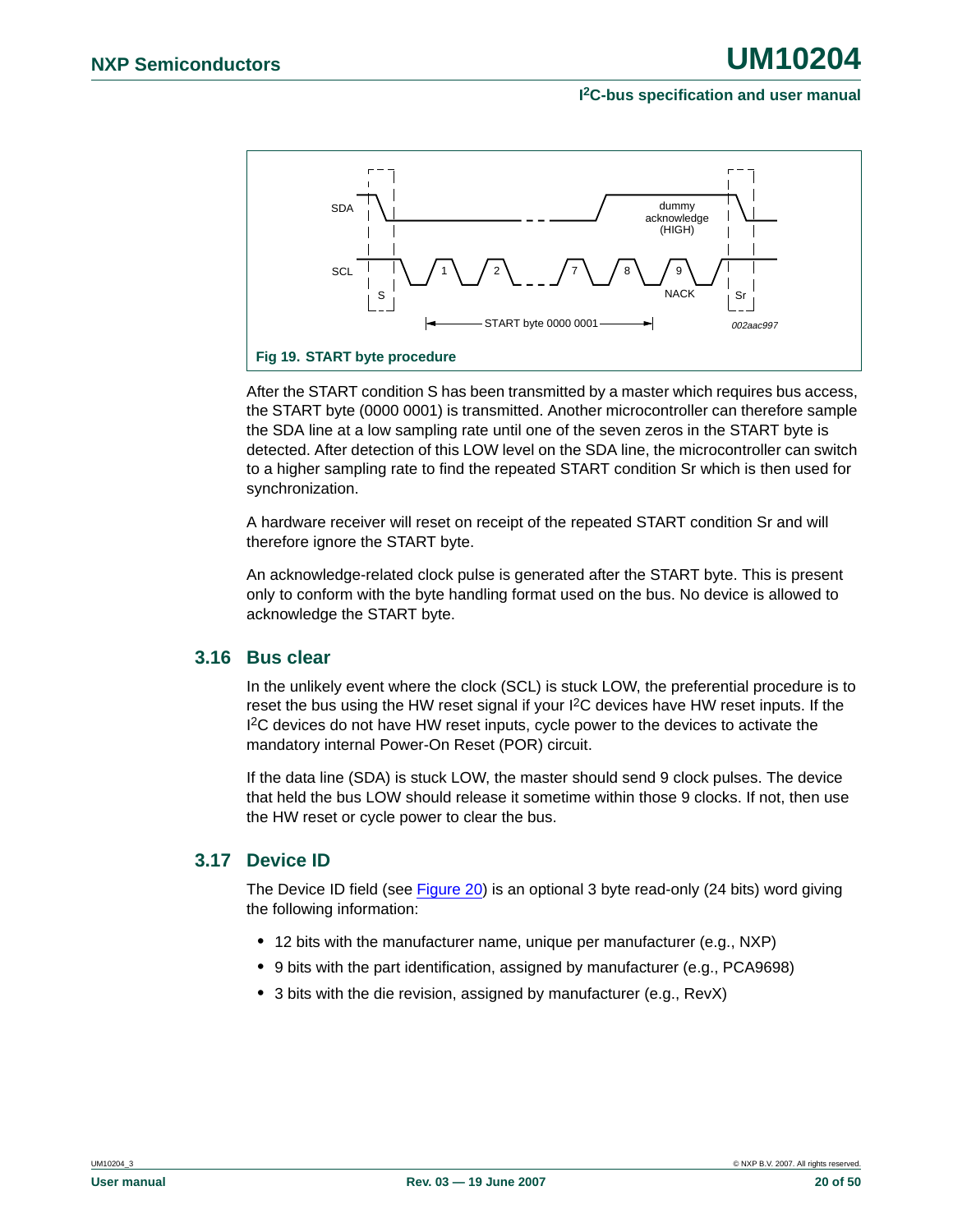|                         | manufacturer        | $\mathbf 0$ | $\mathbf 0$ | $\mathbf 0$ | $\mathbf 0$ | $\mathbf 0$ | $\mathbf 0$ | $\mathbf 0$ | $\mathbf 0$ | $\mathbf 0$ | $\mathbf 0$ | 0                     | $\mathbf 0$ |
|-------------------------|---------------------|-------------|-------------|-------------|-------------|-------------|-------------|-------------|-------------|-------------|-------------|-----------------------|-------------|
|                         |                     |             |             |             |             |             |             |             |             |             |             |                       |             |
|                         | part identification |             |             |             | $\mathbf 0$ | $\mathbf 0$ | $\mathbf 0$ | $\mathbf 0$ | $\mathbf 0$ | $\mathbf 0$ | $\mathbf 0$ | $\Omega$              | $\mathbf 0$ |
| revision                |                     |             |             |             |             |             |             |             |             | $\mathbf 0$ | $\Omega$    | $\Omega$<br>002aab942 |             |
| Fig 20. Device ID field |                     |             |             |             |             |             |             |             |             |             |             |                       |             |

<span id="page-20-0"></span>The Device ID is read-only, hard-wired in the device and can be accessed as follows:

- 1. START command
- 2. The master sends the Reserved Device ID I<sup>2</sup>C-bus address followed by the R/W bit set to '0' (write): '1111 1000'.
- 3. The master sends the  $1^2C$ -bus slave address of the slave device it needs to identify. The LSB is a 'Don't care' value. Only one device must acknowledge this byte (the one that has the  $I^2C$ -bus slave address).
- 4. The master sends a Re-START command.

**Remark:** A STOP command followed by a START command will reset the slave state machine and the Device ID Read cannot be performed. Also, a STOP command or a Re-START command followed by an access to another slave device will reset the slave state machine and the Device ID Read cannot be performed.

- 5. The master sends the Reserved Device ID I<sup>2</sup>C-bus address followed by the R/W bit set to '1' (read): '1111 1001'.
- 6. The Device ID Read can be done, starting with the 12 manufacturer bits (first byte + 4 MSBs of the second byte), followed by the 9 part identification bits (4 LSBs of the second byte + 5 MSBs of the third byte), and then the 3 die revision bits (3 LSBs of the third byte).
- 7. The master ends the reading sequence by NACKing the last byte, thus resetting the slave device state machine and allowing the master to send the STOP command.

**Remark:** The reading of the Device ID can be stopped anytime by sending a NACK command.

If the master continues to ACK the bytes after the third byte, the slave rolls back to the first byte and keeps sending the Device ID sequence until a NACK has been detected.

Designers of new I<sup>2</sup>C devices who want to implement the device ID feature should contact NXP at **i2c.support@nxp.com** to have a unique manufacturer ID assigned.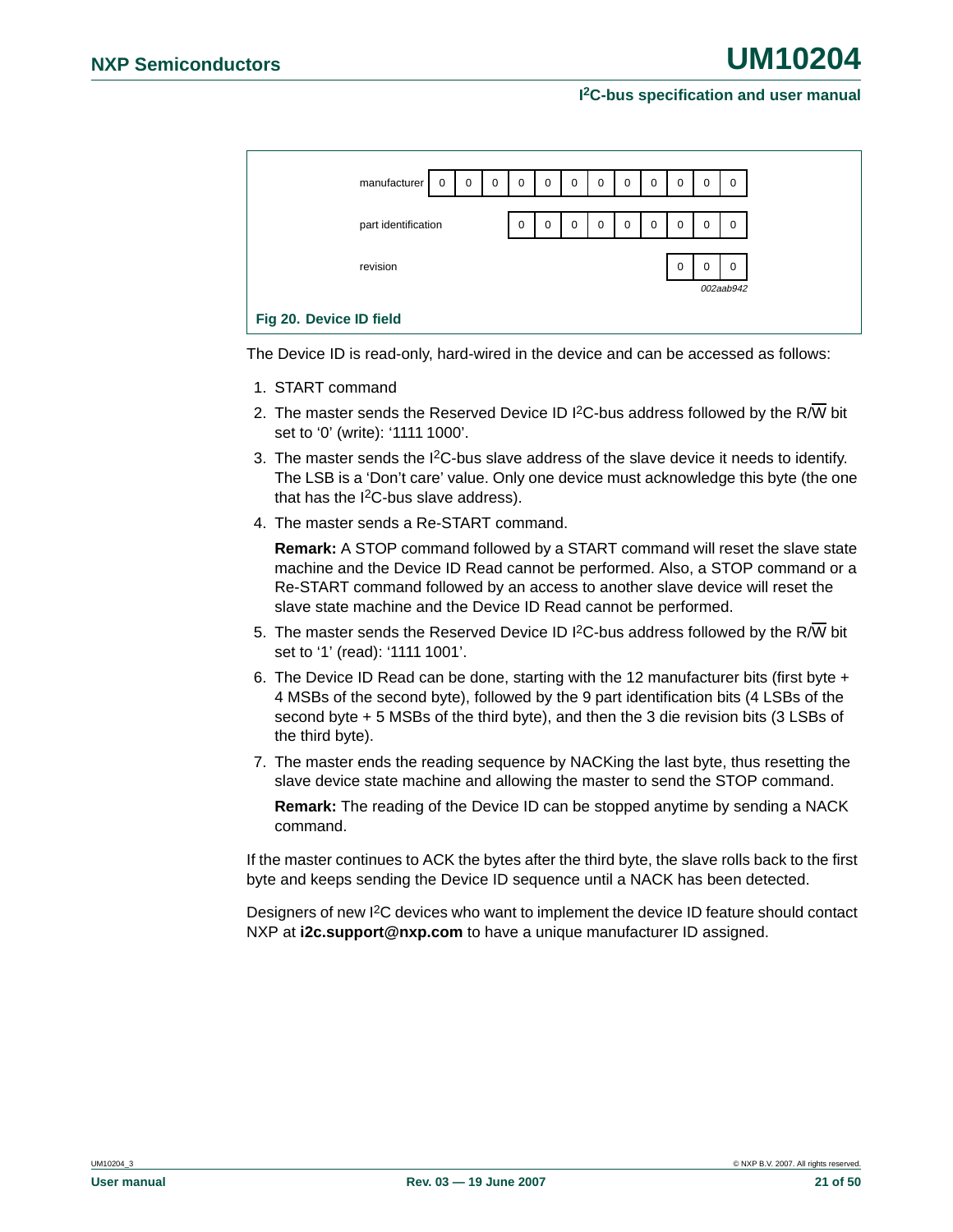### <span id="page-21-1"></span>**4. Other uses of the I2C-bus communications protocol**

The I<sup>2</sup>C-bus is used as the communications protocol for several system architectures. These architectures have added command sets and application-specific extensions in addition to the base I<sup>2</sup>C specification. In general, simple I<sup>2</sup>C-bus devices such as I/O extenders could be used in any one of these architectures since the protocol and physical interfaces are the same.

### <span id="page-21-0"></span>**4.1 CBUS compatibility**

CBUS receivers can be connected to the Standard-mode I2C-bus. However, a third bus line called DLEN must then be connected and the acknowledge bit omitted. Normally, I2C transmissions are sequences of 8-bit bytes; CBUS compatible devices have different formats.

In a mixed bus structure,  $I^2C$ -bus devices must not respond to the CBUS message. For this reason, a special CBUS address (0000 001X) to which no I2C-bus compatible device will respond has been reserved. After transmission of the CBUS address, the DLEN line can be made active and a CBUS-format transmission sent. After the STOP condition, all devices are again ready to accept data.

Master-transmitters can send CBUS formats after sending the CBUS address. The transmission is ended by a STOP condition, recognized by all devices.

**Remark:** If the CBUS configuration is known, and expansion with CBUS compatible devices is not foreseen, the designer is allowed to adapt the hold time to the specific requirements of the device(s) used.

### <span id="page-21-2"></span>**4.2 SMBus - System Management Bus**

The SMBus uses I<sup>2</sup>C hardware and I<sup>2</sup>C hardware addressing, but adds second-level software for building special systems. In particular its specifications include an Address Resolution Protocol that can make dynamic address allocations.

Dynamic reconfiguration of the hardware and software allow bus devices to be 'hot-plugged' and used immediately, without restarting the system. The devices are recognized automatically and assigned unique addresses. This advantage results in a plug-and-play user interface. In both those protocols there is a very useful distinction made between a System Host and all the other devices in the system that can have the names and functions of masters or slaves.

SMBus is used today as a system management bus in most PCs. Developed by Intel and others in 1995, it modified some  $1<sup>2</sup>C$  electrical and software characteristics for better compatibility with the quickly decreasing power supply budget of portable equipment. SMBus also has a 'High Power' version 2.0 that includes a 4 mA sink current that cannot be driven by I<sup>2</sup>C chips unless the pull-up resistor is sized to I<sup>2</sup>C-bus levels.

### <span id="page-21-3"></span>**4.2.1 I2C/SMBus compliancy**

SMBus and I<sup>2</sup>C protocols are basically the same: A SMBus master will be able to control I 2C devices and vice-versa at the protocol level. The SMBus clock is defined from 10 kHz to 100 kHz while  ${}^{12}$ C can be 0 Hz to 100 kHz, 0 Hz to 400 kHz, 0 Hz to 1 MHz and 0 Hz to 3.4 MHz, depending on the mode. This means that an  ${}^{12}$ C-bus running at less than 10 kHz will not be SMBus compliant since the SMBus devices may time out.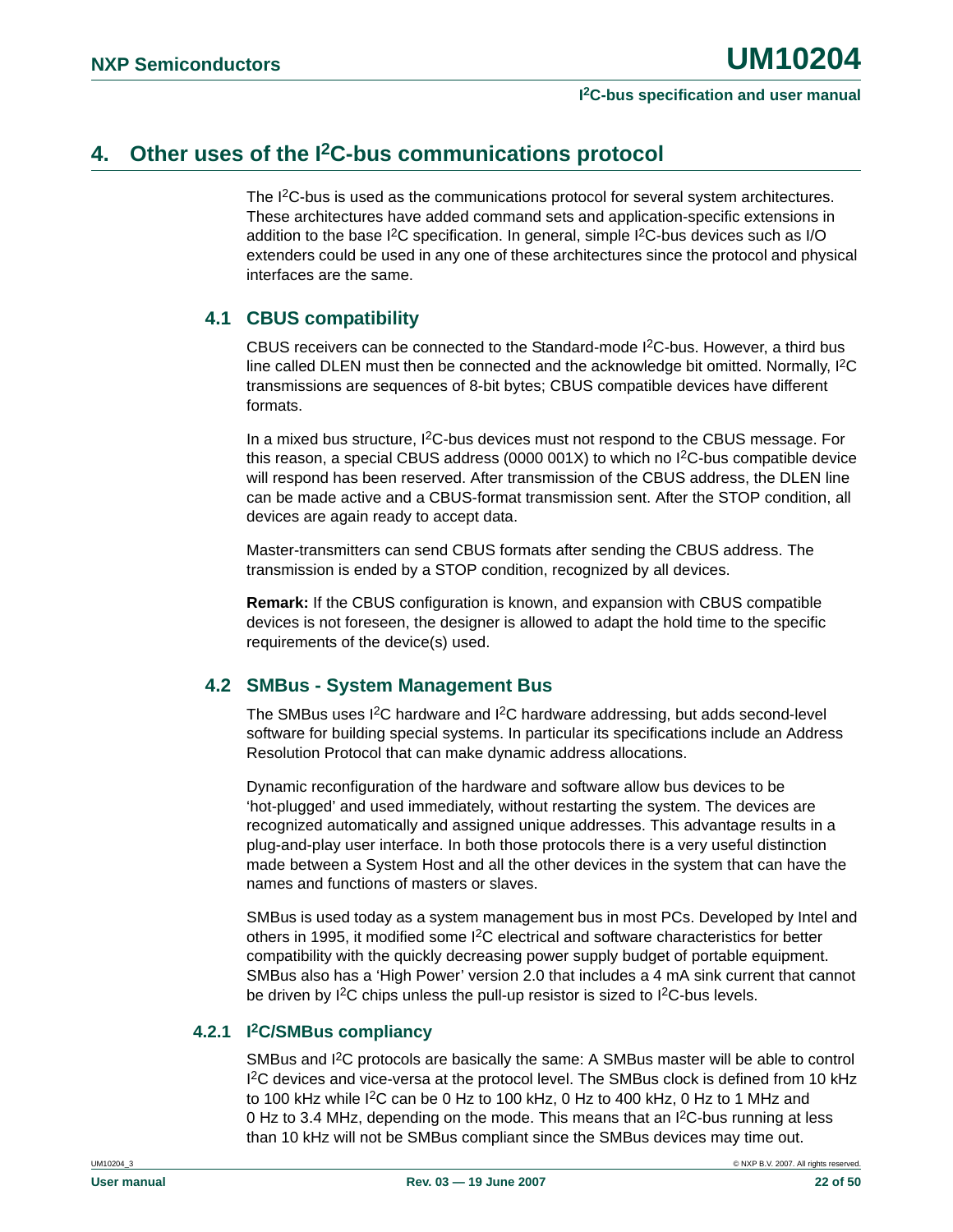Logic levels are slightly different also: TTL for SMBus: LOW =  $0.8$  V and HIGH =  $2.1$  V, versus the 30 %/70 %  $V_{DD}$  CMOS level for I<sup>2</sup>C. This is not a problem if  $V_{DD} > 3.0$  V. If the I 2C device is below 3.0 V, then there could be a problem if the logic HIGH/LOW levels are not properly recognized.

#### <span id="page-22-0"></span>**4.2.2 Time-out feature**

SMBus has a time-out feature which resets devices if a communication takes too long. This explains the minimum clock frequency of 10 kHz to prevent locking up the bus. I<sup>2</sup>C can be a 'DC' bus, meaning that a slave device stretches the master clock when performing some routine while the master is accessing it. This will notify to the master that the slave is busy but does not want to lose the communication. The slave device will allow continuation after its task is complete. There is no limit in the I<sup>2</sup>C-bus protocol as to how long this delay can be, whereas for a SMBus system, it would be limited to 35 ms.

SMBus protocol just assumes that if something takes too long, then it means that there is a problem on the bus and that all devices must reset in order to clear this mode. Slave devices are not then allowed to hold the clock LOW too long.

#### <span id="page-22-1"></span>**4.2.3 Differences between SMBus 1.0 and SMBus 2.0**

The SMBus specification defines two classes of electrical characteristics: low power and high power. The first class, originally defined in the SMBus 1.0 and 1.1 specifications, was designed primarily with Smart Batteries in mind, but could be used with other low-power devices.

The 2.0 version introduces an alternative higher power set of electrical characteristics. This class is appropriate for use when higher drive capability is required, for example with SMBus devices on PCI add-in cards and for connecting such cards across the PCI connector between each other and to SMBus devices on the system board.

Devices may be powered by the bus  $V_{DD}$  or by another power source, VBus, (as with, for example, Smart Batteries) and will inter-operate as long as they adhere to the SMBus electrical specifications for their class.

NXP devices have a higher power set of electrical characteristics than SMBus 1.0. The main difference is the current sink capability with  $V_{OL} = 0.4$  V.

- **•** SMBus low power = 350 µA
- **•** SMBus high power = 4 mA
- $\bullet$  I<sup>2</sup>C-bus = 3 mA

SMBus 'high power' devices and I<sup>2</sup>C-bus devices will work together if the pull-up resistor is sized for 3 mA.

For more information, refer to: <www.nxp.com/redirect/smbus.org>.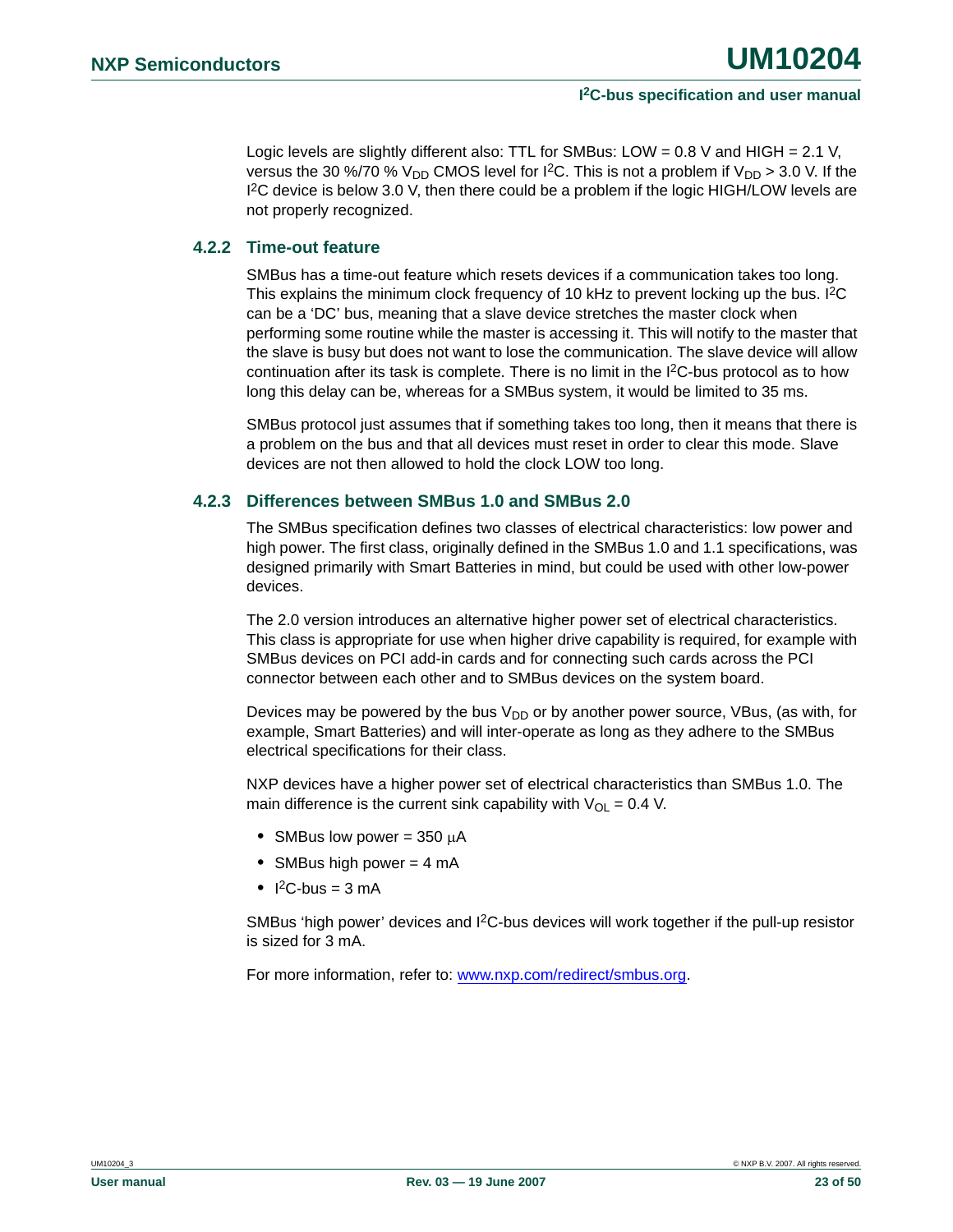### <span id="page-23-0"></span>**4.3 PMBus - Power Management Bus**

PMBus is a standard way to communicate between power converters and a system host over the SMBus to provide more intelligent control of the power converters. The PMBus specification defines a standard set of device commands so that devices from multiple sources will function identically. PMBus devices will use the SMBus Version 1.1 plus extensions for transport.

For more information, refer to: [www.nxp.com/redirect/pmbus.org.](www.nxp.com/redirect/pmbus.org)

### <span id="page-23-1"></span>**4.4 Intelligent Platform Management Interface (IPMI)**

Intelligent Platform Management Interface (IPMI) defines a standardized, abstracted, message-based interface for intelligent platform management hardware. IPMI also defines standardized records for describing platform management devices and their characteristics. IPMI increases reliability of systems by monitoring parameters such as temperatures, voltages, fans and chassis intrusion.

IPMI provides general system management functions such as automatic alerting, automatic system shutdown and re-start, remote re-start and power control. The standardized interface to intelligent platform management hardware aids in prediction and early monitoring of hardware failures as well as diagnosis of hardware problems.

This standardized bus and protocol for extending management control, monitoring, and event delivery within the chassis:

- **•** I 2C based
- **•** Multi-master
- **•** Simple Request/Response Protocol
- **•** Uses IPMI Command sets
- **•** Supports non-IPMI devices
- **•** Physically I2C but write-only (master capable devices); hot swap not required
- **•** Enables the Baseboard Management Controller (BMC) to accept IPMI request messages from other management controllers in the system
- **•** Allows non-intelligent devices as well as management controllers on the bus
- **•** BMC serves as a controller to give system software access to IPMB.

Hardware implementation is isolated from software implementation so that new sensors and events can then be added without any software changes.

For more information, refer to: <www.nxp.com/redirect/intel.com/design/servers/ipmi>.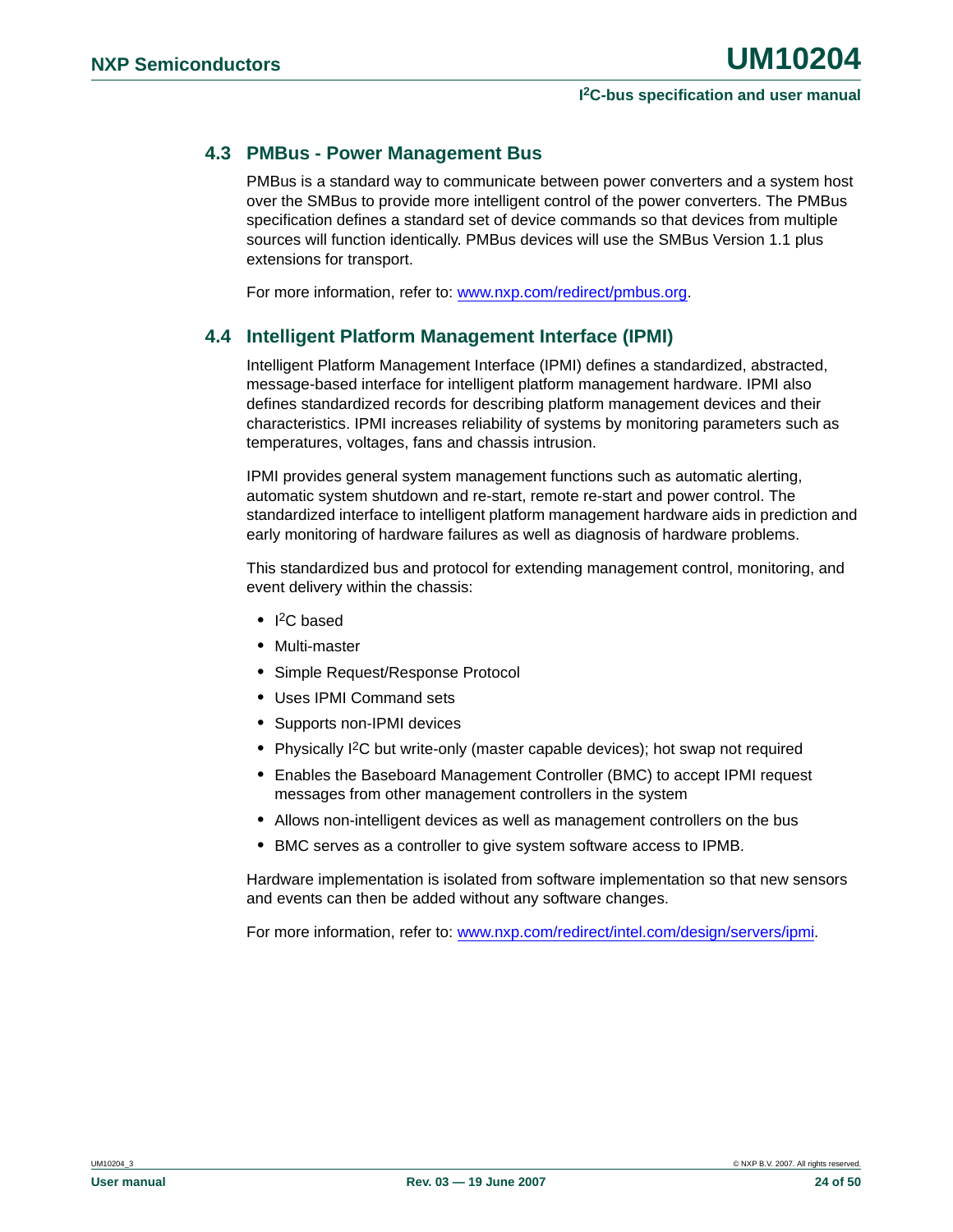### <span id="page-24-0"></span>**4.5 Advanced Telecom Computing Architecture (ATCA)**

Advanced Telecom Computing Architecture (ATCA) is a follow-on to Compact PCI (cPCI), providing a standardized form-factor with larger card area, larger pitch and larger power supply for use in advanced rack-mounted telecom hardware. It includes a fault-tolerant scheme for thermal management that uses  $1<sup>2</sup>C$ -bus communications between boards.

Advanced Telecom Computing Architecture (ATCA) is being backed by more than 100 companies including many of the large players such as Intel, Lucent, and Motorola.

There are two general compliant approaches to an ATCA compliant fan control: the first is an Intelligent FRU (Field Replaceable Unit) which means that the fan control would be directly connected to the IPMB (Intelligent Platform Management Bus); the second is a Managed or Non-intelligent FRU.

One requirement is the inclusion of hardware and software to manage the dual  $l^2C$ -buses. This requires an on-board isolated supply to power the circuitry, a buffered dual I<sup>2</sup>C-bus with rise time accelerators, and 3-state capability. The I<sup>2</sup>C controller must be able to support a multi-master  ${}^{12}C$  dual bus and handle the standard set of fan commands outlined in the protocol. In addition, on-board temperature reporting, tray capability reporting, fan turn-off capabilities, and non-volatile storage are required.

For more information, refer to: [www.nxp.com/redirect/picmg.org/v2internal/newinitiative.](www.nxp.com/redirect/picmg.org/v2internal/newinitiative)

### <span id="page-24-1"></span>**5. Bus speeds**

Originally, the I2C-bus was limited to 100 kbit/s operation. Over time there have been several additions to the specification so that there are now 4 operating speed categories. All devices are downward-compatible—any device may be operated at a lower bus speed.

- **• Standard-mode (Sm)**, with a bit rate up to 100 kbit/s
- **• Fast-mode (Fm)**, with a bit rate up to 400 kbit/s
- **• Fast-mode Plus (Fm+)**, with a bit rate up to 1 Mbit/s
- **• High-speed mode (Hs-mode)**, with a bit rate up to 3.4 Mbit/s.

### <span id="page-24-2"></span>**5.1 Fast-mode**

Fast-mode devices can receive and transmit at up to 400 kbit/s. The minimum requirement is that they can synchronize with a 400 kbit/s transfer; they can then prolong the LOW period of the SCL signal to slow down the transfer. The protocol, format, logic levels and maximum capacitive load for the SDA and SCL lines are the same as the Standard-mode I2C-bus specification. Fast-mode devices are downward-compatible and can communicate with Standard-mode devices in a 0 to 100 kbit/s I2C-bus system. As Standard-mode devices, however, are not upward compatible; they should not be incorporated in a Fast-mode  $1<sup>2</sup>C$ -bus system as they cannot follow the higher transfer rate and unpredictable states would occur.

The Fast-mode I<sup>2</sup>C-bus specification has the following additional features compared with the Standard-mode:

The maximum bit rate is increased to 400 kbit/s.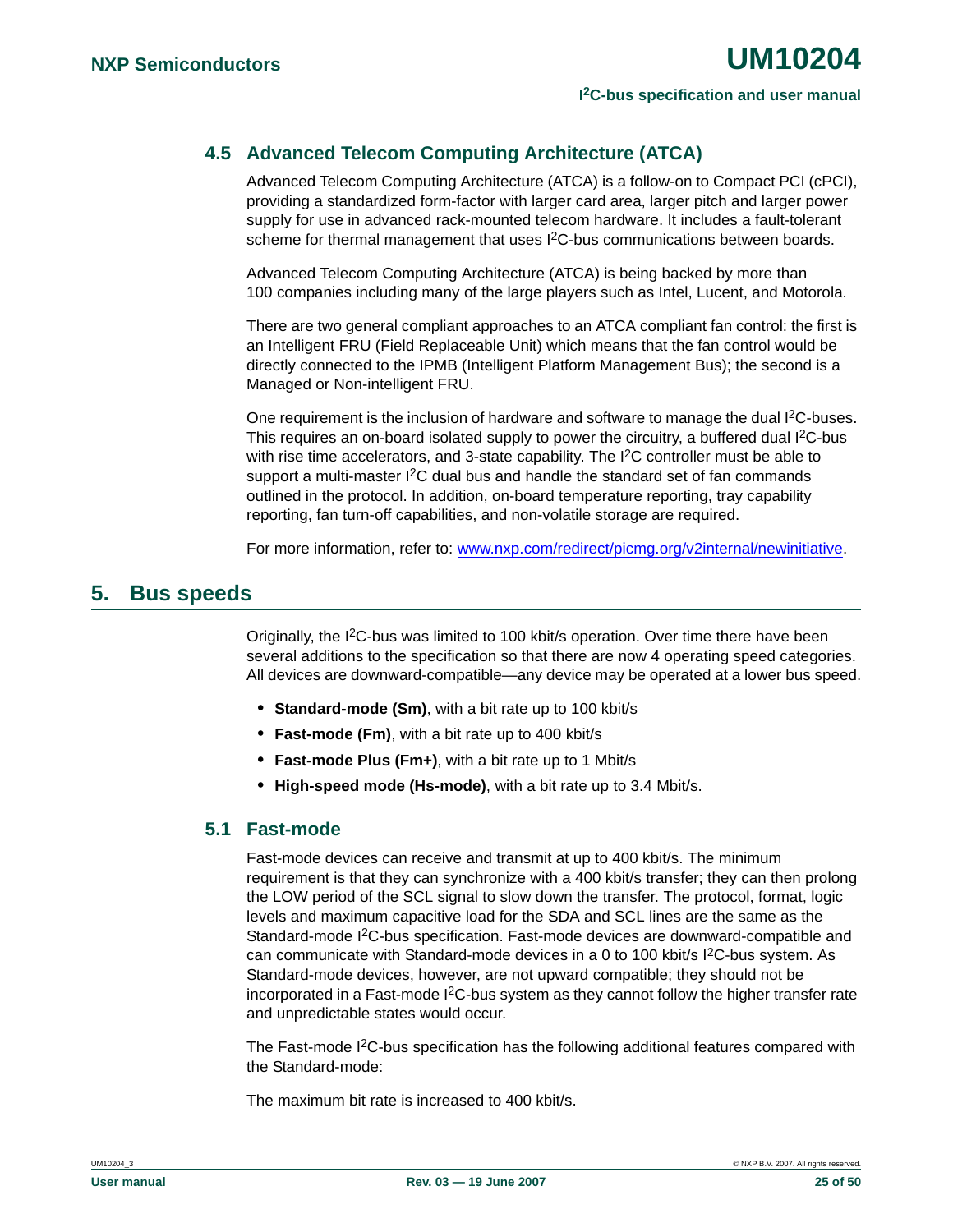Timing of the serial data (SDA) and serial clock (SCL) signals has been adapted. There is no need for compatibility with other bus systems such as CBUS because they cannot operate at the increased bit rate.

The inputs of Fast-mode devices incorporate spike suppression and a Schmitt trigger at the SDA and SCL inputs.

The output buffers of Fast-mode devices incorporate slope control of the falling edges of the SDA and SCL signals.

If the power supply to a Fast-mode device is switched off, the SDA and SCL I/O pins must be floating so that they do not obstruct the bus lines.

The external pull-up devices connected to the bus lines must be adapted to accommodate the shorter maximum permissible rise time for the Fast-mode I<sup>2</sup>C-bus. For bus loads up to 200 pF, the pull-up device for each bus line can be a resistor; for bus loads between 200 pF and 400 pF, the pull-up device can be a current source (3 mA max.) or a switched resistor circuit (see [Section 7.2.4](#page-44-0)).

### <span id="page-25-0"></span>**5.2 Fast-mode Plus**

Fast-mode Plus (Fm+) devices offer an increase in I<sup>2</sup>C-bus transfer speeds and total bus capacitance. Fm+ devices can transfer information at bit rates of up to 1 Mbit/s, yet they remain fully downward compatible with Fast- or Standard-mode devices for bidirectional communication in a mixed-speed bus system. The same serial bus protocol and data format is maintained as with the Fast- or Standard-mode system. Fm+ devices also offer increased drive current over Fast- or Standard-mode devices allowing them to drive longer and/or more heavily loaded buses so that bus buffers do not need to be used.

The drivers in Fast-mode Plus parts are strong enough to satisfy the Fast-mode Plus timing specification with the same 400 pF load as Standard-mode parts. They are also tolerant of the1 µs rise time of Standard-mode parts in order to be backward compatible with Standard-mode. In applications where only Fast-mode Plus parts are present, the high drive strength and tolerance for slow rise and fall times allow the use of larger bus capacitance as long as set-up, minimum LOW time and minimum HIGH time for Fast-mode Plus are all satisfied and the fall time and rise time do not exceed the 300 ns  $t_f$ and 1  $\mu$ s t<sub>r</sub> specifications of Standard-mode. Bus speed can be traded against load capacitance to increase the maximum capacitance by about a factor of 10.

#### <span id="page-25-1"></span>**5.3 Hs-mode**

High-speed mode (Hs-mode) devices offer a quantum leap in  ${}^{12}C$ -bus transfer speeds. Hs-mode devices can transfer information at bit rates of up to 3.4 Mbit/s, yet they remain fully downward compatible with Fast-mode Plus, Fast- or Standard-mode (F/S) devices for bidirectional communication in a mixed-speed bus system. With the exception that arbitration and clock synchronization is not performed during the Hs-mode transfer, the same serial bus protocol and data format is maintained as with the F/S-mode system.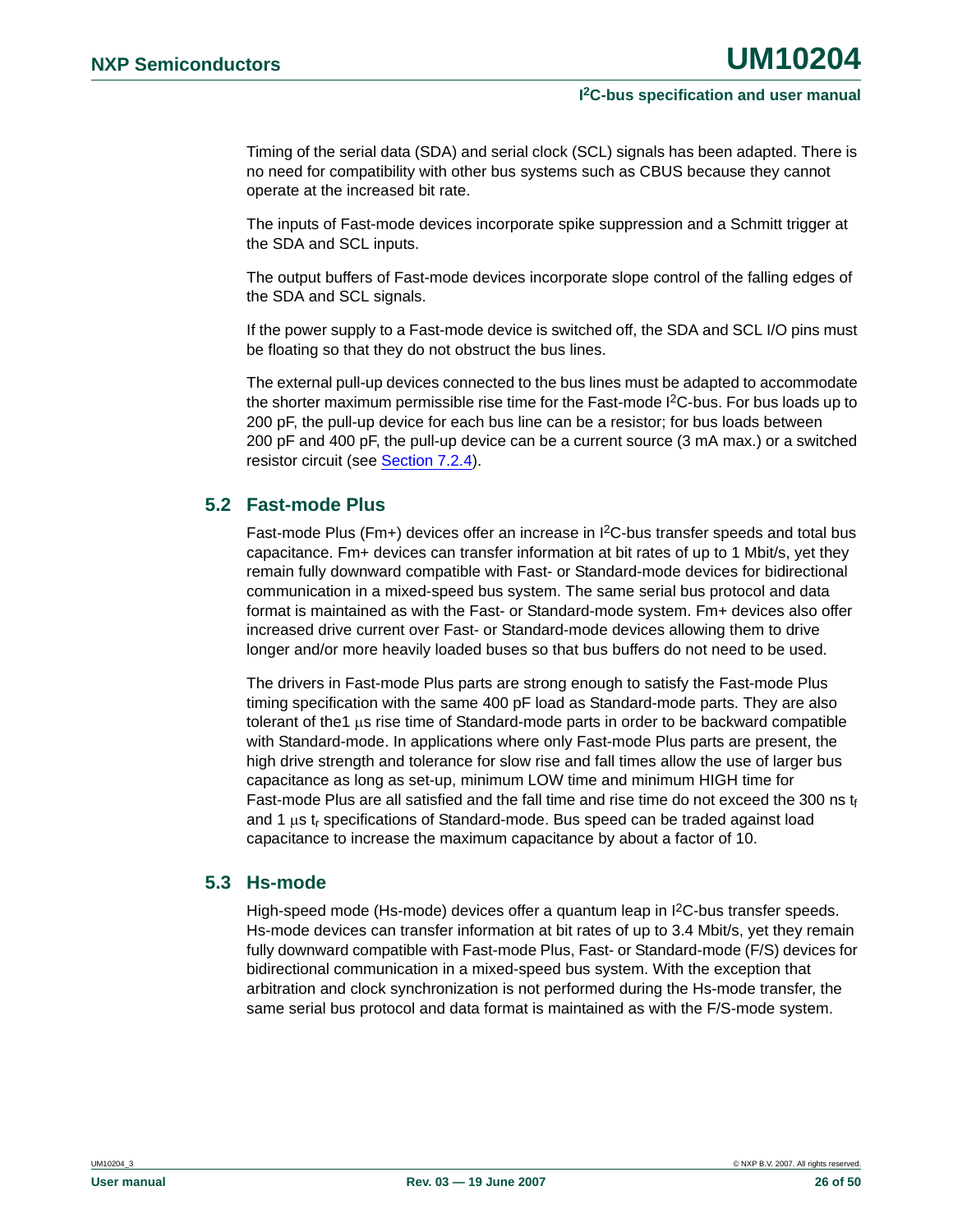### <span id="page-26-0"></span>**5.3.1 High speed transfer**

To achieve a bit transfer of up to 3.4 Mbit/s the following improvements have been made to the regular I2C-bus specification:

- **•** Hs-mode master devices have an open-drain output buffer for the SDAH signal and a combination of an open-drain pull-down and current-source pull-up circuit on the SCLH output. This current-source circuit shortens the rise time of the SCLH signal. Only the current-source of one master is enabled at any one time, and only during Hs-mode.
- **•** No arbitration or clock synchronization is performed during Hs-mode transfer in multi-master systems, which speeds-up bit handling capabilities. The arbitration procedure always finishes after a preceding master code transmission in F/S-mode.
- **•** Hs-mode master devices generate a serial clock signal with a HIGH to LOW ratio of 1 to 2. This relieves the timing requirements for set-up and hold times.
- **•** As an option, Hs-mode master devices can have a built-in bridge. During Hs-mode transfer, the high-speed data (SDAH) and high-speed serial clock (SCLH) lines of Hs-mode devices are separated by this bridge from the SDA and SCL lines of F/S-mode devices. This reduces the capacitive load of the SDAH and SCLH lines resulting in faster rise and fall times.
- **•** The only difference between Hs-mode slave devices and F/S-mode slave devices is the speed at which they operate. Hs-mode slaves have open-drain output buffers on the SCLH and SDAH outputs. Optional pull-down transistors on the SCLH pin can be used to stretch the LOW level of the SCLH signal, although this is only allowed after the acknowledge bit in Hs-mode transfers.
- **•** The inputs of Hs-mode devices incorporate spike suppression and a Schmitt trigger at the SDAH and SCLH inputs.
- **•** The output buffers of Hs-mode devices incorporate slope control of the falling edges of the SDAH and SCLH signals.

[Figure 21](#page-27-1) shows the physical I2C-bus configuration in a system with only Hs-mode devices. Pins SDA and SCL on the master devices are only used in mixed-speed bus systems and are not connected in an Hs-mode only system. In such cases, these pins can be used for other functions.

Optional series resistors  $R_s$  protect the I/O stages of the I<sup>2</sup>C-bus devices from high-voltage spikes on the bus lines and minimize ringing and interference.

Pull-up resistors  $R_p$  maintain the SDAH and SCLH lines at a HIGH level when the bus is free and ensure the signals are pulled up from a LOW to a HIGH level within the required rise time. For higher capacitive bus-line loads ( $>100$  pF), the resistor  $R_p$  can be replaced by external current source pull-ups to meet the rise time requirements. Unless proceeded by an acknowledge bit, the rise time of the SCLH clock pulses in Hs-mode transfers is shortened by the internal current-source pull-up circuit MCS of the active master.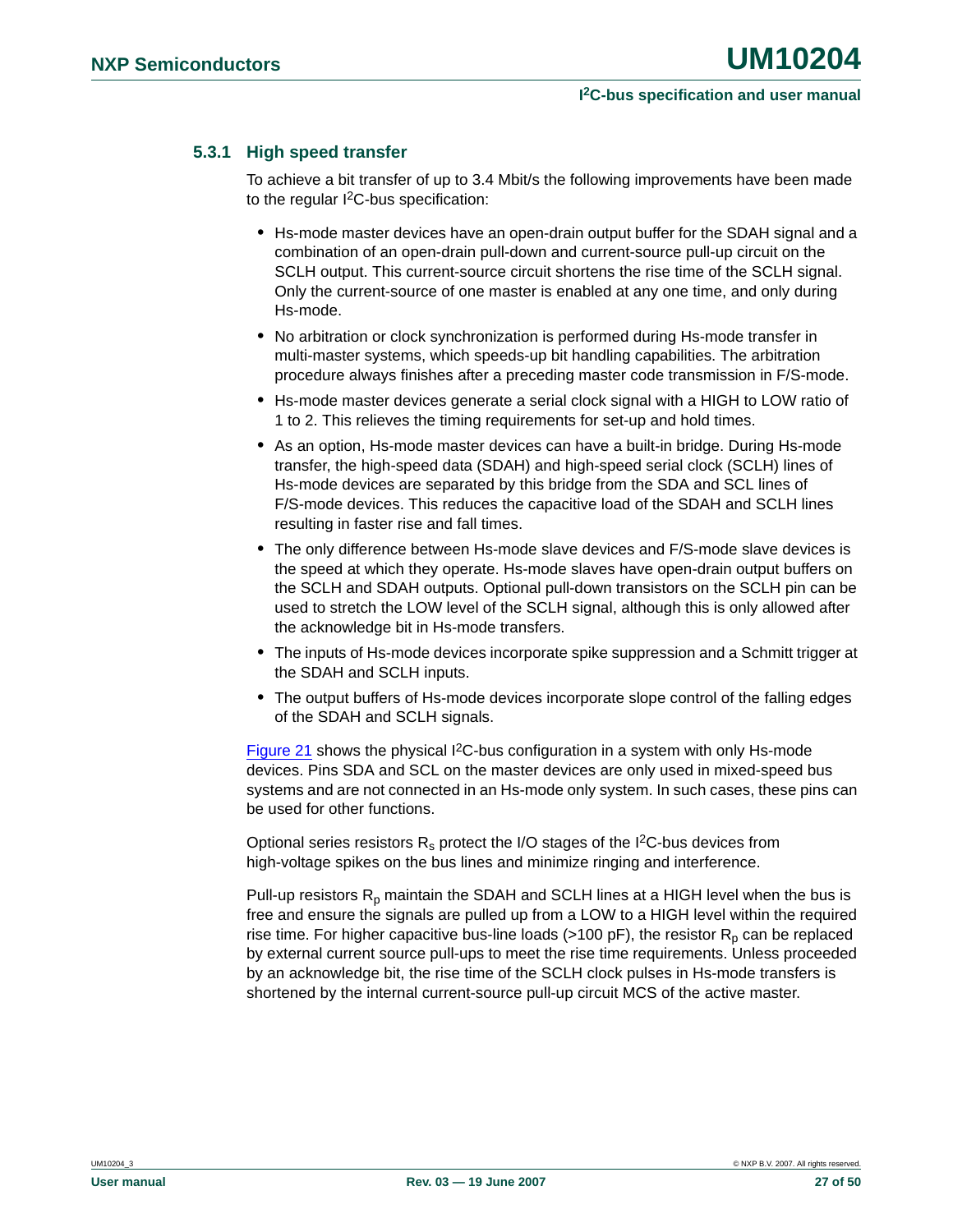

<span id="page-27-1"></span><span id="page-27-0"></span>**Fig 21. I2C-bus configuration with Hs-mode devices only**

### **5.3.2 Serial data format in Hs-mode**

Serial data transfer format in Hs-mode meets the Standard-mode I2C-bus specification. Hs-mode can only commence after the following conditions (all of which are in F/S-mode):

- 1. START condition (S)
- 2. 8-bit master code (0000 1XXX)
- 3. Not-acknowledge bit (A)

[Figure 22](#page-28-0) and [Figure 23](#page-29-0) show this in more detail. This master code has two main functions:

- **•** It allows arbitration and synchronization between competing masters at F/S-mode speeds, resulting in one winning master.
- **•** It indicates the beginning of an Hs-mode transfer.

Hs-mode master codes are reserved 8-bit codes, which are not used for slave addressing or other purposes. Furthermore, as each master has its own unique master code, up to eight Hs-mode masters can be present on the one I2C-bus system (although master code 0000 1000 should be reserved for test and diagnostic purposes). The master code for an Hs-mode master device is software programmable and is chosen by the System Designer.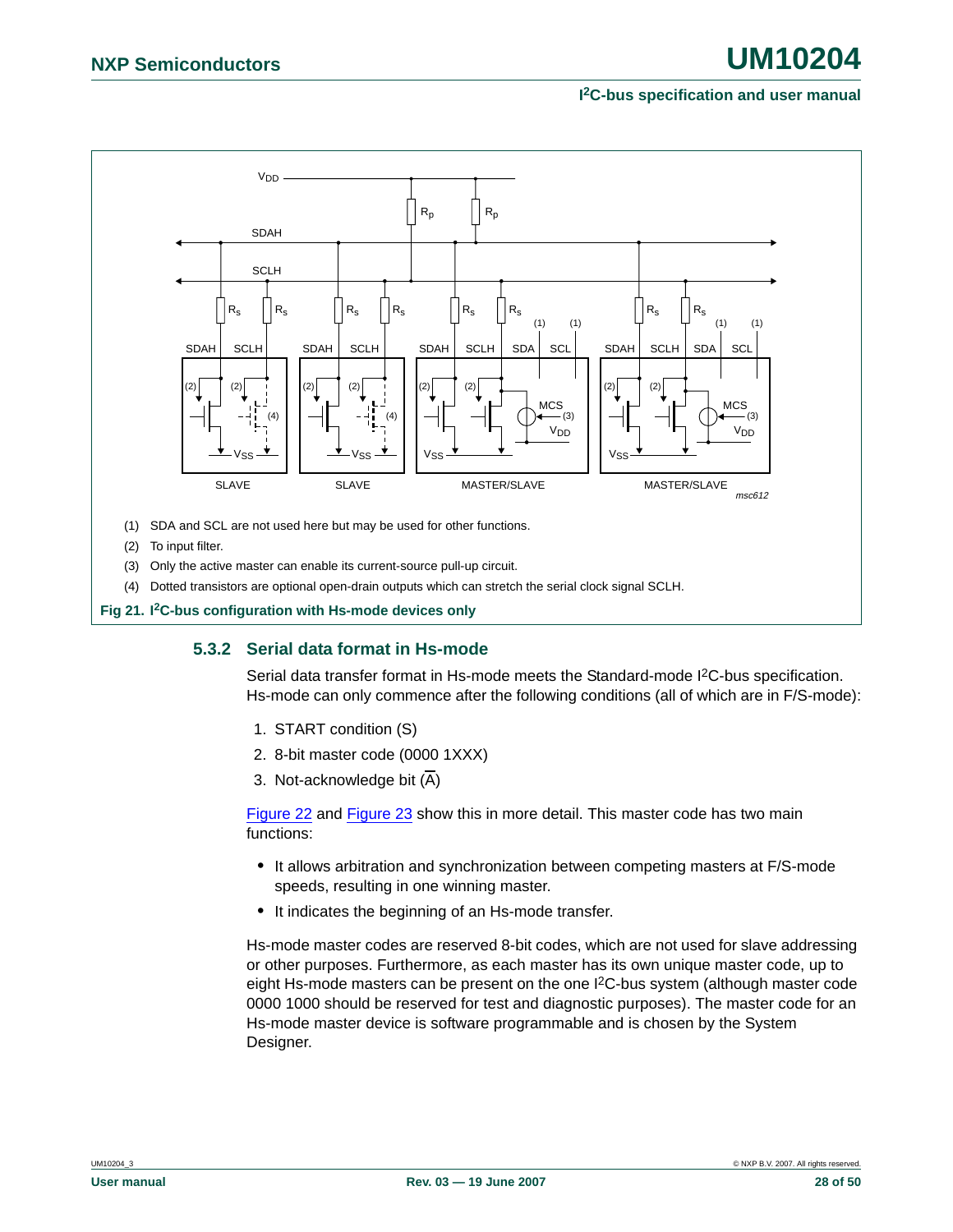Arbitration and clock synchronization only take place during the transmission of the master code and not-acknowledge bit (A), after which one winning master remains active. The master code indicates to other devices that an Hs-mode transfer is to begin and the connected devices must meet the Hs-mode specification. As no device is allowed to acknowledge the master code, the master code is followed by a not-acknowledge (A).

After the not-acknowledge bit (A), and the SCLH line has been pulled-up to a HIGH level, the active master switches to Hs-mode and enables (at time  $t_H$ , see [Figure 23](#page-29-0)) the current-source pull-up circuit for the SCLH signal. As other devices can delay the serial transfer before  $t_H$  by stretching the LOW period of the SCLH signal, the active master will enable its current-source pull-up circuit when all devices have released the SCLH line and the SCLH signal has reached a HIGH level, thus speeding up the last part of the rise time of the SCLH signal.

The active master then sends a repeated START condition (Sr) followed by a 7-bit slave address (or 10-bit slave address, see [Section 3.11\)](#page-14-3) with a R/W bit address, and receives an acknowledge bit (A) from the selected slave.

After a repeated START condition and after each acknowledge bit (A) or not-acknowledge bit (A), the active master disables its current-source pull-up circuit. This enables other devices to delay the serial transfer by stretching the LOW period of the SCLH signal. The active master re-enables its current-source pull-up circuit again when all devices have released and the SCLH signal reaches a HIGH level, and so speeds up the last part of the SCLH signal's rise time.

Data transfer continues in Hs-mode after the next repeated START (Sr), and only switches back to F/S-mode after a STOP condition (P). To reduce the overhead of the master code, it is possible that a master links a number of Hs-mode transfers, separated by repeated START conditions (Sr).

<span id="page-28-0"></span>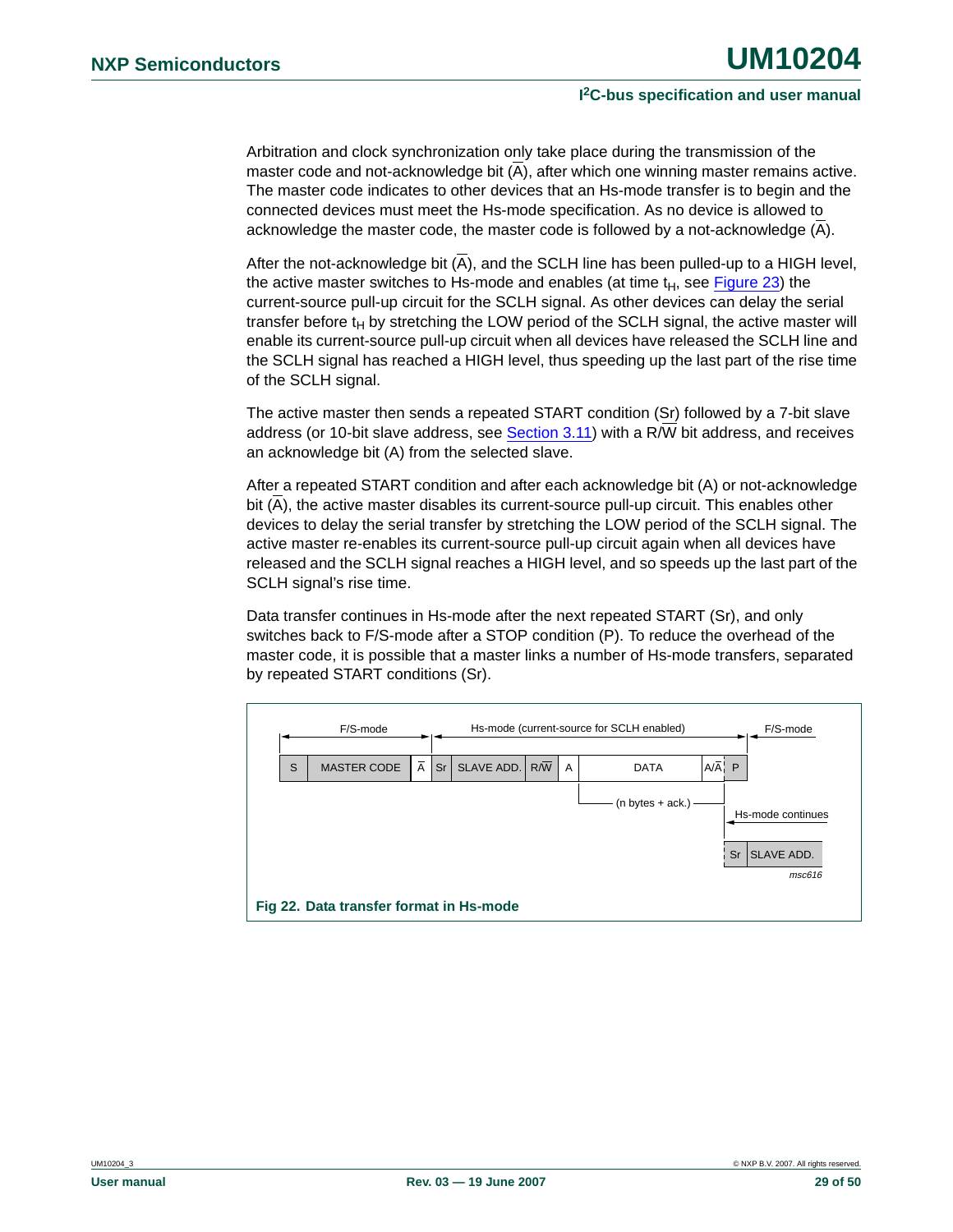

#### <span id="page-29-1"></span><span id="page-29-0"></span>**5.3.3 Switching from F/S-mode to Hs-mode and back**

After reset and initialization, Hs-mode devices must be in Fast-mode (which is in effect F/S-mode, as Fast-mode is downward compatible with Standard-mode). Each Hs-mode device can switch from Fast-mode to Hs-mode and back and is controlled by the serial transfer on the I2C-bus.

Before time  $t_1$  in **Figure 23**, each connected device operates in Fast-mode. Between times  $t_1$  and  $t_H$  (this time interval can be stretched by any device) each connected device must recognize the 'S 00001XXX A' sequence and has to switch its internal circuit from the Fast-mode setting to the Hs-mode setting. Between times  $t_1$  and  $t_H$  the connected master and slave devices perform this switching by the following actions.

The active (winning) master:

- 1. Adapts its SDAH and SCLH input filters according to the spike suppression requirement in Hs-mode.
- 2. Adapts the set-up and hold times according to the Hs-mode requirements.
- 3. Adapts the slope control of its SDAH and SCLH output stages according to the Hs-mode requirement.
- 4. Switches to the Hs-mode bit-rate, which is required after time  $t_H$ .
- 5. Enables the current source pull-up circuit of its SCLH output stage at time  $t<sub>H</sub>$ .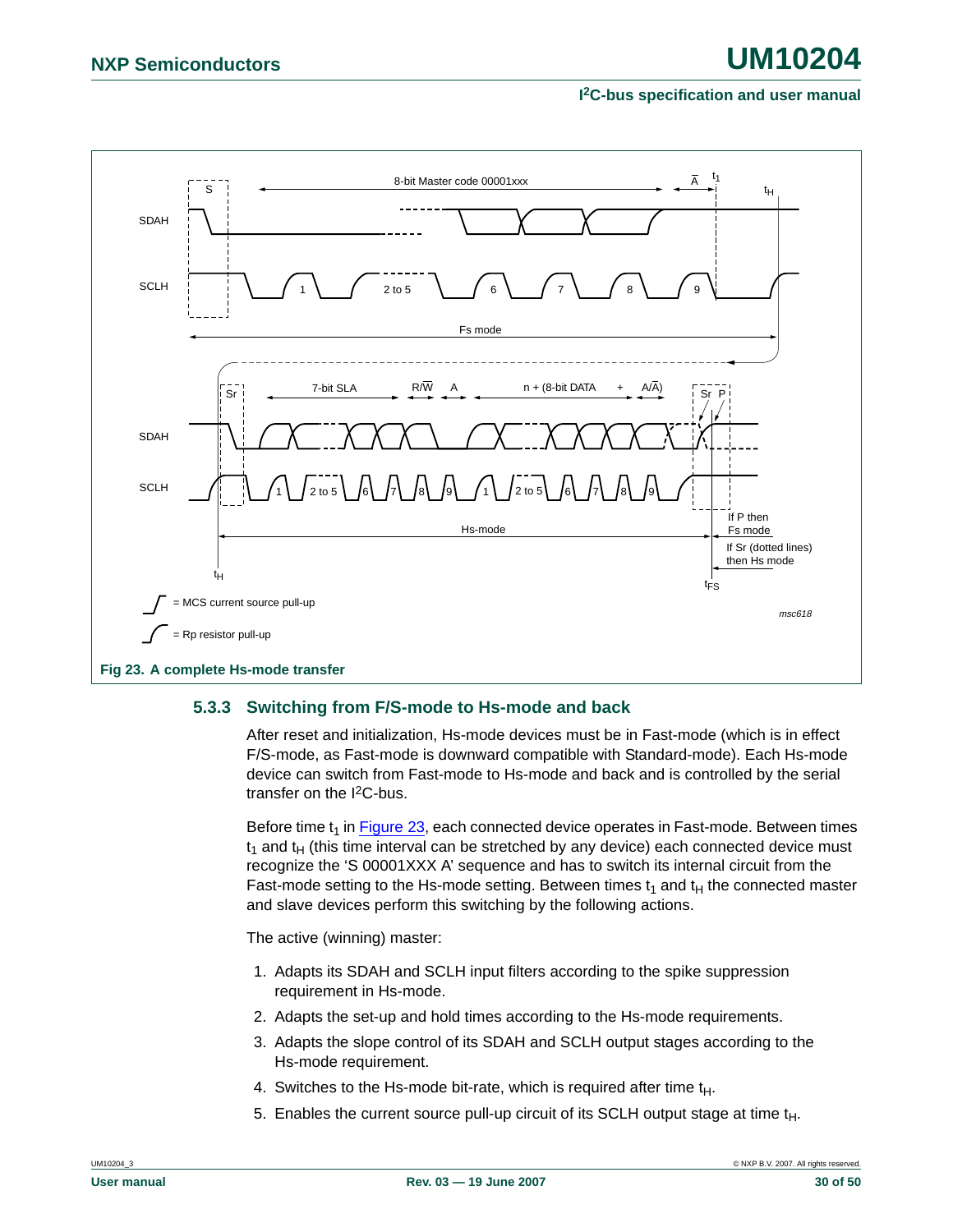The non-active, or losing masters:

- 1. Adapt their SDAH and SCLH input filters according to the spike suppression requirement in Hs-mode.
- 2. Wait for a STOP condition to detect when the bus is free again.

All slaves:

- 1. Adapt their SDAH and SCLH input filters according to the spike suppression requirement in Hs-mode.
- 2. Adapt the set-up and hold times according to the Hs-mode requirements. This requirement may already be fulfilled by the adaptation of the input filters.
- 3. Adapt the slope control of their SDAH output stages, if necessary. For slave devices, slope control is applicable for the SDAH output stage only and, depending on circuit tolerances, both the Fast-mode and Hs-mode requirements may be fulfilled without switching its internal circuit.

At time  $t_{FS}$  in [Figure 23](#page-29-0), each connected device must recognize the STOP condition (P) and switch its internal circuit from the Hs-mode setting back to the Fast-mode setting as present before time  $t_1$ . This must be completed within the minimum bus free time as specified in **Table 6** according to the Fast-mode specification.

#### <span id="page-30-0"></span>**5.3.4 Hs-mode devices at lower speed modes**

Hs-mode devices are fully downwards compatible, and can be connected to an F/S-mode <sup>2</sup>C-bus system (see [Figure 24\)](#page-31-0). As no master code will be transmitted in such a configuration, all Hs-mode master devices stay in F/S-mode and communicate at F/S-mode speeds with their current-source disabled. The SDAH and SCLH pins are used to connect to the F/S-mode bus system, allowing the SDA and SCL pins (if present) on the Hs-mode master device to be used for other functions.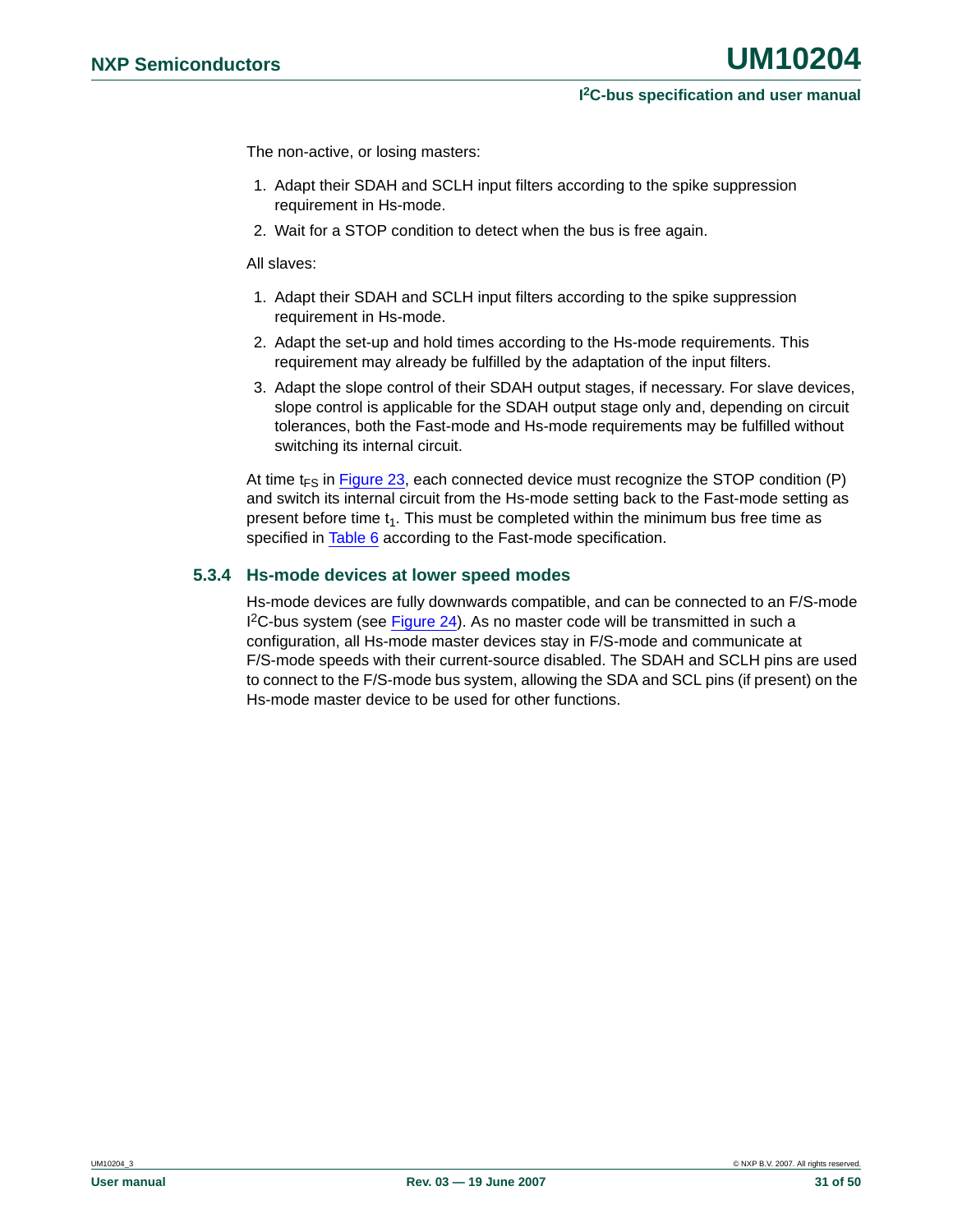

#### <span id="page-31-1"></span><span id="page-31-0"></span>**5.3.5 Mixed speed modes on one serial bus system**

If a system has a combination of Hs-mode, Fast-mode and/or Standard-mode devices, it is possible, by using an interconnection bridge, to have different bit rates between different devices (see [Figure 25](#page-32-0) and [Figure 26\)](#page-34-0).

One bridge is required to connect/disconnect an Hs-mode section to/from an F/S-mode section at the appropriate time. This bridge includes a level shift function that allows devices with different supply voltages to be connected. For example F/S-mode devices with a  $V_{DD2}$  of 5 V can be connected to Hs-mode devices with a  $V_{DD1}$  of 3 V or less (i.e., where  $V_{DD2} \ge V_{DD1}$ , provided SDA and SCL pins are 5 V tolerant. This bridge is incorporated in Hs-mode master devices and is completely controlled by the serial signals SDAH, SCLH, SDA and SCL. Such a bridge can be implemented in any IC as an autonomous circuit.

TR1, TR2 and TR3 are N-channel transistors. TR1 and TR2 have a transfer gate function, and TR3 is an open-drain pull-down stage. If TR1 or TR2 are switched on they transfer a LOW level in both directions, otherwise when both the drain and source rise to a HIGH level there will be a high-impedance between the drain and source of each switched-on transistor. In the latter case, the transistors will act as a level shifter as SDAH and SCLH will be pulled-up to  $V_{DD1}$  and SDA and SCL will be pulled-up to  $V_{DD2}$ .

During F/S-mode speed, a bridge on one of the Hs-mode masters connects the SDAH and SCLH lines to the corresponding SDA and SCL lines thus permitting Hs-mode devices to communicate with F/S-mode devices at slower speeds. Arbitration and synchronization is possible during the total F/S-mode transfer between all connected devices as described in [Section 3.7](#page-10-2). During Hs-mode transfer, however, the bridge opens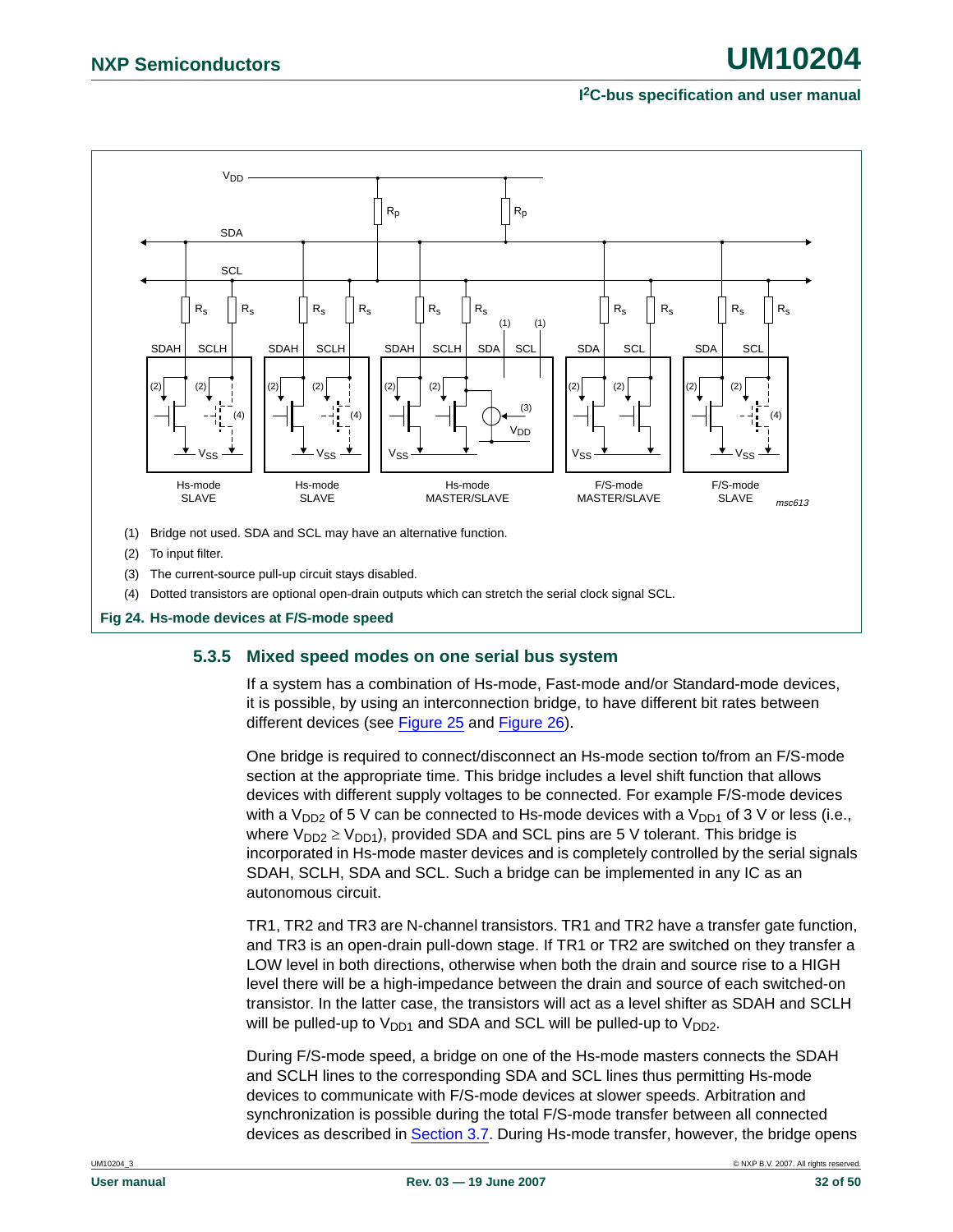to separate the two bus sections and allows Hs-mode devices to communicate with each other at 3.4 Mbit/s. Arbitration between Hs-mode devices and F/S-mode devices is only performed during the master code (0000 1XXX), and normally won by one Hs-mode master as no slave address has four leading zeros. Other masters can win the arbitration only if they send a reserved 8-bit code (0000 0XXX). In such cases, the bridge remains closed and the transfer proceeds in F/S-mode. [Table 4](#page-32-1) gives the possible communication speeds in such a system.



- (3) Only the active master can enable its current-source pull-up circuit.
- (4) Dotted transistors are optional open-drain outputs which can stretch the serial clock signal SCL or SCLH.
- <span id="page-32-0"></span>**Fig 25. Bus system with transfer at Hs-mode and F/S-mode speeds**

#### <span id="page-32-1"></span>**Table 4. Communication bit rates in a mixed-speed bus system**

| <b>Transfer between</b>             | Serial bus system configuration  |                 |                      |                          |  |  |  |  |  |
|-------------------------------------|----------------------------------|-----------------|----------------------|--------------------------|--|--|--|--|--|
|                                     | $Hs + Fast +$<br><b>Standard</b> | Hs + Fast       | <b>Hs + Standard</b> | <b>Fast + Standard</b>   |  |  |  |  |  |
| $Hs \leftrightarrow Hs$             | 0 to 3.4 Mbit/s                  | 0 to 3.4 Mbit/s | 0 to 3.4 Mbit/s      | $\overline{\phantom{a}}$ |  |  |  |  |  |
| $Hs \leftrightarrow Fast$           | 0 to $100$ kbit/s                | 0 to 400 kbit/s |                      |                          |  |  |  |  |  |
| $Hs \leftrightarrow$ Standard       | 0 to 100 kbit/s                  | $\blacksquare$  | 0 to 100 kbit/s      | $\overline{\phantom{a}}$ |  |  |  |  |  |
| $Fast \leftrightarrow Standard$     | 0 to 100 kbit/s                  | $\blacksquare$  |                      | 0 to 100 kbit/s          |  |  |  |  |  |
| $Fast \leftrightarrow Fast$         | 0 to $100$ kbit/s                | 0 to 400 kbit/s | ٠                    | 0 to $100$ kbit/s        |  |  |  |  |  |
| Standard $\leftrightarrow$ Standard | 0 to 100 kbit/s                  | $\blacksquare$  | 0 to 100 kbit/s      | 0 to 100 kbit/s          |  |  |  |  |  |

**Remark:** [Table 4](#page-32-1) assumes that the Hs devices are isolated from the Fm and Sm devices when operating at 3.4 Mbit/s. The bus speed is always constrained to the maximum communication rate of the slowest device attached to the bus.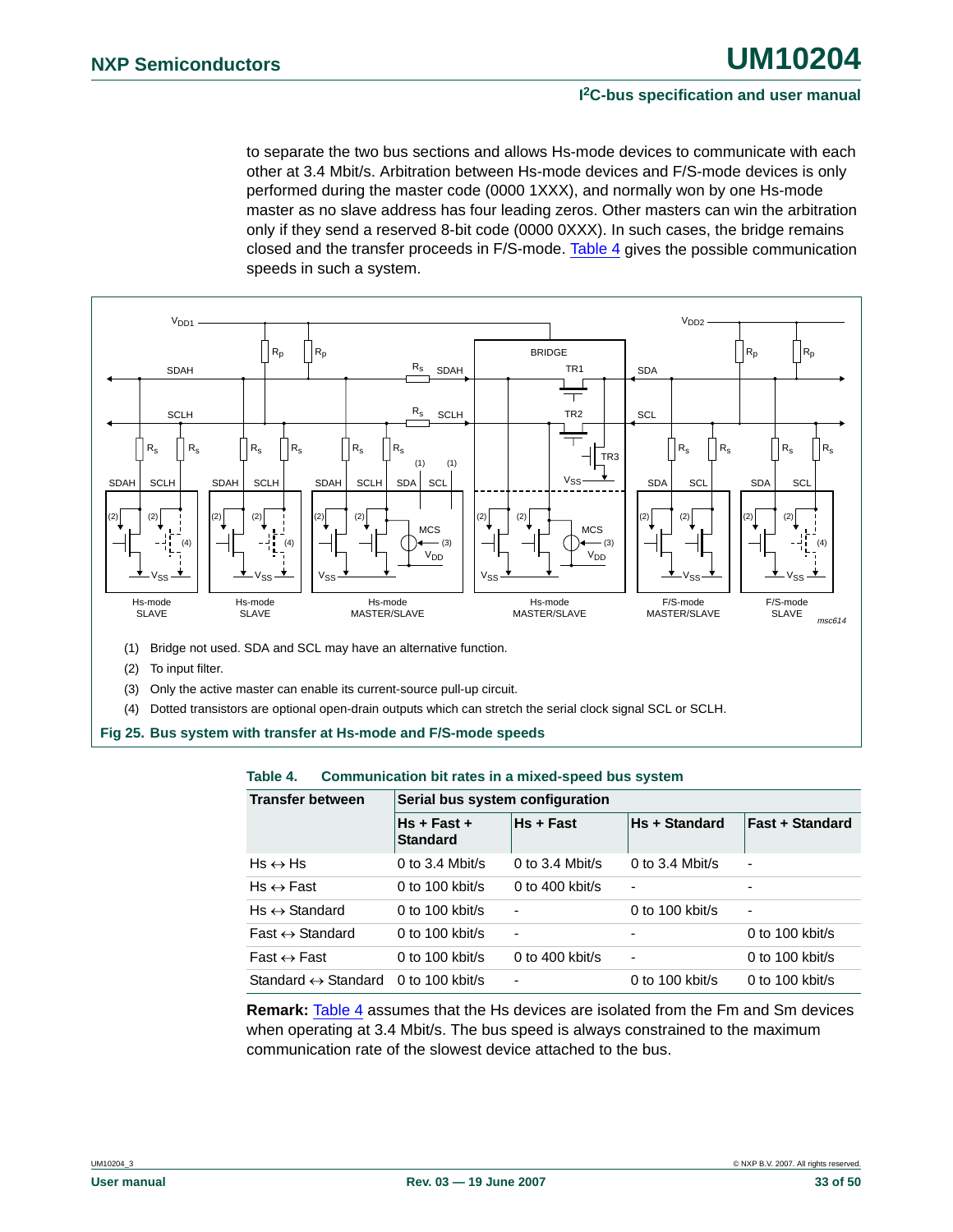### <span id="page-33-0"></span>**5.3.6 Standard, Fast-mode and Fast-mode Plus transfer in a mixed-speed bus system**

The bridge shown in [Figure 25](#page-32-0) interconnects corresponding serial bus lines, forming one serial bus system. As no master code (0000 1XXX) is transmitted, the current-source pull-up circuits stay disabled and all output stages are open-drain. All devices, including Hs-mode devices, communicate with each other according the protocol, format and speed of the F/S-mode I<sup>2</sup>C-bus specification.

#### <span id="page-33-1"></span>**5.3.7 Hs-mode transfer in a mixed-speed bus system**

[Figure 26](#page-34-0) shows the timing diagram of a complete Hs-mode transfer, which is invoked by a START condition, a master code, and a not-acknowledge A (at F/S-mode speed). Although this timing diagram is split in two parts, it should be viewed as one timing diagram were time point  $t_H$  is a common point for both parts.

The master code is recognized by the bridge in the active or non-active master (see [Figure 25\)](#page-32-0). The bridge performs the following actions:

- 1. Between  $t_1$  and  $t_H$  (see [Figure 26\)](#page-34-0), transistor TR1 opens to separate the SDAH and SDA lines, after which transistor TR3 closes to pull-down the SDA line to  $V_{SS}$ .
- 2. When both SCLH and SCL become HIGH  $(t<sub>H</sub>$  in [Figure 26\)](#page-34-0), transistor TR2 opens to separate the SCLH and SCL lines. TR2 must be opened before SCLH goes LOW after Sr.

Hs-mode transfer starts after  $t_H$  with a repeated START condition (Sr). During Hs-mode transfer, the SCL line stays at a HIGH and the SDA line at a LOW steady-state level, and so is prepared for the transfer of a STOP condition (P).

After each acknowledge (A) or not-acknowledge bit (A), the active master disables its current-source pull-up circuit. This enables other devices to delay the serial transfer by stretching the LOW period of the SCLH signal. The active master re-enables its current-source pull-up circuit again when all devices are released and the SCLH signal reaches a HIGH level, and so speeds up the last part of the SCLH signal's rise time. In irregular situations, F/S-mode devices can close the bridge (TR1 and TR2 closed, TR3 open) at any time by pulling down the SCL line for at least 1  $\mu$ s, e.g., to recover from a bus hang-up.

Hs-mode finishes with a STOP condition and brings the bus system back into the F/S-mode. The active master disables its current-source MCS when the STOP condition (P) at SDAH is detected ( $t_{FS}$  in [Figure 26\)](#page-34-0). The bridge also recognizes this STOP condition and takes the following actions:

- 1. Transistor TR2 closes after  $t_{FS}$  to connect SCLH with SCL; both of which are HIGH at this time. Transistor TR3 opens after  $t_{FS}$ , which releases the SDA line and allows it to be pulled HIGH by the pull-up resistor  $R_p$ . This is the STOP condition for the F/S-mode devices. TR3 must open fast enough to ensure the bus free time between the STOP condition and the earliest next START condition is according to the Fast-mode specification (see  $t_{\text{BUF}}$  in [Table 6](#page-36-0)).
- 2. When SDA reaches a HIGH ( $t_2$  in [Figure 26\)](#page-34-0) transistor TR1 closes to connect SDAH with SDA. (Note: interconnections are made when all lines are HIGH, thus preventing spikes on the bus lines.) TR1 and TR2 must be closed within the minimum bus free time according to the Fast-mode specification (see  $t_{\text{BUF}}$  in [Table 6\)](#page-36-0).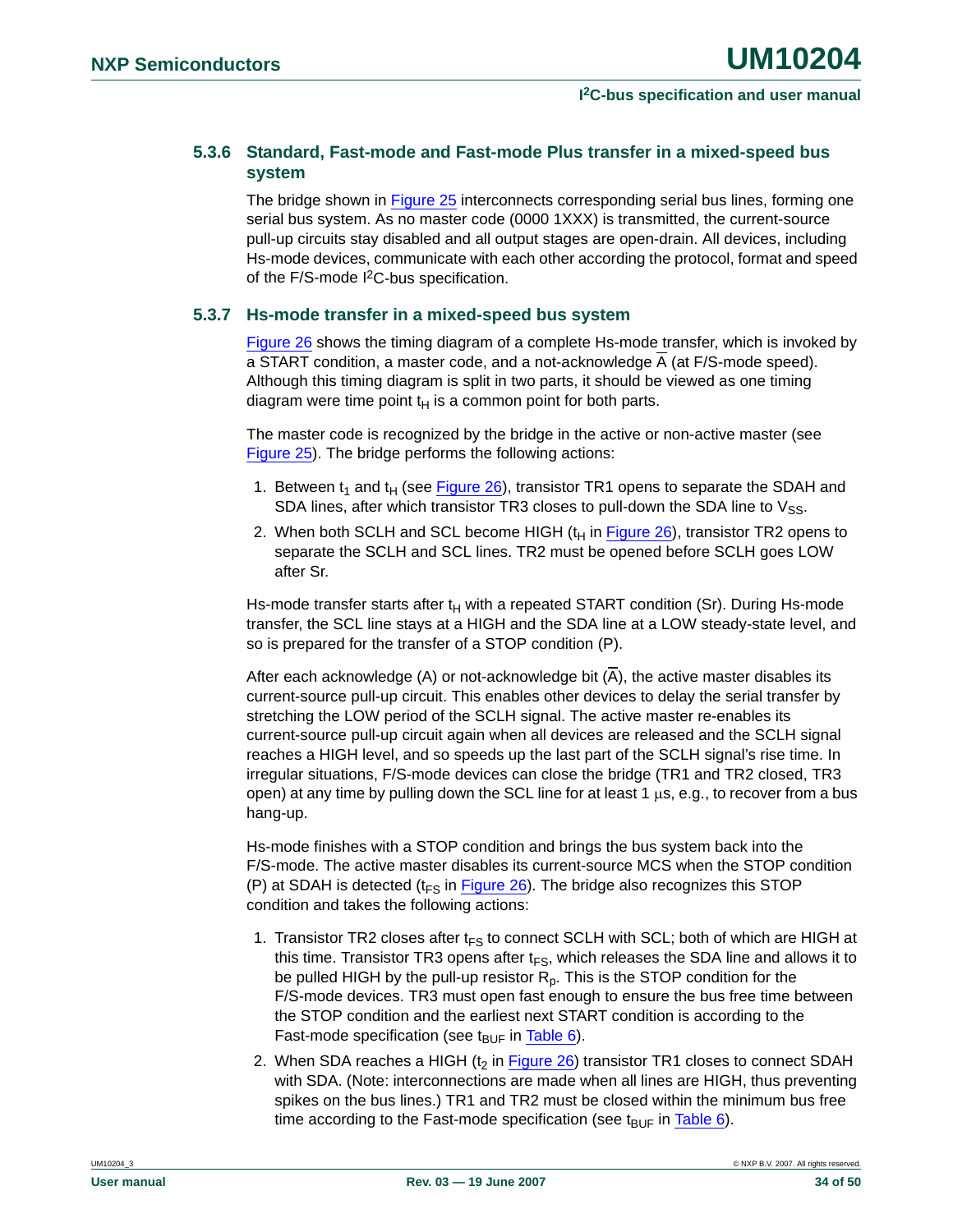

#### <span id="page-34-1"></span><span id="page-34-0"></span>**5.3.8 Timing requirements for the bridge in a mixed-speed bus system**

It can be seen from [Figure 26](#page-34-0) that the actions of the bridge at  $t_1$ ,  $t_H$  and  $t_{FS}$  must be so fast that it does not affect the SDAH and SCLH lines. Furthermore the bridge must meet the related timing requirements of the Fast-mode specification for the SDA and SCL lines.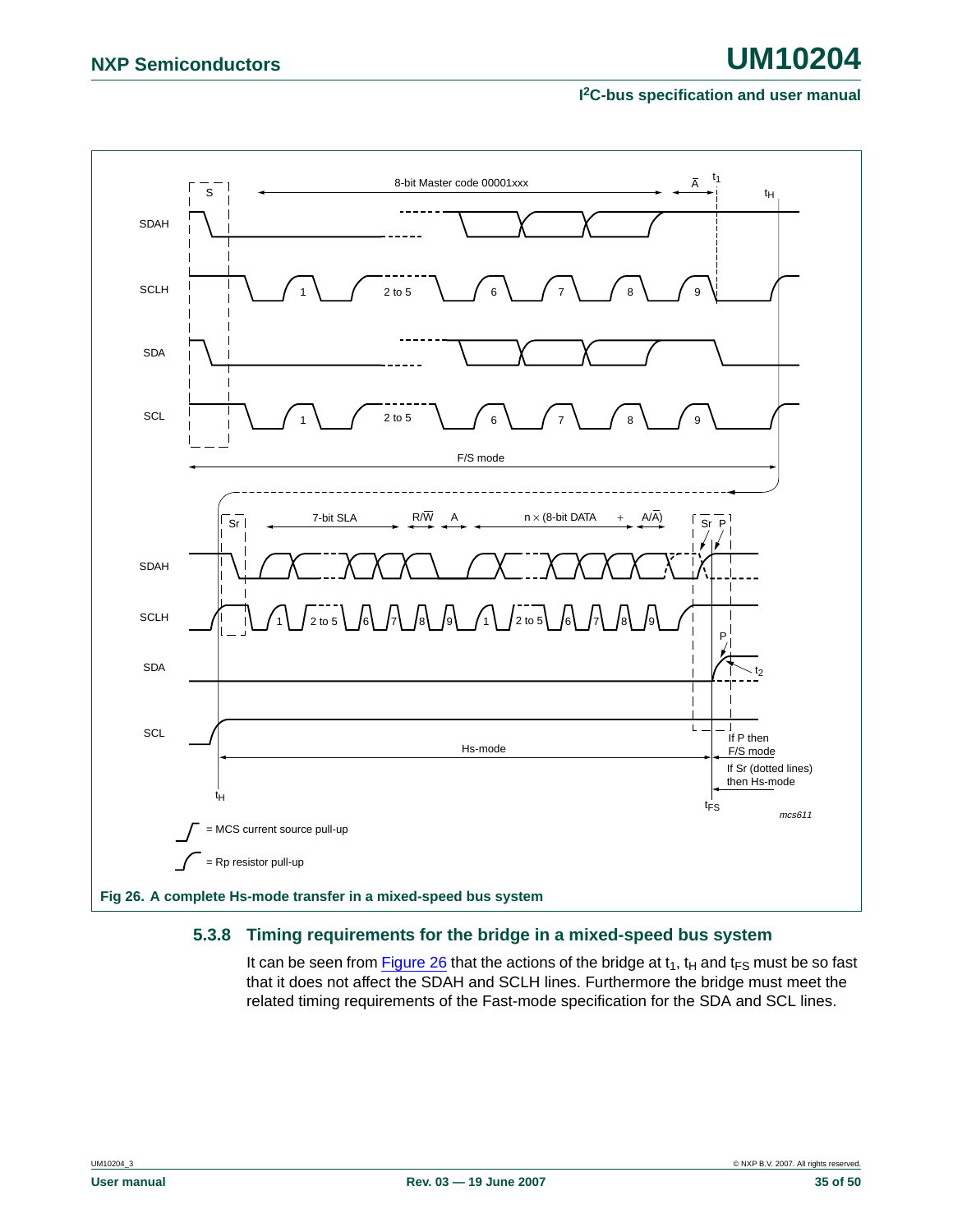## <span id="page-35-8"></span><span id="page-35-0"></span>**6. Electrical specifications and timing for I/O stages and bus lines**

### **6.1 Standard-, Fast-, and Fast-mode Plus devices**

The I/O levels, I/O current, spike suppression, output slope control and pin capacitance are given in  $Table 5$ . The  $12C$ -bus timing characteristics, bus-line capacitance and noise margin are given in [Table 6](#page-36-0). [Figure 27](#page-37-0) shows the timing definitions for the I<sup>2</sup>C-bus.

The minimum HIGH and LOW periods of the SCL clock specified in [Table 6](#page-36-0) determine the maximum bit transfer rates of 100 kbit/s for Standard-mode devices, 400 kbit/s for Fast-mode devices, and 1000 kbits/s for Fast-mode Plus. Devices must be able to follow transfers at their own maximum bit rates, either by being able to transmit or receive at that speed or by applying the clock synchronization procedure described in [Section 3.7](#page-10-2) which will force the master into a wait state and stretch the LOW period of the SCL signal. Of course, in the latter case the bit transfer rate is reduced.

#### <span id="page-35-1"></span>**Table 5. Characteristics of the SDA and SCL I/O stages**

*n/a = not applicable.*

| Symbol           | <b>Parameter</b>                                                                   | <b>Conditions</b>                            |                    | Standard-mode      | Fast-mode                           |                          | <b>Fast-mode Plus</b> | <b>Unit</b>              |        |
|------------------|------------------------------------------------------------------------------------|----------------------------------------------|--------------------|--------------------|-------------------------------------|--------------------------|-----------------------|--------------------------|--------|
|                  |                                                                                    |                                              | <b>Min</b>         | <b>Max</b>         | Min                                 | <b>Max</b>               | Min                   | <b>Max</b>               |        |
| $V_{IL}$         | LOW-level input voltage <sup>[1]</sup>                                             |                                              | $-0.5$             | 0.3V <sub>DD</sub> | $-0.5$                              | 0.3V <sub>DD</sub>       | $-0.5$                | 0.3V <sub>DD</sub>       | $\vee$ |
| V <sub>IH</sub>  | HIGH-level input voltage <sup>[1]</sup>                                            |                                              | 0.7V <sub>DD</sub> | $[2]$              | 0.7V <sub>DD</sub>                  | $[2]$                    | 0.7V <sub>DD</sub> 11 | $[2]$                    | $\vee$ |
| V <sub>hys</sub> | hysteresis of Schmitt trigger                                                      | $V_{DD}$ > 2 V                               | n/a                | n/a                | 0.05V <sub>DD</sub>                 | $\blacksquare$           | 0.05V <sub>DD</sub>   | $\overline{\phantom{a}}$ | V      |
|                  | inputs                                                                             | $V_{DD}$ < 2 V                               | n/a                | n/a                | 0.1V <sub>DD</sub>                  | $\overline{\phantom{a}}$ | 0.1V <sub>DD</sub>    | $\overline{\phantom{a}}$ | $\vee$ |
| V <sub>OL1</sub> | LOW-level output voltage<br>(open-drain or open-collector)<br>at 3 mA sink current | $V_{DD}$ > 2 V                               | $\mathbf 0$        | 0.4                | 0                                   | 0.4                      | $\mathbf 0$           | 0.4                      | $\vee$ |
| V <sub>OL3</sub> | LOW-level output voltage<br>(open-drain or open-collector)<br>at 3 mA sink current | $V_{DD}$ < 2 V                               | n/a                | n/a                | 0                                   | 0.2V <sub>DD</sub>       | $\mathbf 0$           | 0.2V <sub>DD</sub>       | V      |
| $I_{OL}$         | LOW-level output current                                                           | $V_{OL} = 0.4 V$                             | 3                  | n/a                | 3                                   | n/a                      | 20                    | n/a                      | mA     |
|                  |                                                                                    | $V_{\text{O}} = 0.6 V_{\text{O}}$            | n/a                | n/a                | 6                                   | $\overline{\phantom{a}}$ | n/a                   | n/a                      | mA     |
| $t_{of}$         | output fall time from V <sub>IHmax</sub> to<br>$V_{I L max}$                       |                                              | ٠                  | 250 <sup>[4]</sup> | $20 +$<br>$0.1C_{b}$ <sup>[3]</sup> | 250[4]                   | ٠                     | 120 <sup>[7]</sup>       | ns     |
| $t_{SP}$         | pulse width of spikes that<br>must be suppressed by the<br>input filter            |                                              | n/a                | n/a                | 0                                   | $50^{6}$                 | $\pmb{0}$             | 50 <sup>[6]</sup>        | ns     |
| $I_i$            | input current each I/O pin                                                         | $0.1V_{DD} < V_1$<br>< 0.9V <sub>DDmax</sub> | $-10$              | $+10$              | $-10^{[5]}$                         | $+10^{5}$                | $-10^{[5]}$           | $+10^{[5]}$              | μA     |
| $C_i$            | capacitance for each I/O pin <sup>[8]</sup>                                        |                                              | ۰                  | 10                 |                                     | 10                       |                       | 10                       | pF     |

<span id="page-35-2"></span>[1] Some legacy Standard-mode devices had fixed input levels of  $V_{IL} = 1.5$  V and  $V_{IH} = 3.0$  V. Refer to component data sheets.

<span id="page-35-5"></span>[2] Maximum  $V_{IH} = V_{DD(max)} + 0.5 V$  or 5.5 V, which ever is lower. See component data sheets.

<span id="page-35-4"></span>[3]  $C_b$  = capacitance of one bus line in pF.

<span id="page-35-3"></span>[4] The maximum  $t_f$  for the SDA and SCL bus lines quoted in [Table 6](#page-36-0) (300 ns) is longer than the specified maximum  $t_{of}$  for the output stages (250 ns). This allows series protection resistors  $(R_s)$  to be connected between the SDA/SCL pins and the SDA/SCL bus lines as shown in [Figure 33](#page-45-0) without exceeding the maximum specified  $t_f$ .

<span id="page-35-7"></span>[5] I/O pins of Fast-mode and Fast-mode Plus devices must not obstruct the SDA and SCL lines if  $V_{DD}$  is switched off.

<span id="page-35-6"></span>[6] Input filters on the SDA and SCL inputs suppress noise spikes of less than 50 ns.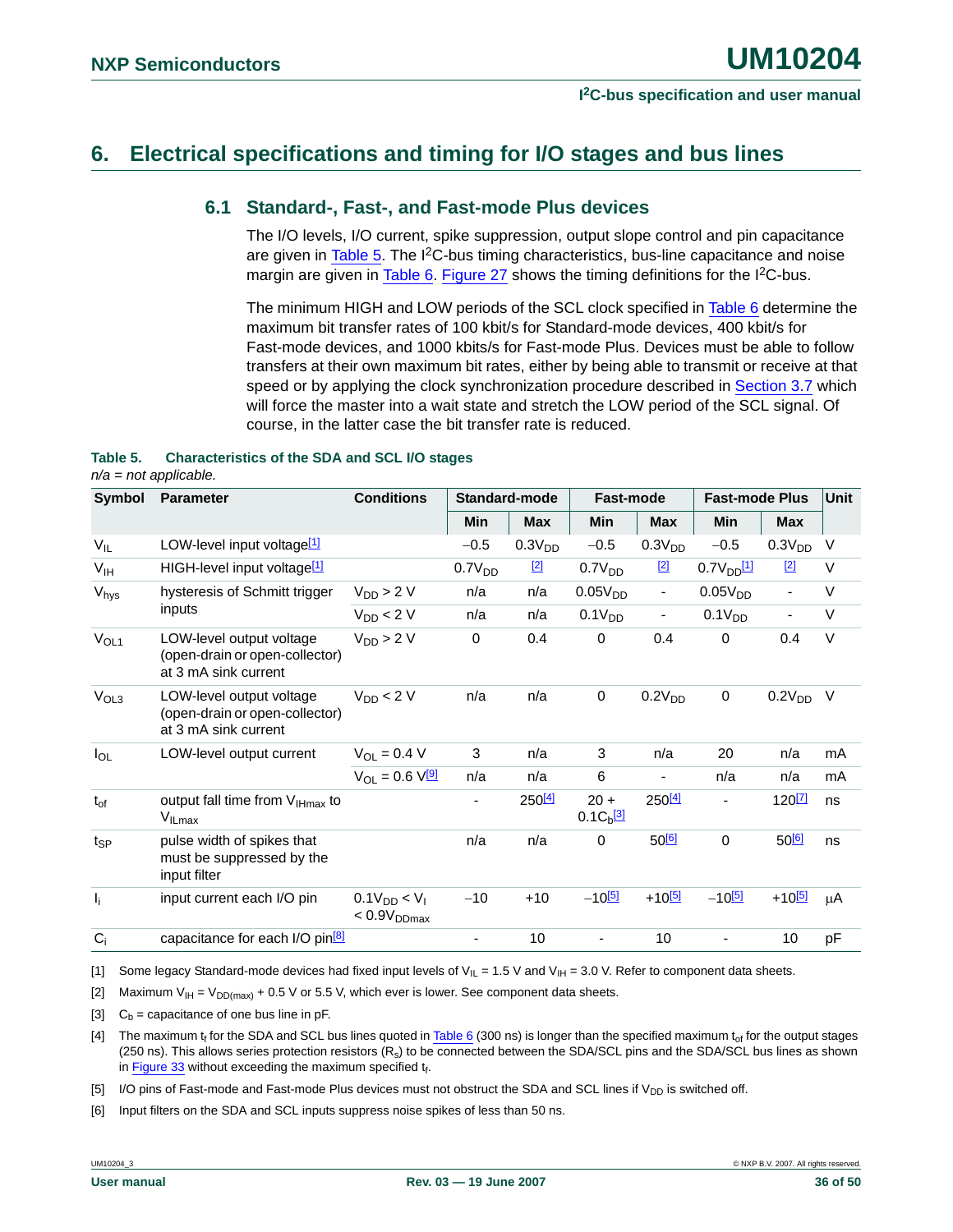- <span id="page-36-2"></span>[7] In Fast-mode Plus, fall time is specified the same for both output stage and bus timing. If series resistors are used, designers should allow for this when considering bus timing.
- <span id="page-36-3"></span>[8] Special purpose devices such as multiplexers and switches may exceed this capacitance due to the fact that they connect multiple paths together.
- <span id="page-36-1"></span>[9] In order to drive full bus load at 400 kHz, 6 mA I<sub>OL</sub> is required at 0.6 V V<sub>OL</sub>. Parts not meeting this specification can still function, but not at 400 kHz and 400 pF.

| <b>Symbol</b>        | <b>Parameter</b>                                                 | <b>Conditions</b>                                                   |                    | Standard-mode  | Fast-mode                           |                          | <b>Fast-mode Plus</b> |                              | Unit    |
|----------------------|------------------------------------------------------------------|---------------------------------------------------------------------|--------------------|----------------|-------------------------------------|--------------------------|-----------------------|------------------------------|---------|
|                      |                                                                  |                                                                     | Min                | <b>Max</b>     | Min                                 | <b>Max</b>               | Min                   | <b>Max</b>                   |         |
| $f_{\rm SCL}$        | SCL clock frequency                                              |                                                                     | $\Omega$           | 100            | $\mathbf 0$                         | 400                      | $\mathbf 0$           | 1000                         | kHz     |
| t <sub>HD:STA</sub>  | hold time (repeated)<br><b>START</b> condition                   | After this period, the<br>first clock pulse is<br>generated.        | 4.0                | $\blacksquare$ | 0.6                                 | $\overline{\phantom{a}}$ | 0.26                  |                              | μS      |
| t <sub>LOW</sub>     | LOW period of the SCL<br>clock                                   |                                                                     | 4.7                | ÷,             | 1.3                                 | ÷,                       | 0.5                   | $\blacksquare$               | μS      |
| t <sub>HIGH</sub>    | HIGH period of the SCL<br>clock                                  |                                                                     | 4.0                | ä,             | 0.6                                 | $\blacksquare$           | 0.26                  | $\blacksquare$               | μs      |
| t <sub>SU;STA</sub>  | set-up time for a repeated<br><b>START</b> condition             |                                                                     | 4.7                | ä,             | 0.6                                 | $\blacksquare$           | 0.26                  | ÷,                           | μS      |
| t <sub>HD</sub> :DAT | data hold time <sup>[2]</sup>                                    | <b>CBUS</b> compatible<br>masters (see<br>Remark in<br>Section 4.1) | 5.0                | $\mathbf{r}$   | L.                                  | ÷,                       | $\blacksquare$        | $\blacksquare$               | $\mu$ s |
|                      |                                                                  | <sup>2</sup> C-bus devices                                          | $0^{[3]}$          | $ [4]$         | $0^{[3]}$                           | $ [4]$                   | $\mathbf 0$           | $\blacksquare$               | μS      |
| $t_{\text{SU;DAT}}$  | data set-up time                                                 |                                                                     | 250                | ä,             | 100 <sup>[5]</sup>                  | $\blacksquare$           | 50                    | ÷,                           | ns      |
| $t_r$                | rise time of both SDA and<br>SCL signals                         |                                                                     | $\blacksquare$     | 1000           | $20 +$<br>$0.1C_{b}$ <sup>[6]</sup> | 300                      | $\blacksquare$        | 120                          | ns      |
| $t_f$                | fall time of both SDA and<br>SCL signals <sup>[3][6][7][8]</sup> |                                                                     | ÷,                 | 300            | $20 +$<br>$0.1Cb$ <sup>[6]</sup>    | 300                      | $\blacksquare$        | 120 <sup>[8]</sup>           | ns      |
| $t_{\text{SU;STO}}$  | set-up time for STOP<br>condition                                |                                                                     | 4.0                | $\overline{a}$ | 0.6                                 | $\blacksquare$           | 0.26                  | $\qquad \qquad \blacksquare$ | μS      |
| t <sub>BUF</sub>     | bus free time between a<br>STOP and START<br>condition           |                                                                     | 4.7                | ÷,             | 1.3                                 | ÷,                       | 0.5                   | $\overline{a}$               | μs      |
| $C_{b}$              | capacitive load for each<br>bus line <sup>[9]</sup>              |                                                                     | $\blacksquare$     | 400            | $\blacksquare$                      | 400                      | $\blacksquare$        | 550                          | pF      |
| t <sub>VD;DAT</sub>  | data valid time[10]                                              |                                                                     | $\blacksquare$     | 3.45[4]        | ä,                                  | $0.9^{[4]}$              | ä,                    | 0.45[4]                      | μs      |
| $t_{VD;ACK}$         | data valid acknowledge<br>time[11]                               |                                                                     | $\overline{a}$     | 3.45[4]        | L.                                  | $0.9^{[4]}$              | ä,                    | 0.45[4]                      | μS      |
| $V_{nL}$             | noise margin at the LOW<br>level                                 | for each connected<br>device (including<br>hysteresis)              | 0.1V <sub>DD</sub> | ä,             | 0.1V <sub>DD</sub>                  | $\overline{\phantom{a}}$ | 0.1V <sub>DD</sub>    | ÷,                           | $\vee$  |
| $V_{nH}$             | noise margin at the HIGH<br>level                                | for each connected<br>device (including<br>hysteresis)              | 0.2V <sub>DD</sub> | $\blacksquare$ | 0.2V <sub>DD</sub>                  | $\blacksquare$           | 0.2V <sub>DD</sub>    |                              | $\vee$  |

#### <span id="page-36-0"></span>**Table 6. Characteristics of the SDA and SCL bus lines for Standard, Fast, and Fast-mode Plus I2C-bus device[s\[1\]](#page-36-4)**

<span id="page-36-4"></span>[1] All values referred to  $V_{H(min)}$  (0.3V<sub>DD</sub>) and  $V_{I L(max)}$  (0.7V<sub>DD</sub>) levels (see [Table 5](#page-35-1)).

<span id="page-36-5"></span>[2] t<sub>HD:DAT</sub> is the data hold time that is measured from the falling edge of SCL, applies to data in transmission and the acknowledge.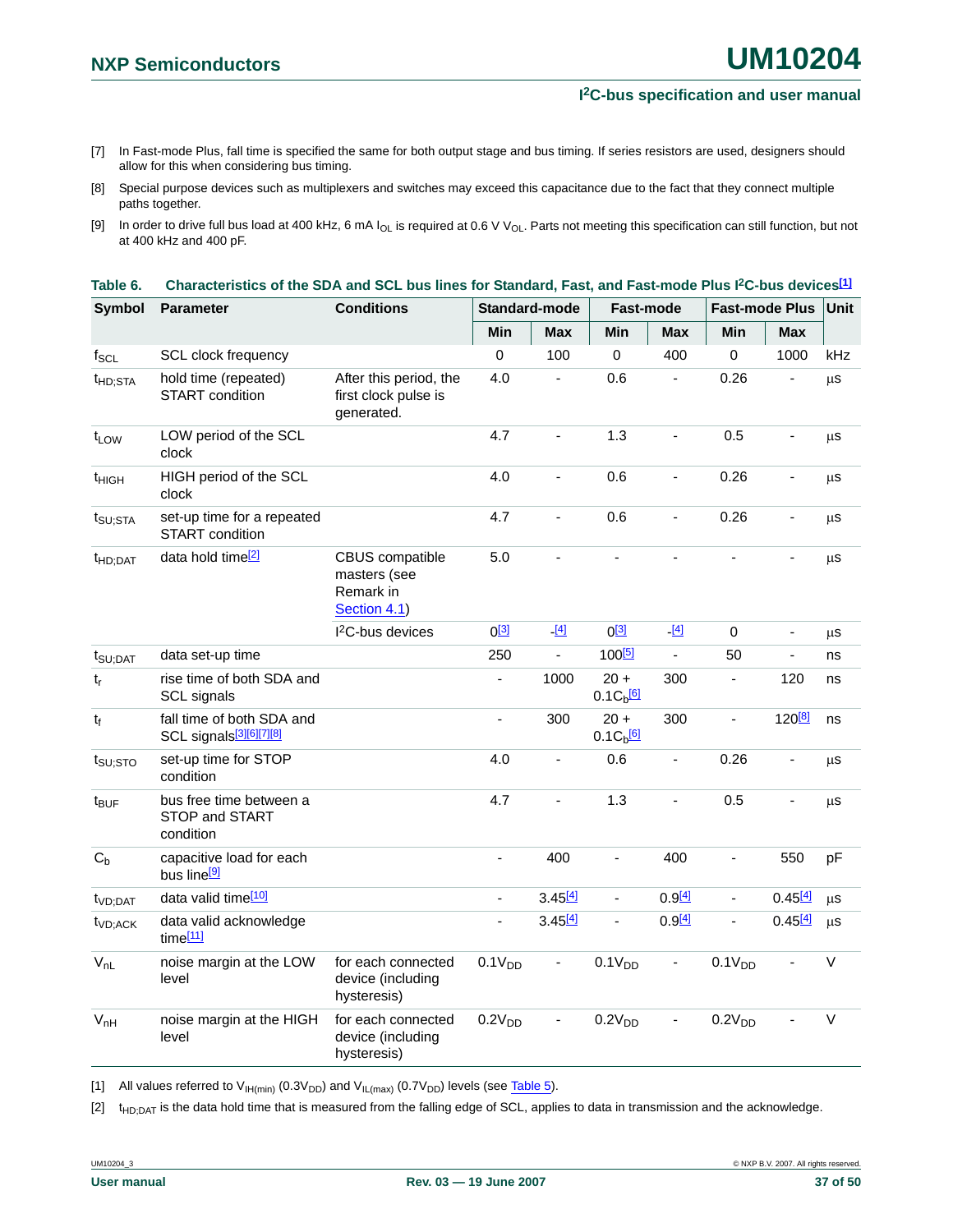- <span id="page-37-1"></span>[3] A device must internally provide a hold time of at least 300 ns for the SDA signal (with respect to the V<sub>IH(min)</sub> of the SCL signal) to bridge the undefined region of the falling edge of SCL.
- <span id="page-37-7"></span>[4] The maximum t<sub>HD;DAT</sub> could be 3.45 µs and 0.9 µs for Standard-mode and Fast-mode, but must be less than the maximum of t<sub>VD;DAT</sub> or  $t_{VD:ACK}$  by a transition time. This maximum must only be met if the device does not stretch the LOW period ( $t_{LOW}$ ) of the SCL signal. If the clock stretches the SCL, the data must be valid by the set-up time before it releases the clock.
- <span id="page-37-8"></span>[5] A Fast-mode I<sup>2</sup>C-bus device can be used in a Standard-mode I<sup>2</sup>C-bus system, but the requirement t<sub>SU:DAT</sub> 250 ns must then be met. This will automatically be the case if the device does not stretch the LOW period of the SCL signal. If such a device does stretch the LOW period of the SCL signal, it must output the next data bit to the SDA line  $t_{r(max)} + t_{SU;DAT} = 1000 + 250 = 1250$  ns (according to the Standard-mode I<sup>2</sup>C-bus specification) before the SCL line is released. Also the acknowledge timing must meet this set-up time.
- <span id="page-37-2"></span>[6]  $C_b$  = total capacitance of one bus line in pF. If mixed with Hs-mode devices, faster fall times according to [Table 6](#page-36-0) are allowed.
- <span id="page-37-3"></span>[7] The maximum  $t_f$  for the SDA and SCL bus lines is specified at 300 ns. The maximum fall time for the SDA output stage  $t_f$  is specified at 250 ns. This allows series protection resistors to be connected in between the SDA and the SCL pins and the SDA/SCL bus lines without exceeding the maximum specified  $t_f$ .
- <span id="page-37-4"></span>[8] In Fast-mode Plus, fall time is specified the same for both output stage and bus timing. If series resistors are used, designers should allow for this when considering bus timing.
- <span id="page-37-5"></span>[9] The maximum bus capacitance allowable may vary from this value depending on the actual operating voltage and frequency of the application. [Section 7.2](#page-42-0) discusses techniques for coping with higher bus capacitances.
- <span id="page-37-6"></span>[10]  $t_{VD;DAT}$  = time for data signal from SCL LOW to SDA output (HIGH or LOW, depending on which one is worse).
- <span id="page-37-9"></span>[11] t<sub>VD;ACK</sub> = time for Acknowledgement signal from SCL LOW to SDA output (HIGH or LOW, depending on which one is worse).

<span id="page-37-0"></span>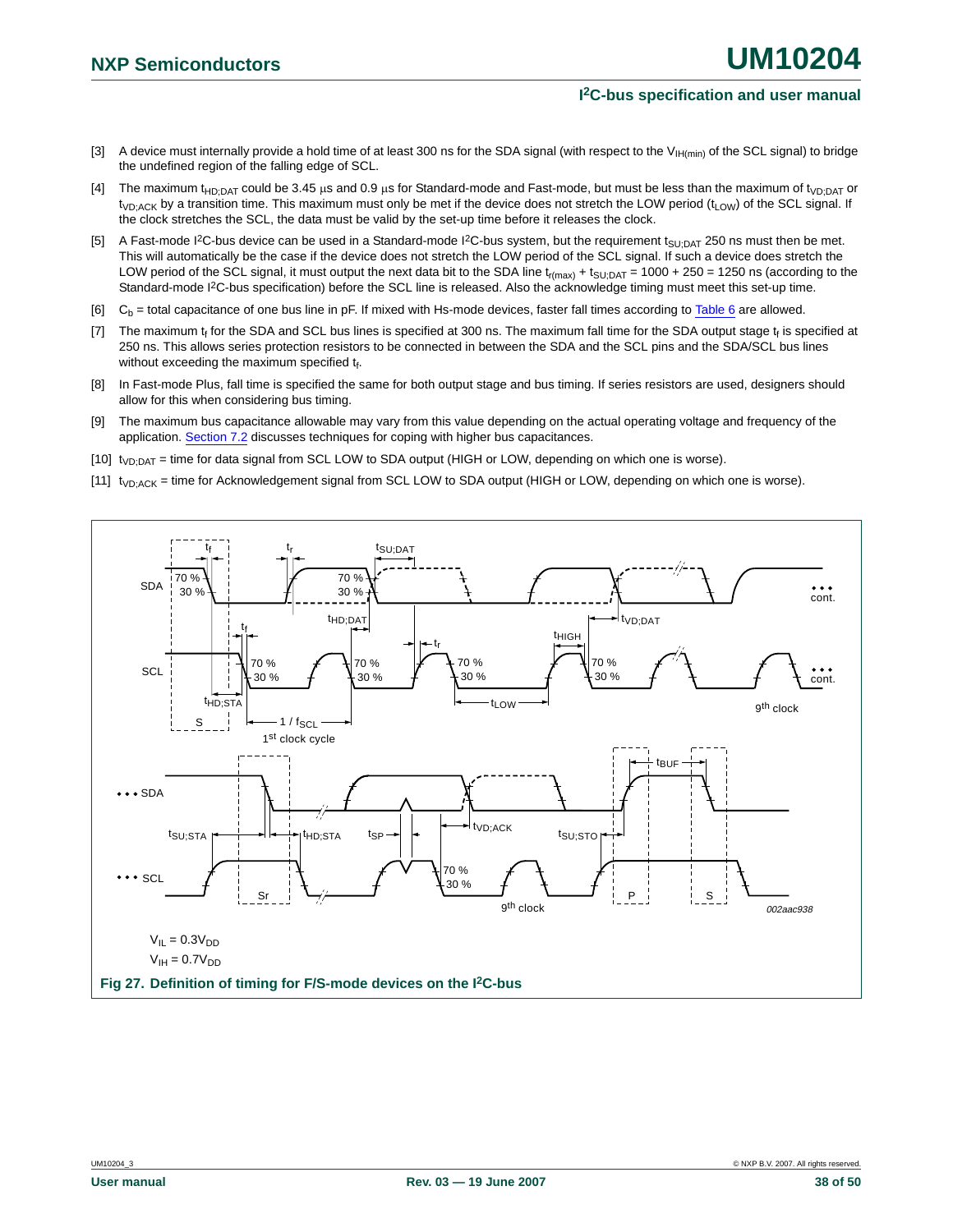### <span id="page-38-0"></span>**6.2 Hs-mode devices**

The I/O levels, I/O current, spike suppression, output slope control and pin capacitance for 1<sup>2</sup>C-bus Hs-mode devices are given in [Table 7.](#page-39-0) The noise margin for HIGH and LOW levels on the bus lines are the same as specified for F/S-mode I<sup>2</sup>C-bus devices.

[Figure 28](#page-41-0) shows all timing parameters for the Hs-mode timing. The 'normal' START condition S does not exist in Hs-mode. Timing parameters for Address bits, R/W bit, Acknowledge bit and DATA bits are all the same. Only the rising edge of the first SCLH clock signal after an acknowledge bit has a larger value because the external  $R_p$  has to pull-up SCLH without the help of the internal current-source.

The Hs-mode timing parameters for the bus lines are specified in [Table 8](#page-40-0). The minimum HIGH and LOW periods and the maximum rise and fall times of the SCLH clock signal determine the highest bit rate.

With an internally generated SCLH signal with LOW and HIGH level periods of 200 ns and 100 ns respectively, an Hs-mode master fulfills the timing requirements for the external SCLH clock pulses (taking the rise and fall times into account) for the maximum bit rate of 3.4 Mbit/s. So a basic frequency of 10 MHz, or a multiple of 10 MHz, can be used by an Hs-mode master to generate the SCLH signal. There are no limits for maximum HIGH and LOW periods of the SCLH clock, and there is no limit for a lowest bit rate.

Timing parameters are independent for capacitive load up to 100 pF for each bus line allowing the maximum possible bit rate of 3.4 Mbit/s. At a higher capacitive load on the bus lines, the bit rate decreases gradually. The timing parameters for a capacitive bus load of 400 pF are specified in [Table 8](#page-40-0), allowing a maximum bit rate of 1.7 Mbit/s. For capacitive bus loads between 100 pF and 400 pF, the timing parameters must be interpolated linearly. Rise and fall times are in accordance with the maximum propagation time of the transmission lines SDAH and SCLH to prevent reflections of the open ends.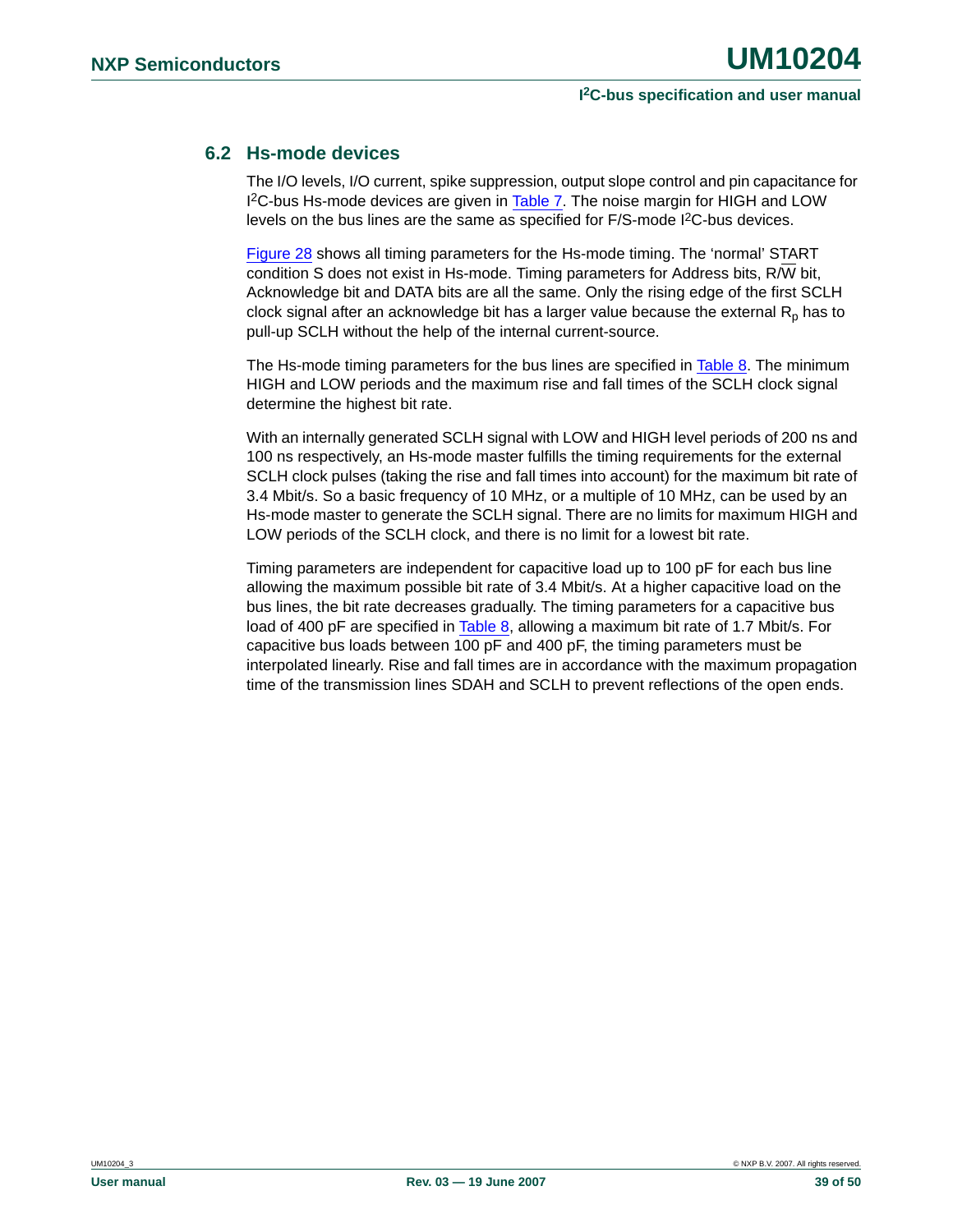| <b>Symbol</b>       | <b>Parameter</b>                                                                     | <b>Conditions</b>                                                                               |                            | Hs-mode                       | Unit      |
|---------------------|--------------------------------------------------------------------------------------|-------------------------------------------------------------------------------------------------|----------------------------|-------------------------------|-----------|
|                     |                                                                                      |                                                                                                 | Min                        | <b>Max</b>                    |           |
| $V_{IL}$            | LOW-level input voltage                                                              |                                                                                                 | $-0.5$                     | 0.3V <sub>DD</sub> 11         | V         |
| $V_{IH}$            | HIGH-level input voltage                                                             |                                                                                                 | $0.7V_{DD}$ <sup>[1]</sup> | $V_{DD}$ + 0.5 <sup>[2]</sup> | $\vee$    |
| $V_{\text{hys}}$    | hysteresis of Schmitt trigger inputs                                                 |                                                                                                 | $0.1V_{DD}$ [1]            |                               | $\vee$    |
| $V_{OL}$            | LOW-level output voltage                                                             | $V_{DD}$ > 2 V                                                                                  | $\mathbf 0$                | 0.4                           | $\vee$    |
|                     | (open-drain) at 3 mA sink current at<br>SDAH, SDA and SCLH                           | $V_{DD}$ < 2 V                                                                                  | 0                          | 0.2V <sub>DD</sub>            | V         |
| $R_{onL}$           | transfer gate on resistance for<br>currents between SDA and SDAH,<br>or SCL and SCLH | $V_{OL}$ level; $I_{OL} = 3$ mA                                                                 |                            | 50                            | $\Omega$  |
| $R_{onH}$ [2]       | transfer gate on resistance between<br>SDA and SDAH, or SCL and SCLH                 | both signals (SDA and SDAH, or SCL<br>and SCLH) at V <sub>DD</sub> level                        | 50                         | ٠                             | $k\Omega$ |
| $I_{CS}$            | pull-up current of the SCLH<br>current-source                                        | SCLH output levels between 0.3V <sub>DD</sub> and<br>0.7V <sub>DD</sub>                         | $\ensuremath{\mathsf{3}}$  | 12                            | mA        |
| $t_{rCL}$           | rise time of SCLH signal                                                             | output rise time (current-source enabled)<br>with an external pull-up current source of<br>3 mA |                            |                               |           |
|                     |                                                                                      | capacitive load from 10 pF to 100 pF                                                            | 10                         | 40                            | ns        |
|                     |                                                                                      | capacitive load of 400 pF[3]                                                                    | 20                         | 80                            | ns        |
| $t_{fCL}$           | fall time of SCLH signal                                                             | output fall time (current-source enabled)<br>with an external pull-up current source of<br>3 mA |                            |                               |           |
|                     |                                                                                      | capacitive load from 10 pF to 100 pF                                                            | 10                         | 40                            | ns        |
|                     | capacitive load of 400 pF[3]                                                         |                                                                                                 | 20                         | 80                            | ns        |
| t <sub>fDA</sub>    | fall time of SDAH signal                                                             | capacitive load from 10 pF to 100 pF                                                            | 10                         | 80                            | ns        |
|                     |                                                                                      | capacitive load of 400 pF[3]                                                                    | 20                         | 160                           | ns        |
| $t_{\mathsf{SP}}$   | pulse width of spikes that must be<br>suppressed by the input filter                 | SDAH and SCLH                                                                                   | 0                          | 10                            | ns        |
| $\lfloor 4 \rfloor$ | input current each I/O pin                                                           | input voltage between $0.1V_{DD}$ and<br>0.9V <sub>DD</sub>                                     |                            | 10                            | μA        |
| $C_i$               | capacitance for each I/O pin <sup>[5]</sup>                                          |                                                                                                 |                            | 10                            | pF        |

#### <span id="page-39-0"></span>**Table 7. Characteristics of the SDAH, SCLH, SDA and SCL I/O stages for Hs-mode I2C-bus devices**

<span id="page-39-1"></span>[1] Devices that use non-standard supply voltages which do not conform to the intended I<sup>2</sup>C-bus system levels must relate their input levels to the  $V_{DD}$  voltage to which the pull-up resistors  $R_p$  are connected.

<span id="page-39-2"></span>[2] Devices that offer the level shift function must tolerate a maximum input voltage of 5.5 V at SDA and SCL.

<span id="page-39-3"></span>[3] For capacitive bus loads between 100 pF and 400 pF, the rise and fall time values must be linearly interpolated.

<span id="page-39-5"></span>[4] SDAH and SCLH I/O stages of Hs-mode slave devices must have floating outputs if their supply voltage has been switched off. Due to the current-source output circuit, which normally has a clipping diode to V<sub>DD</sub>, this requirement is not mandatory for the SCLH or the SDAH I/O stage of Hs-mode master devices. This means that the supply voltage of Hs-mode master devices cannot be switched off without affecting the SDAH and SCLH lines.

<span id="page-39-4"></span>[5] Special purpose devices such as multiplexers and switches may exceed this capacitance due to the fact that they connect multiple paths together.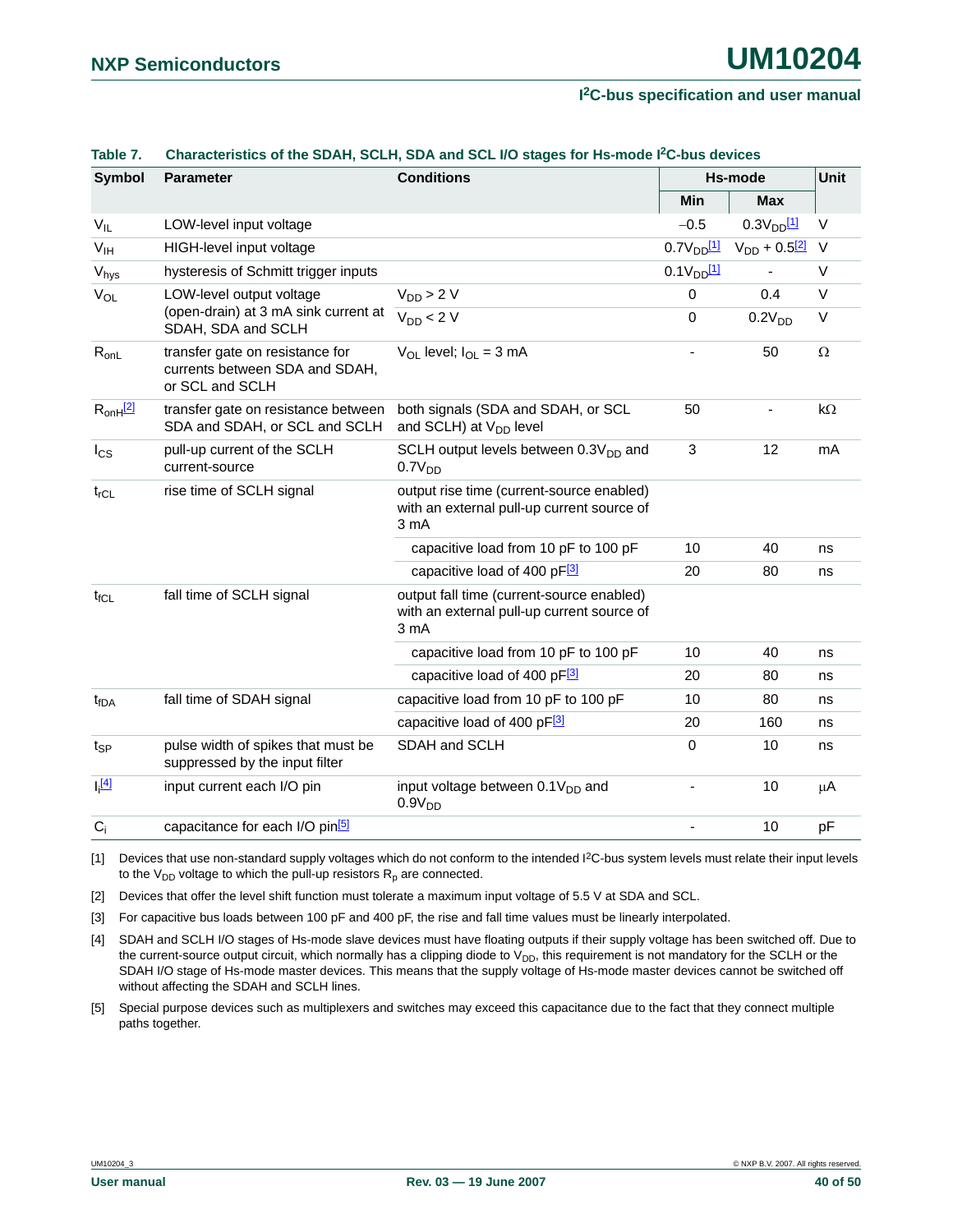|                            | <u>UNIMEDIDING UNIVERSITY UULIN UULI MIN UUL DUS IINUS I</u>                                 |                                                     |                      |                              | 01 113 1110 46 1 - 0 DUS 46 TIGGS         |                          |             |
|----------------------------|----------------------------------------------------------------------------------------------|-----------------------------------------------------|----------------------|------------------------------|-------------------------------------------|--------------------------|-------------|
| <b>Symbol</b>              | <b>Parameter</b>                                                                             | <b>Conditions</b>                                   | $C_b = 100$ pF (max) |                              | $C_{\rm b} = 400 \,\rm pF$ <sup>[2]</sup> |                          | <b>Unit</b> |
|                            |                                                                                              |                                                     | <b>Min</b>           | <b>Max</b>                   | Min                                       | <b>Max</b>               |             |
| $f_{\scriptstyle\rm SCLH}$ | <b>SCLH clock frequency</b>                                                                  |                                                     | $\Omega$             | 3.4                          | 0                                         | 1.7                      | <b>MHz</b>  |
| t <sub>SU;STA</sub>        | set-up time for a repeated<br>START condition                                                |                                                     | 160                  |                              | 160                                       |                          | ns          |
| t <sub>HD;STA</sub>        | hold time (repeated) START<br>condition                                                      |                                                     | 160                  |                              | 160                                       |                          | ns          |
| t <sub>LOW</sub>           | LOW period of the SCL clock                                                                  |                                                     | 160                  | $\blacksquare$               | 320                                       | $\overline{\phantom{a}}$ | ns          |
| t <sub>HIGH</sub>          | HIGH period of the SCL clock                                                                 |                                                     | 60                   | $\overline{\phantom{a}}$     | 120                                       | $\blacksquare$           | ns          |
| $t_{\text{SU;DAT}}$        | data set-up time                                                                             |                                                     | 10                   | $\overline{\phantom{a}}$     | 10                                        | $\blacksquare$           | ns          |
| t <sub>HD;DAT</sub>        | data hold time                                                                               |                                                     | $0^{[3]}$            | 70                           | $0^{[3]}$                                 | 150                      | ns          |
| $t_{rCL}$                  | rise time of SCLH signal                                                                     |                                                     | 10                   | 40                           | 20                                        | 80                       | ns          |
| $t_{rCL1}$                 | rise time of SCLH signal after a<br>repeated START condition and<br>after an acknowledge bit |                                                     | 10                   | 80                           | 20                                        | 160                      | ns          |
| $t_{fCL}$                  | fall time of SCLH signal                                                                     |                                                     | 10                   | 40                           | 20                                        | 80                       | ns          |
| t <sub>rDA</sub>           | rise time of SDAH signal                                                                     |                                                     | 10                   | 80                           | 20                                        | 160                      | ns          |
| t <sub>fDA</sub>           | fall time of SDAH signal                                                                     |                                                     | 10                   | 80                           | 20                                        | 160                      | ns          |
| $t_{\text{SU;STO}}$        | set-up time for STOP condition                                                               |                                                     | 160                  |                              | 160                                       | $\overline{\phantom{a}}$ | ns          |
| $C_b$ <sup>[2]</sup>       | capacitive load for each bus line SDAH and SCLH lines                                        |                                                     |                      | 100                          | $\blacksquare$                            | 400                      | pF          |
|                            |                                                                                              | SDAH + SDA line and<br>SCLH + SCL line              |                      | 400                          |                                           | 400                      | pF          |
| $V_{nL}$                   | noise margin at the LOW level                                                                | for each connected device<br>(including hysteresis) | 0.1V <sub>DD</sub>   | $\qquad \qquad \blacksquare$ | 0.1V <sub>DD</sub>                        |                          | $\vee$      |
| $V_{nH}$                   | noise margin at the HIGH level                                                               | for each connected device<br>(including hysteresis) | 0.2V <sub>DD</sub>   |                              | 0.2V <sub>DD</sub>                        |                          | V           |

### <span id="page-40-0"></span>**Table 8. Characteristics of the SDAH, SCLH, SDA and SCL bus lines for Hs-mode I2C-bus device[s\[1\]](#page-40-3)**

<span id="page-40-3"></span>[1] All values referred to  $V_{H(min)}$  and  $V_{H(max)}$  levels (see [Table 7\)](#page-39-0).

<span id="page-40-2"></span>[2] For bus line loads  $C_b$  between 100 pF and 400 pF the timing parameters must be linearly interpolated.

<span id="page-40-1"></span>[3] A device must internally provide a data hold time to bridge the undefined part between  $V_{H}$  and  $V_{IL}$  of the falling edge of the SCLH signal. An input circuit with a threshold as low as possible for the falling edge of the SCLH signal minimizes this hold time.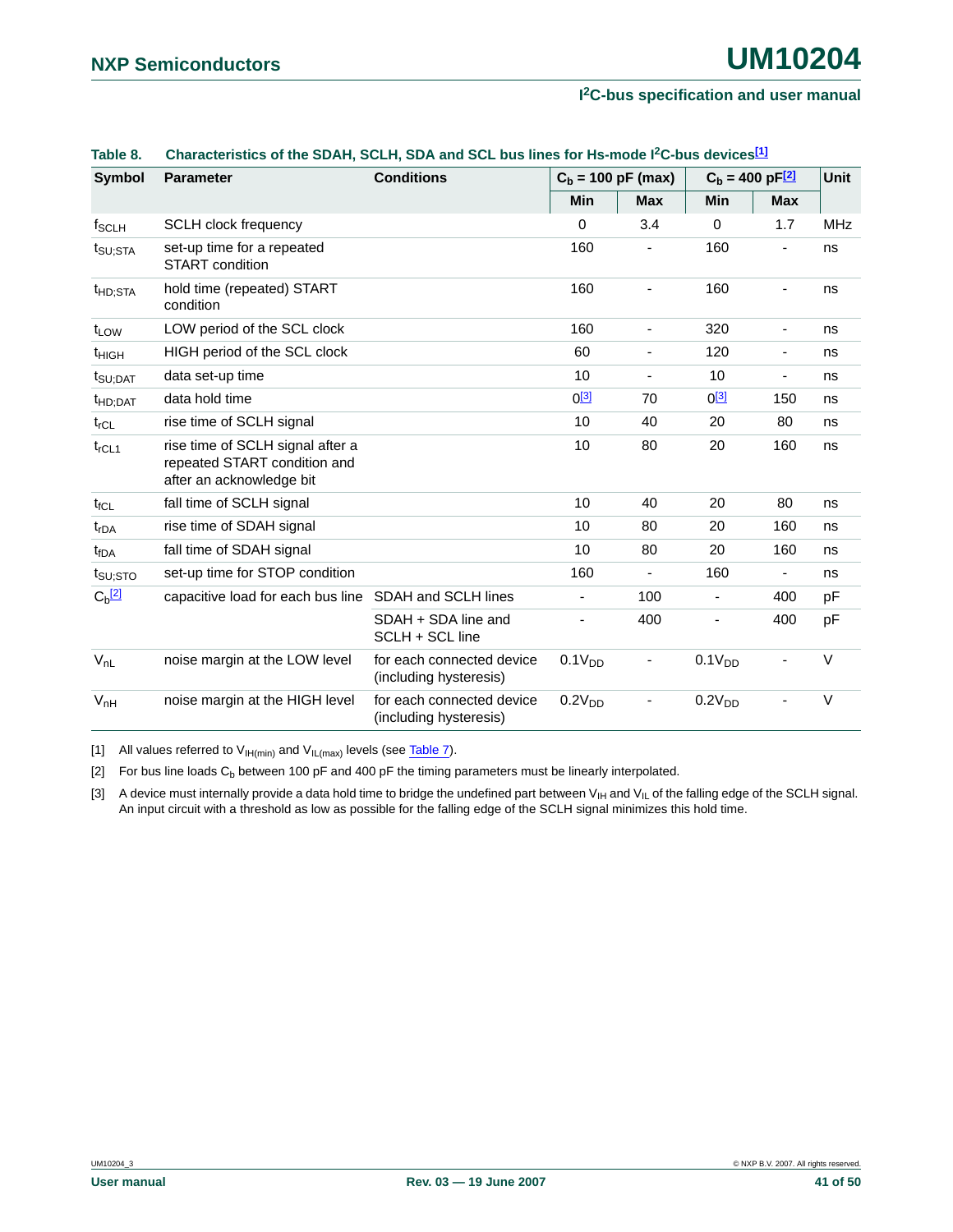

### <span id="page-41-3"></span><span id="page-41-2"></span><span id="page-41-0"></span>**7. Electrical connections of I2C-bus devices to the bus lines**

### **7.1 Pull-up resistor sizing**

The bus capacitance is the total capacitance of wire, connections and pins. This capacitance limits the maximum value of  $R_p$  due to the specified rise time. [Figure 29](#page-42-1) shows  $R_{p(max)}$  as a function of bus capacitance.

Consider the V<sub>DD</sub> related input threshold of V<sub>IH</sub> = 0.7V<sub>DD</sub> and V<sub>IL</sub> = 0.3V<sub>DD</sub> for the purposes of RC time constant calculation. Then  $V(t) = V_{DD} (1 - e^{-t/RC})$ , where t is the time since the charging started and RC is the time constant.

$$
V(t1) = 0.3 \times V_{DD} = V_{DD} (1 - e^{-t1/RC}); \text{ then } t1 = 0.3566749 \times RC
$$
  

$$
V(t2) = 0.7 \times V_{DD} = V_{DD} (1 - e^{-t2/RC}); \text{ then } t2 = 1.2039729 \times RC
$$
  

$$
T = t2 - t1 = 0.8473 \times RC
$$

[Figure 29](#page-42-1) and [Equation 1](#page-41-1) shows maximum  $R_p$  as a function of bus capacitance for Standard-, Fast- and Fast-mode Plus. For each mode, the  $R_{p(max)}$  is a function of the rise time minimum  $(t_r)$  from  $\frac{Table 6}{6}$  $\frac{Table 6}{6}$  $\frac{Table 6}{6}$  and the estimated bus capacitance  $(C_b)$ :

<span id="page-41-1"></span>
$$
R_{p(max)} = \frac{t_r}{0.8473 \times C_b} \tag{1}
$$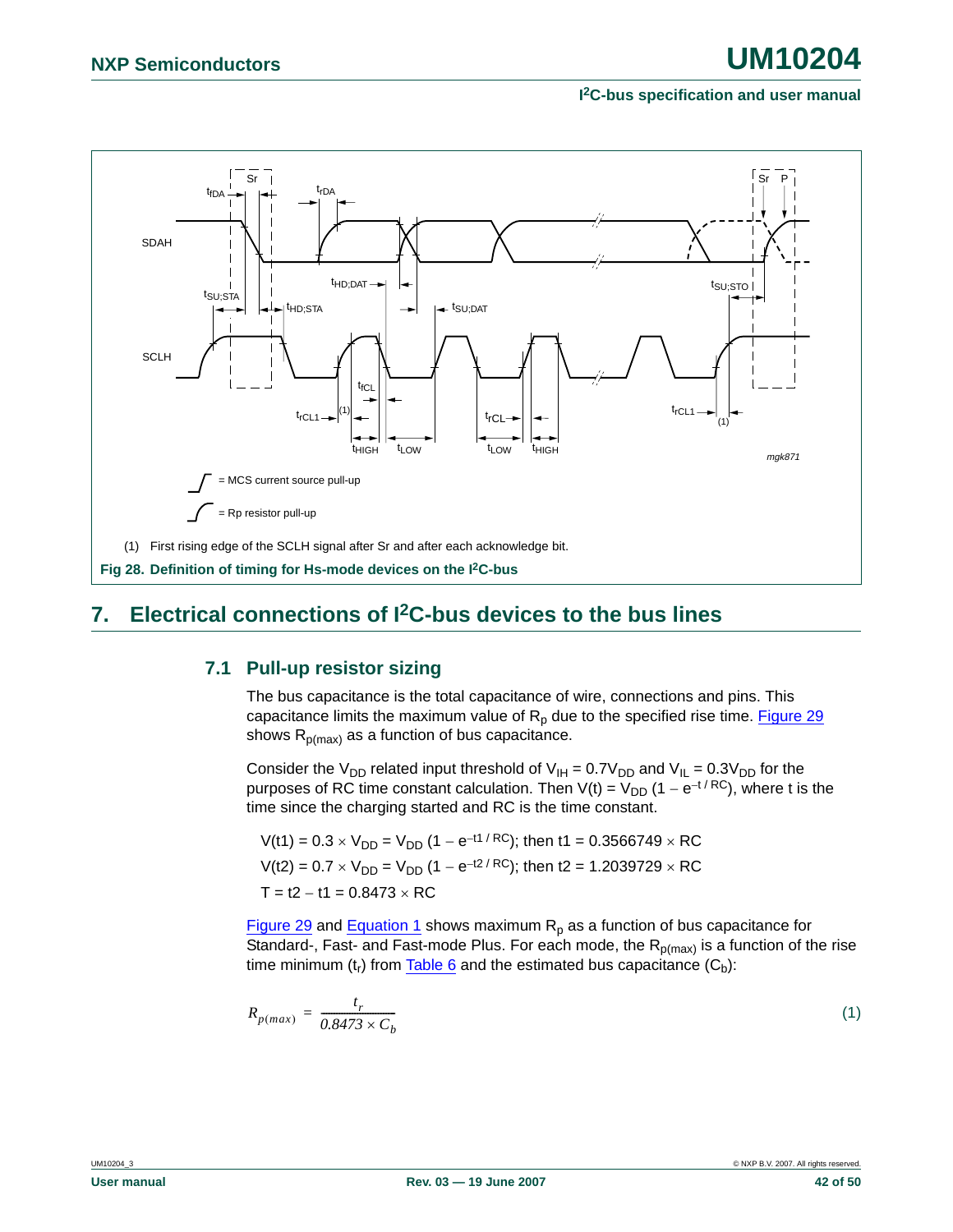

<span id="page-42-2"></span><span id="page-42-1"></span>The supply voltage limits the minimum value of resistor  $R_p$  due to the specified minimum sink current of 3 mA for Standard-mode and Fast-mode, or 20 mA for Fast-mode Plus.  $R_{\text{D}(min)}$  as a function of  $V_{\text{DD}}$  is shown in [Figure 30](#page-42-2). The traces are calculated using [Equation 2](#page-42-3):

<span id="page-42-3"></span>
$$
R_{p(min)} = \frac{V_{DD} - V_{OL(max)}}{I_{OL}}
$$
\n(2)

The designer now has the minimum and maximum value of  $R<sub>p</sub>$  that is required to meet the timing specification. Portable designs with sensitivity to supply current consumption can use a value toward the higher end of the range in order to limit  $I_{DD}$ .

### <span id="page-42-0"></span>**7.2 Operating above the maximum allowable bus capacitance**

Bus capacitance limit is specified to limit rise time reductions and allow operating at the rated frequency. While the majority of designs can easily stay within this limit, some applications may exceed it. There are several strategies available to system designers to cope with excess bus capacitance.

- Reduced f<sub>SCL</sub> [\(Section 7.2.1\)](#page-43-0): The bus may be operated at a lower speed (lower f<sub>SCL</sub>).
- Higher drive outputs ([Section 7.2.2](#page-43-1)): Devices with higher drive current such as those rated for Fast-mode Plus can be used (PCA96xx).
- **•** Bus buffers ([Section 7.2.3](#page-43-2)): There are a number of bus buffer devices available that can divide the bus into segments so that each segment has a capacitance below the allowable limit, such as the PCA9517 bus buffer or the PCA9546A switch.
- **•** Switched pull-up circuit ([Section 7.2.4](#page-44-0)): A switched pull-up circuit can be used to accelerate rising edges by switching a low value pull-up alternately in and out when needed.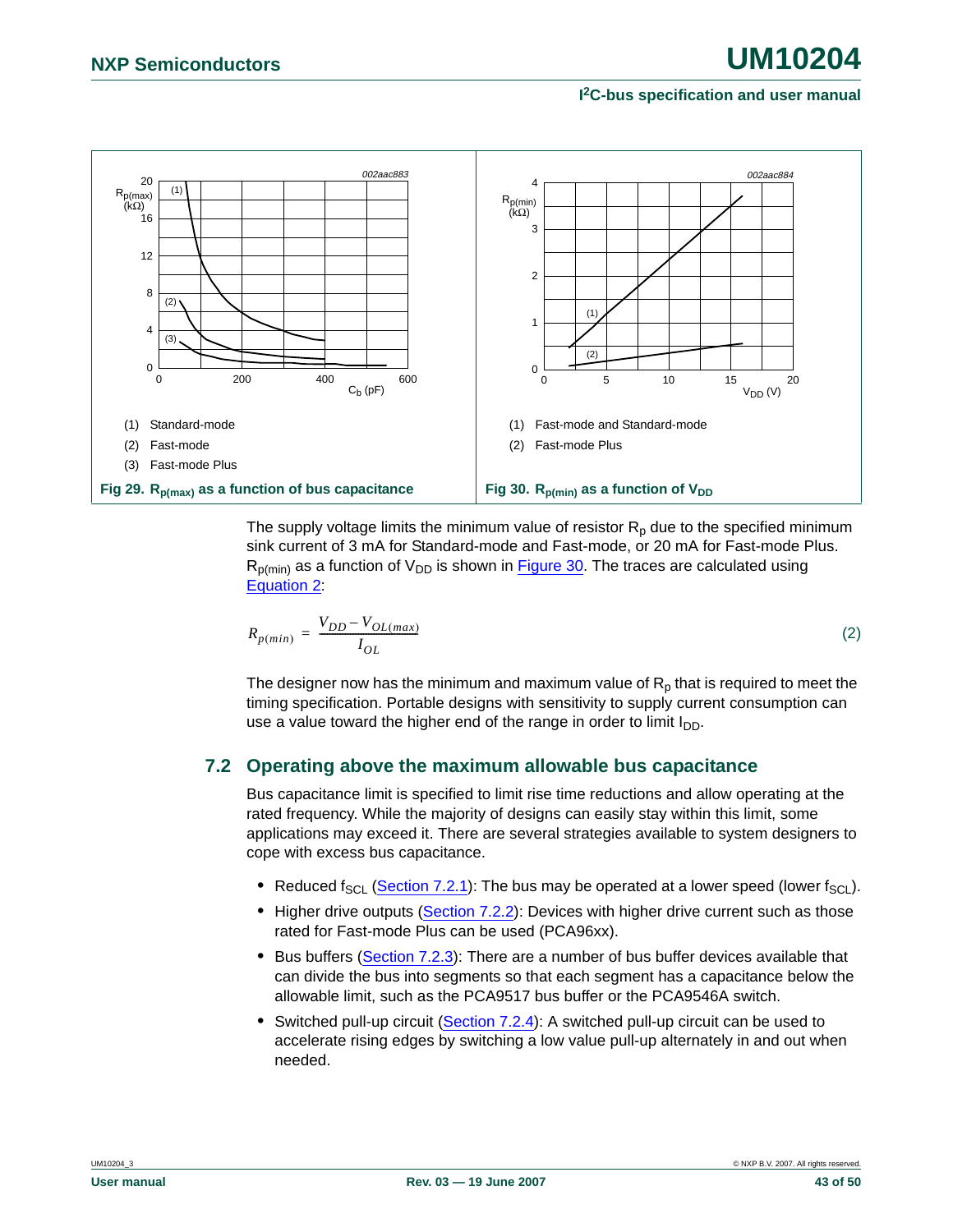### <span id="page-43-0"></span>**7.2.1 Reduced fscl**

To determine a lower allowable bus operating frequency, begin by finding the  $t_{LOW}$  and  $t_{\text{HIGH}}$  of the most limiting device on the bus. Refer to individual component data sheets for these values. Actual rise time  $(t<sub>r</sub>)$  will depend on the RC time constant. The most limiting fall time  $(t_f)$  will depend on the lowest output drive on the bus. Be sure to allow for any devices that have a minimum t<sub>r</sub> or t<sub>f</sub>. Refer to [Equation 3](#page-43-3) for the resulting  $f_{max}$ .

<span id="page-43-3"></span>
$$
f_{max} = \frac{1}{t_{LOW(min)} + t_{HIGH(min)} + t_{r(actual)} + t_{f(actual)}}
$$
(3)

**Remark:** Very long buses will also have to account for time of flight of signals.

Actual results will be slower, as real parts do not tend to control  $t_{\text{LOW}}$  and  $t_{\text{HIGH}}$  to the minimum from 30 % to 30 %, or 70 % to 70 %, respectively.

#### <span id="page-43-1"></span>**7.2.2 Higher drive outputs**

If higher drive devices like the PCA96xx Fast-mode Plus or the P82B bus buffers are used, the higher strength output drivers will sink more current which results in considerably faster edge rates, or, looked at another way, allows a higher bus capacitance. Refer to individual component data sheets for actual output drive capability. Repeat the calculation above using the new values of  $C_b$ ,  $R_p$ ,  $t_r$  and  $t_f$  to determine maximum frequency. Bear in mind that the maximum rating for  $f_{SC}$  as specified in [Table 6](#page-36-0) (100 kHz, 400 kHz and 1000 kHz) may become limiting.

#### <span id="page-43-2"></span>**7.2.3 Bus buffers, multiplexers and switches**

Another approach to coping with excess bus capacitance is to divide the bus into smaller segments using bus buffers, multiplexers or switches. [Figure 31](#page-43-4) shows an example of a bus that uses a PCA9515 buffer to deal with high bus capacitance. Each segment is then allowed to have the maximum capacitance so the total bus can have twice the maximum capacitance. Keep in mind that adding a buffer always adds delays—a buffer delay plus an additional transition time to each edge, which reduces the maximum operating frequency and may also introduce special  $V_{I\!L}$  and  $V_{O\!L}$  considerations.

Refer to application notes *AN255, PC / SMBus Repeaters, Hubs and Expanders* and *AN262, PCA954x Family of I2C / SMBus Multiplexers and Switches* for more details on this subject and the devices available from NXP Semiconductors.

<span id="page-43-4"></span>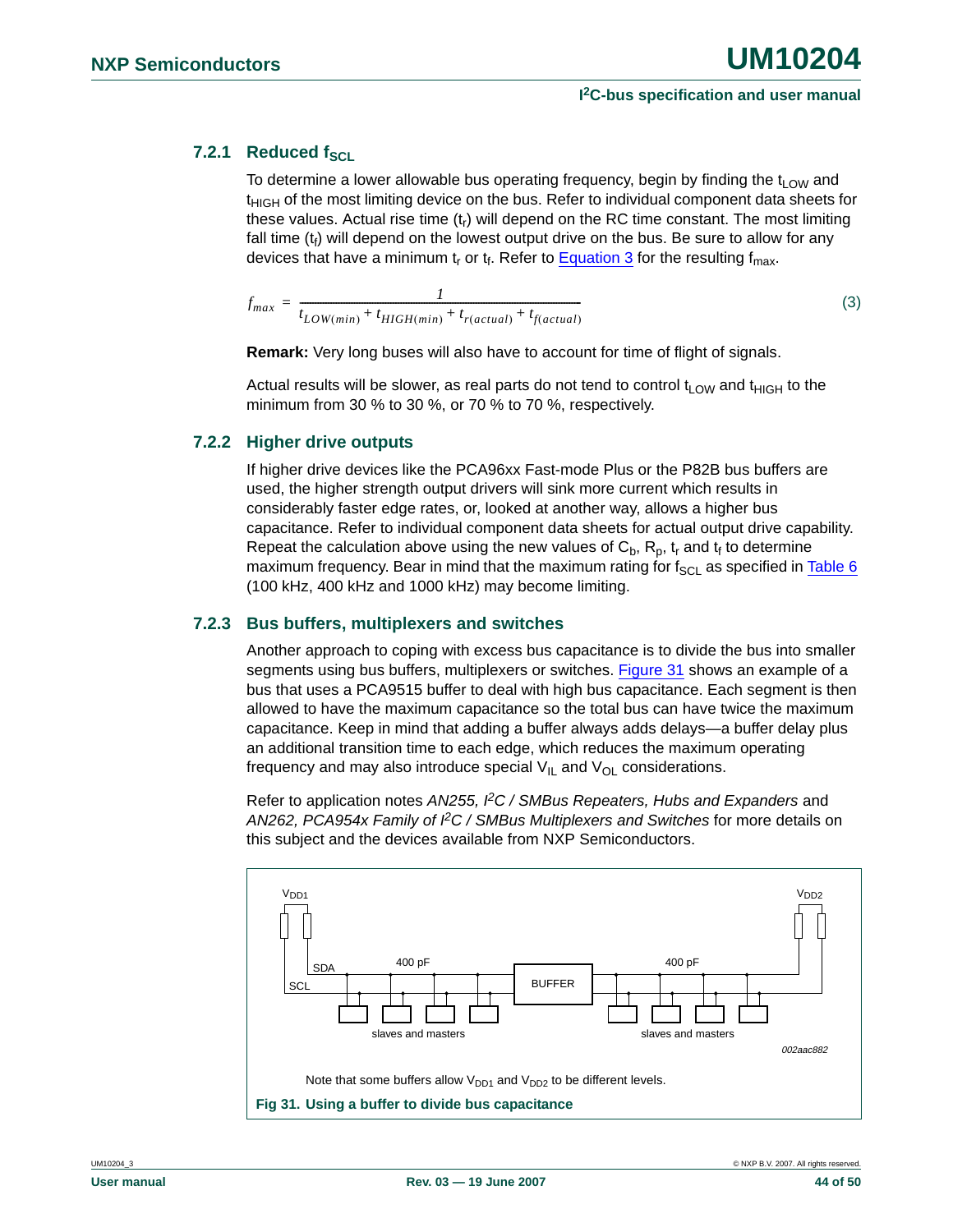### <span id="page-44-0"></span>**7.2.4 Switched pull-up circuit**

The supply voltage  $(V_{DD})$  and the maximum output LOW level determine the minimum value of pull-up resistor  $R_p$  (see **[Section 7.1](#page-41-2))**. For example, with a supply voltage of  $V_{DD}$  = 5 V  $\pm$  10 % and  $V_{OL(max)}$  = 0.4 V at 3 mA,  $R_{p(min)}$  = (5.5 – 0.4) / 0.003 = 1.7 kΩ. As shown in [Figure 30,](#page-42-2) this value of  $R_p$  limits the maximum bus capacitance to about 200 pF to meet the maximum  $t_r$  requirement of 300 ns. If the bus has a higher capacitance than this, a switched pull-up circuit (as shown in [Figure 32](#page-44-1)) can be used.



<span id="page-44-1"></span>The switched pull-up circuit in **Figure 32** is for a supply voltage of  $V_{DD} = 5V \pm 10$  % and a maximum capacitive load of 400 pF. Since it is controlled by the bus levels, it needs no additional switching control signals. During the rising/falling edges, the bilateral switch in the HCT4066 switches pull-up resistor  $R_{p2}$  on/off at bus levels between 0.8 V and 2.0 V. Combined resistors  $R_{p1}$  and  $R_{p2}$  can pull-up the bus line within the maximum specified rise time  $(t_r)$  of 300 ns.

Series resistors  $R_s$  are optional. They protect the I/O stages of the I<sup>2</sup>C-bus devices from high-voltage spikes on the bus lines, and minimize crosstalk and undershoot of the bus line signals. The maximum value of  $R_s$  is determined by the maximum permitted voltage drop across this resistor when the bus line is switched to the LOW level in order to switch off  $R_{p2}$ .

Additionally, some bus buffers contain integral rise time accelerators. Stand-alone rise time accelerators are also available.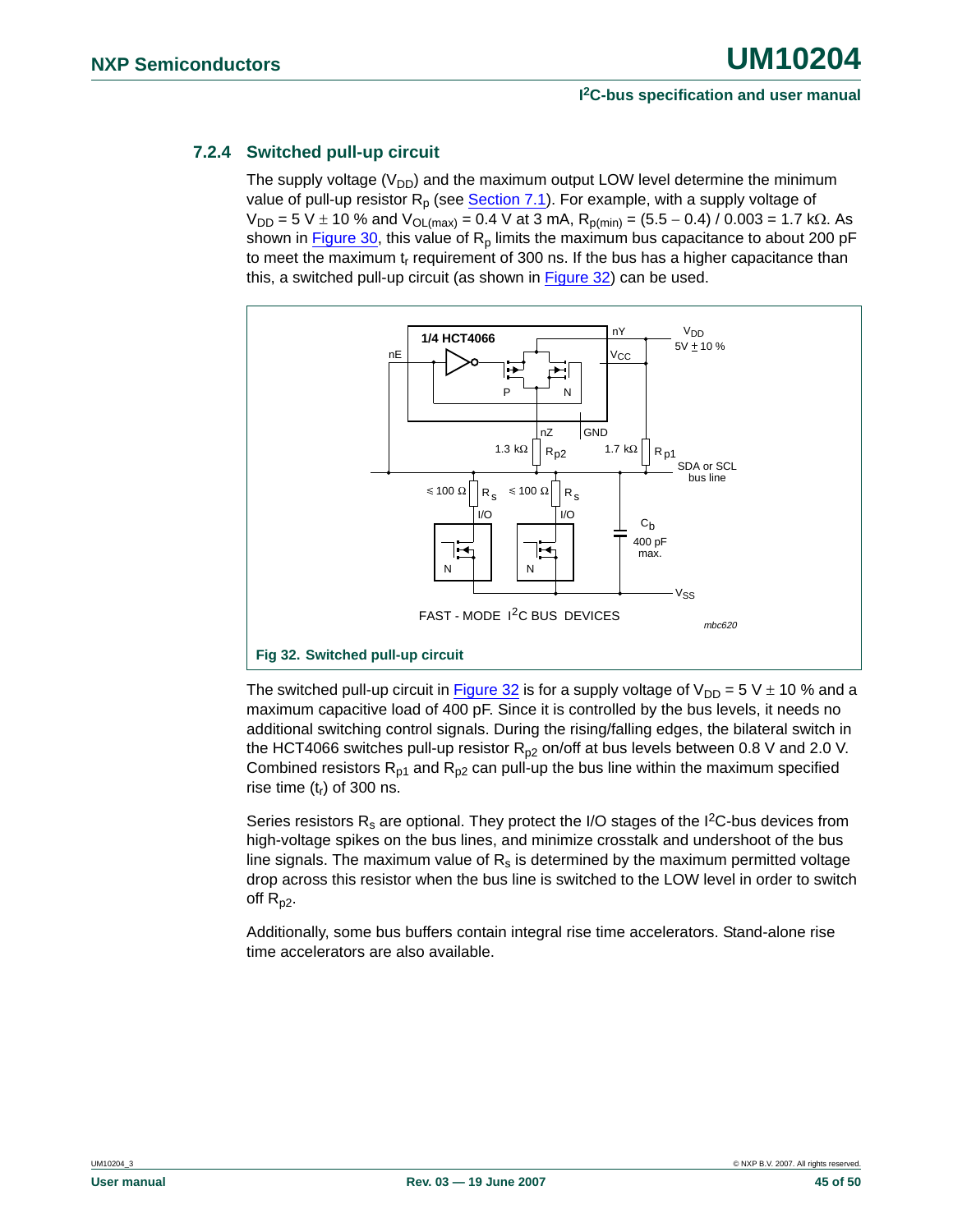### <span id="page-45-2"></span>**7.3 Series protection resistors**

As shown in [Figure 33](#page-45-0), series resistors  $(R_s)$  of, e.g., 300  $\Omega$  can be used for protection against high-voltage spikes on the SDA and SCL lines (resulting from the flash-over of a TV picture tube, for example). If series resistors are used, designers must add the additional resistance into their calculations for  $R_p$  and allowable bus capacitance.



<span id="page-45-0"></span>The required noise margin of  $0.1V_{DD}$  for the LOW level, limits the maximum value of R<sub>s</sub>.  $R_{s(max)}$  as a function of  $R_p$  is shown in **Figure 34**. Note that series resistors will affect the output fall time.

<span id="page-45-1"></span>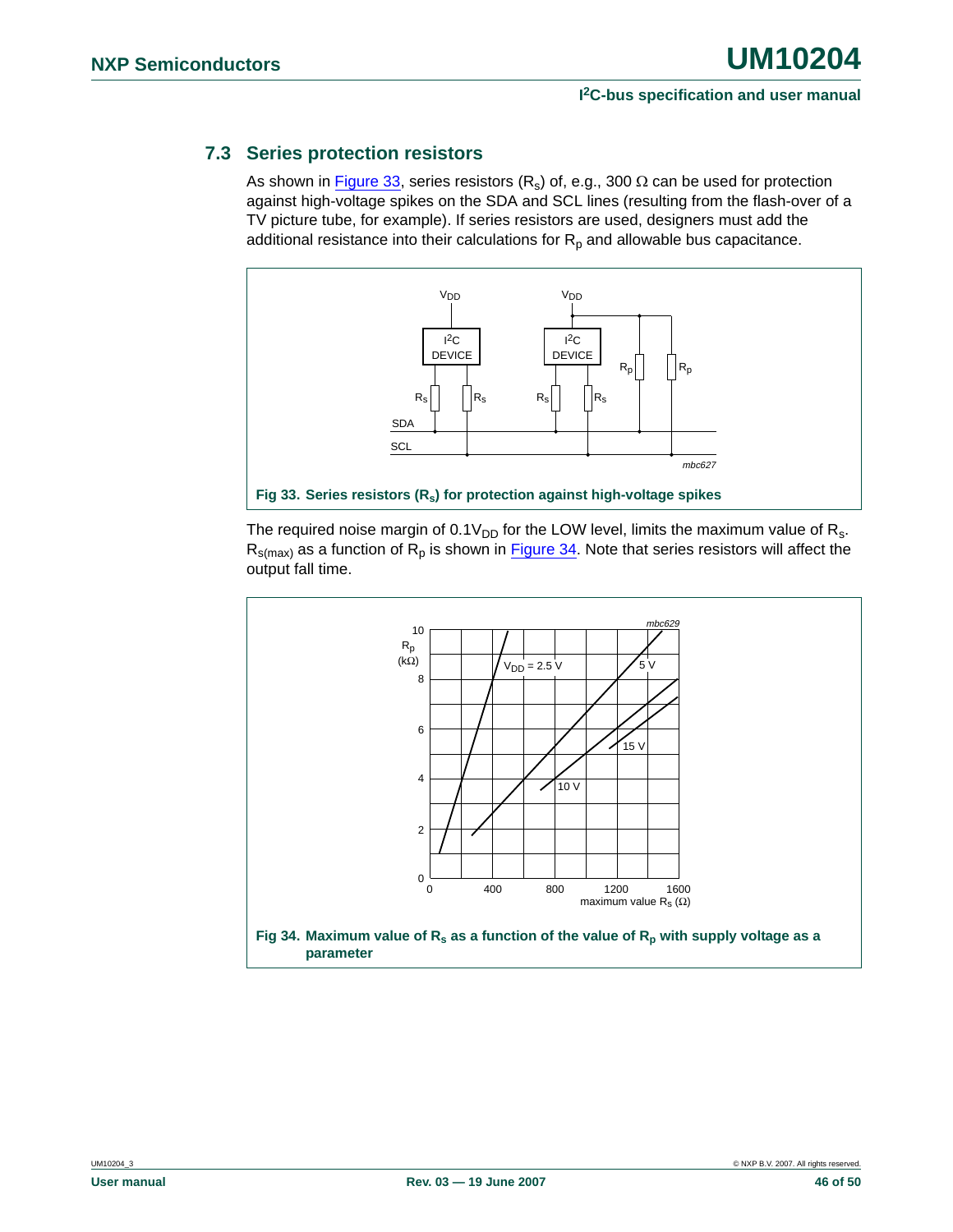### <span id="page-46-1"></span>**7.4 Input leakage**

The maximum HIGH level input current of each input/output connection has a specified maximum value of 10  $\mu$ A. Due to the required noise margin of 0.2 $V_{DD}$  for the HIGH level, this input current limits the maximum value of  $R_p$ . This limit depends on  $V_{DD}$ . The total HIGH-level input current is shown as a function of  $R_{p(max)}$  in [Figure 35.](#page-46-0)



### <span id="page-46-2"></span><span id="page-46-0"></span>**7.5 Wiring pattern of the bus lines**

In general, the wiring must be so chosen that crosstalk and interference to/from the bus lines is minimized. The bus lines are most susceptible to crosstalk and interference at the HIGH level because of the relatively high impedance of the pull-up devices.

If the length of the bus lines on a PCB or ribbon cable exceeds 10 cm and includes the  $V_{DD}$  and  $V_{SS}$  lines, the wiring pattern should be:

 $SDA$ VDD \_\_\_\_\_\_\_\_\_\_\_\_\_\_\_\_\_\_\_\_\_\_\_\_ VSS \_\_\_\_\_\_\_\_\_\_\_\_\_\_\_\_\_\_\_\_\_\_\_\_ SCL \_\_\_\_\_\_\_\_\_\_\_\_\_\_\_\_\_\_\_\_\_\_\_

If only the  $V_{SS}$  line is included, the wiring pattern should be:

| <b>SDA</b> |  |
|------------|--|
|            |  |
| SCL        |  |

These wiring patterns also result in identical capacitive loads for the SDA and SCL lines. The  $V_{SS}$  and  $V_{DD}$  lines can be omitted if a PCB with a  $V_{SS}$  and/or  $V_{DD}$  layer is used.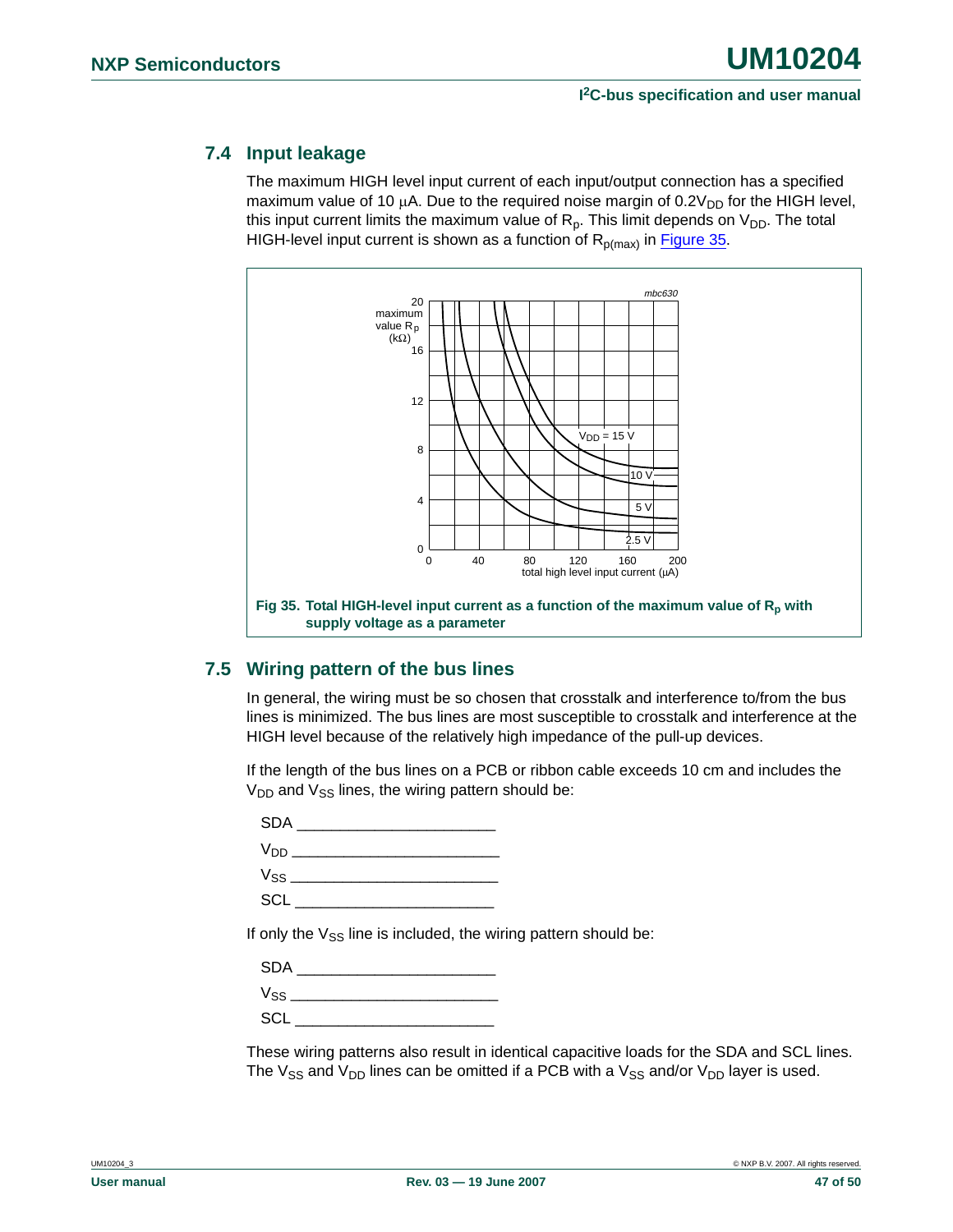If the bus lines are twisted-pairs, each bus line must be twisted with a  $V_{SS}$  return. Alternatively, the SCL line can be twisted with a  $V_{SS}$  return, and the SDA line twisted with a  $V_{DD}$  return. In the latter case, capacitors must be used to decouple the  $V_{DD}$  line to the V<sub>SS</sub> line at both ends of the twisted pairs.

If the bus lines are shielded (shield connected to  $V_{SS}$ ), interference will be minimized. However, the shielded cable must have low capacitive coupling between the SDA and SCL lines to minimize crosstalk.

### <span id="page-47-0"></span>**8. Abbreviations**

| Table 9.      | <b>Abbreviations</b>                                |
|---------------|-----------------------------------------------------|
| Acronym       | <b>Description</b>                                  |
| A/D           | Analog-to-Digital                                   |
| ATCA          | Advanced Telecom Computing Architecture             |
| <b>BMC</b>    | <b>Baseboard Management Controller</b>              |
| <b>CMOS</b>   | Complementary Metal Oxide Semiconductor             |
| <b>cPCI</b>   | compact Peripheral Component Interconnect           |
| D/A           | Digital-to-Analog                                   |
| DIP           | Dual In-line Package                                |
| <b>EEPROM</b> | Electrically Erasable Programmable Read Only Memory |
| <b>HW</b>     | Hardware                                            |
| 1/O           | Input/Output                                        |
| $12C$ -bus    | Inter-Integrated Circuit bus                        |
| IC            | <b>Integrated Circuit</b>                           |
| <b>IPMI</b>   | Intelligent Platform Management Interface           |
| <b>LCD</b>    | <b>Liquid Crystal Display</b>                       |
| <b>LED</b>    | <b>Light Emitting Diode</b>                         |
| <b>LSB</b>    | Least Significant Bit                               |
| <b>MCU</b>    | Microcontroller                                     |
| <b>MSB</b>    | <b>Most Significant Bit</b>                         |
| <b>NMOS</b>   | Negative-channel Metal Oxide Semiconductor          |
| <b>PCB</b>    | <b>Printed-Circuit Board</b>                        |
| <b>PCI</b>    | Peripheral Component Interconnect                   |
| <b>PMBus</b>  | Power Management Bus                                |
| RAM           | Random Access Memory                                |
| <b>ROM</b>    | Read-Only Memory                                    |
| <b>SMBus</b>  | <b>System Management Bus</b>                        |
| <b>SPI</b>    | Serial Peripheral Interface                         |
| UART          | Universal Asynchronous Receiver/Transmitter         |
| <b>USB</b>    | <b>Universal Serial Bus</b>                         |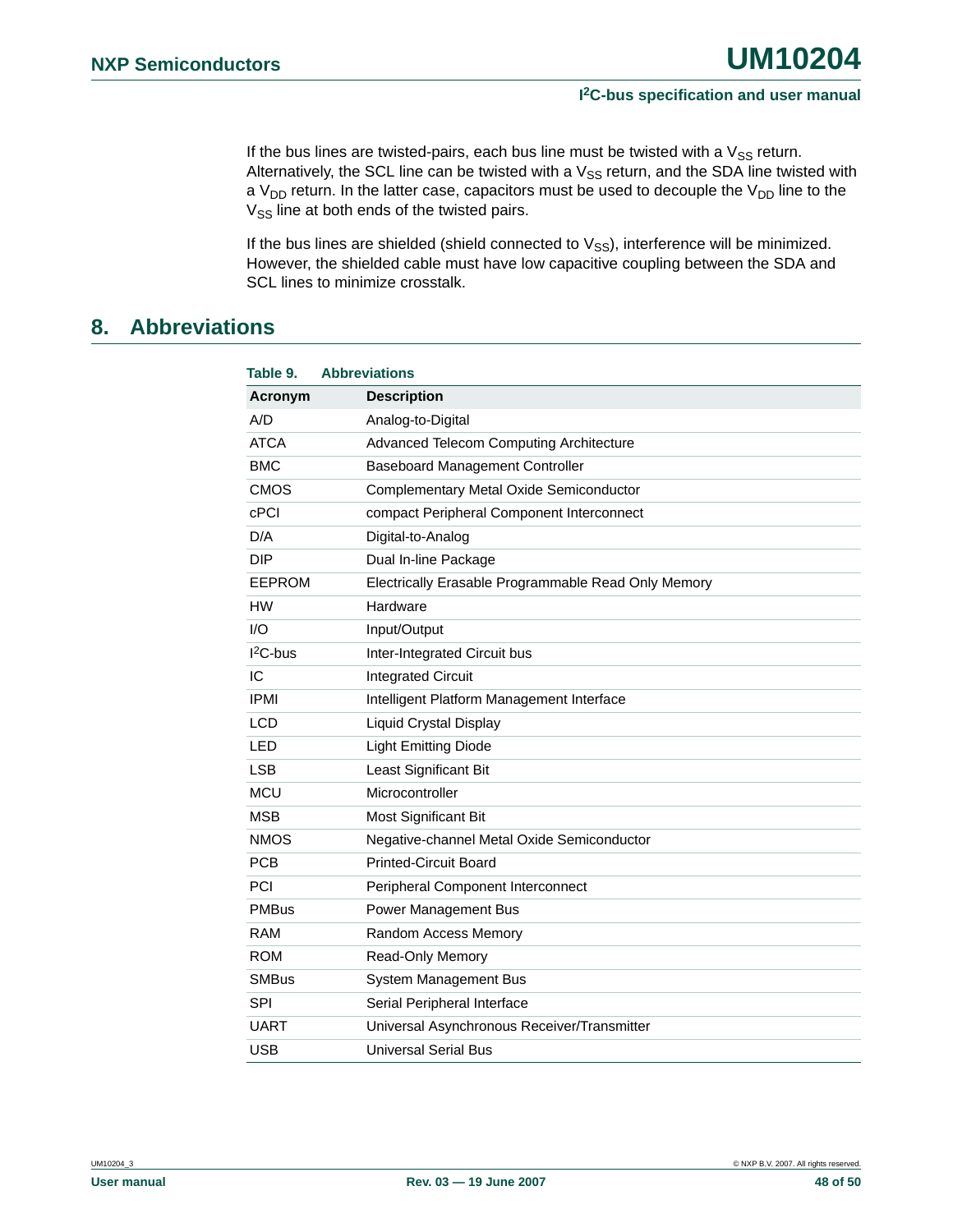## <span id="page-48-0"></span>**9. Legal information**

### <span id="page-48-1"></span>**9.1 Definitions**

**Draft —** The document is a draft version only. The content is still under internal review and subject to formal approval, which may result in modifications or additions. NXP Semiconductors does not give any representations or warranties as to the accuracy or completeness of information included herein and shall have no liability for the consequences of use of such information.

### <span id="page-48-2"></span>**9.2 Disclaimers**

**General —** Information in this document is believed to be accurate and reliable. However, NXP Semiconductors does not give any representations or warranties, expressed or implied, as to the accuracy or completeness of such information and shall have no liability for the consequences of use of such information.

**Right to make changes —** NXP Semiconductors reserves the right to make changes to information published in this document, including without limitation specifications and product descriptions, at any time and without notice. This document supersedes and replaces all information supplied prior to the publication hereof.

**Suitability for use —** NXP Semiconductors products are not designed, authorized or warranted to be suitable for use in medical, military, aircraft, space or life support equipment, nor in applications where failure or malfunction of a NXP Semiconductors product can reasonably be expected to result in personal injury, death or severe property or environmental damage. NXP Semiconductors accepts no liability for inclusion and/or use of NXP Semiconductors products in such equipment or applications and therefore such inclusion and/or use is at the customer's own risk.

**Applications —** Applications that are described herein for any of these products are for illustrative purposes only. NXP Semiconductors makes no representation or warranty that such applications will be suitable for the specified use without further testing or modification.

### <span id="page-48-3"></span>**9.3 Trademarks**

Notice: All referenced brands, product names, service names and trademarks are the property of their respective owners.

**I 2C-bus —** logo is a trademark of NXP B.V.